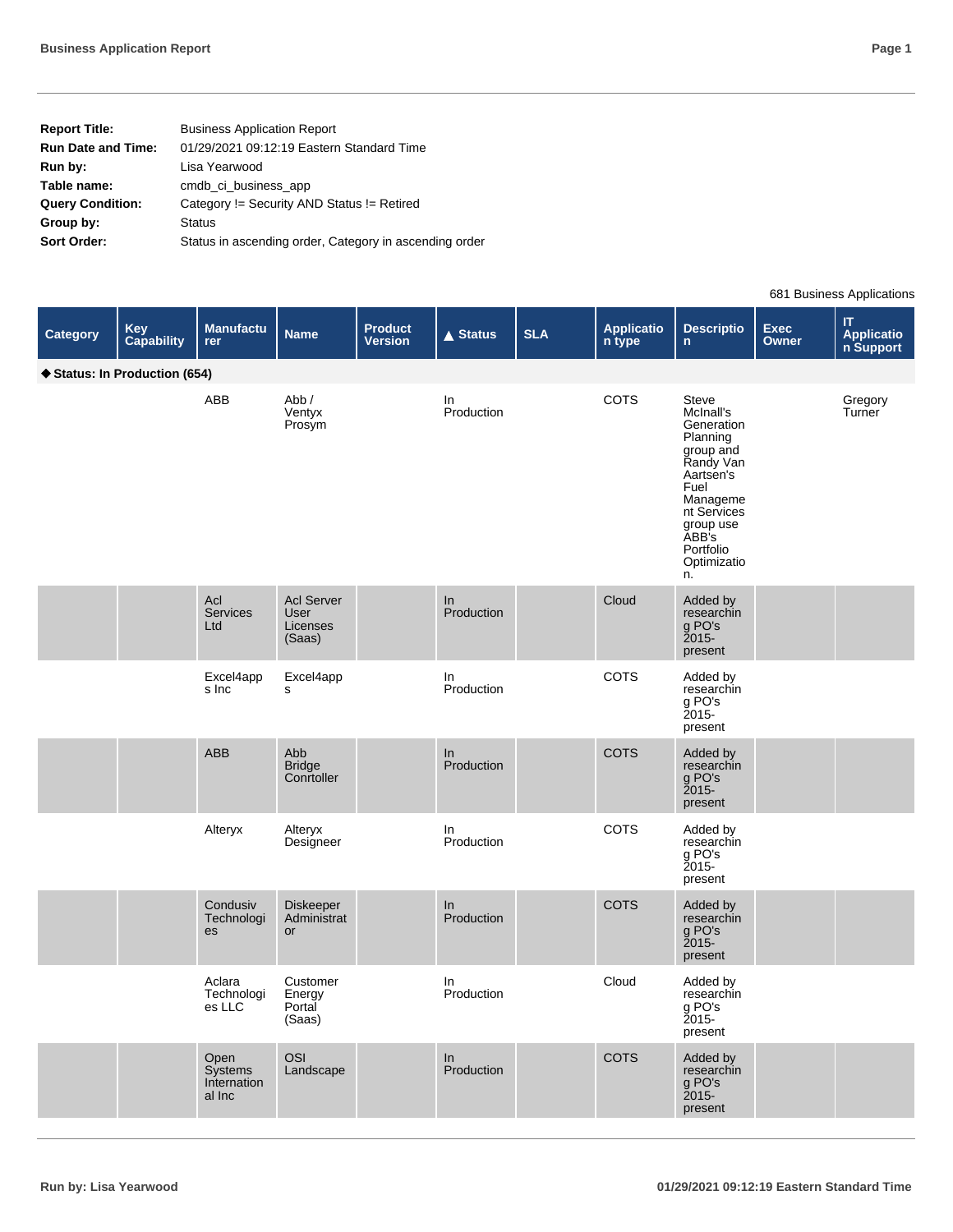| Category | Key<br>Capability | Manufactu<br>rer                          | <b>Name</b>                                                        | <b>Product</b><br><b>Version</b> | <b>▲ Status</b>  | <b>SLA</b> | <b>Applicatio</b><br>n type | <b>Descriptio</b><br>$\mathsf{n}$                                           | <b>Exec</b><br>Owner | $\mathsf{I}\mathsf{T}$<br><b>Applicatio</b><br>n Support |
|----------|-------------------|-------------------------------------------|--------------------------------------------------------------------|----------------------------------|------------------|------------|-----------------------------|-----------------------------------------------------------------------------|----------------------|----------------------------------------------------------|
|          |                   | Lightriver<br>Technologi<br>es Inc        | Lightriver<br>Technologi<br>es<br>Hardware/<br>Software            |                                  | In<br>Production |            | COTS                        | Added by<br>researchin<br>g PO's<br>2015-<br>present                        |                      |                                                          |
|          |                   | Innovyze,<br>Inc                          | Infomaster                                                         |                                  | In<br>Production |            | <b>COTS</b>                 | Added by<br>researchin<br>g PO's<br>present                                 |                      |                                                          |
|          |                   | Oracle                                    | Oracle Big<br>Data Cloud                                           |                                  | In<br>Production |            | Cloud                       | Added by<br>researchin<br>g PO's<br><b>2015-</b><br>present                 |                      |                                                          |
|          |                   | Infragistics<br>Inc                       | Infragistics<br>Software                                           |                                  | In<br>Production |            | <b>COTS</b>                 | Added by<br>researchin<br>g PO's<br>present                                 |                      |                                                          |
|          |                   | Mainline<br>Information<br>Systems<br>Inc | <b>IBM</b><br>Content<br>Manager<br>Imageplus                      |                                  | In<br>Production |            | COTS                        | Added by<br>researchin<br>g PO's<br>Ž015-<br>present                        |                      |                                                          |
|          |                   | Hootsuite<br>Media Inc                    | Hootsuite<br>Enterprise                                            |                                  | In<br>Production |            | COTS                        | Added by<br>researchin<br>g PO's<br>$2015 -$<br>present                     |                      |                                                          |
|          |                   | Livedata<br>Inc                           | Live Data                                                          |                                  | In<br>Production |            | COTS                        | Live Data<br>enables<br>the sync<br>between<br>GIS - FMS<br>- and<br>SCADA. |                      | Troy<br>Tremble                                          |
|          |                   |                                           |                                                                    |                                  |                  |            |                             | Live Data<br>was<br>purchased<br>by Oracle<br>in 2020.                      |                      |                                                          |
|          |                   | Open<br>Systems<br>Internation<br>al Inc  | Openview<br>Workstatio<br>n                                        |                                  | In<br>Production |            | <b>COTS</b>                 | Added by<br>researchin<br>g PO's<br>present                                 |                      |                                                          |
|          |                   | Telvent<br>DTN, LLC                       | Weather<br>Sentry<br>Web<br>Service                                |                                  | In<br>Production |            | Cloud                       | Added by<br>researchin<br>g PO's<br>2015-<br>present                        |                      |                                                          |
|          |                   | <b>Tracktik</b><br>Software<br>Inc        | Guard<br>Force<br>Operations                                       |                                  | In<br>Production |            | COTS                        | Added by<br>researchin<br>g PO's<br>present                                 |                      |                                                          |
|          |                   | Electrocon<br>Internation<br>al Inc       | Engineerin<br>g Relay<br>Analysis<br>Package<br>(Cape<br>Software) |                                  | In<br>Production |            | COTS                        | Added by<br>researchin<br>g PO's<br>2010-2014                               |                      |                                                          |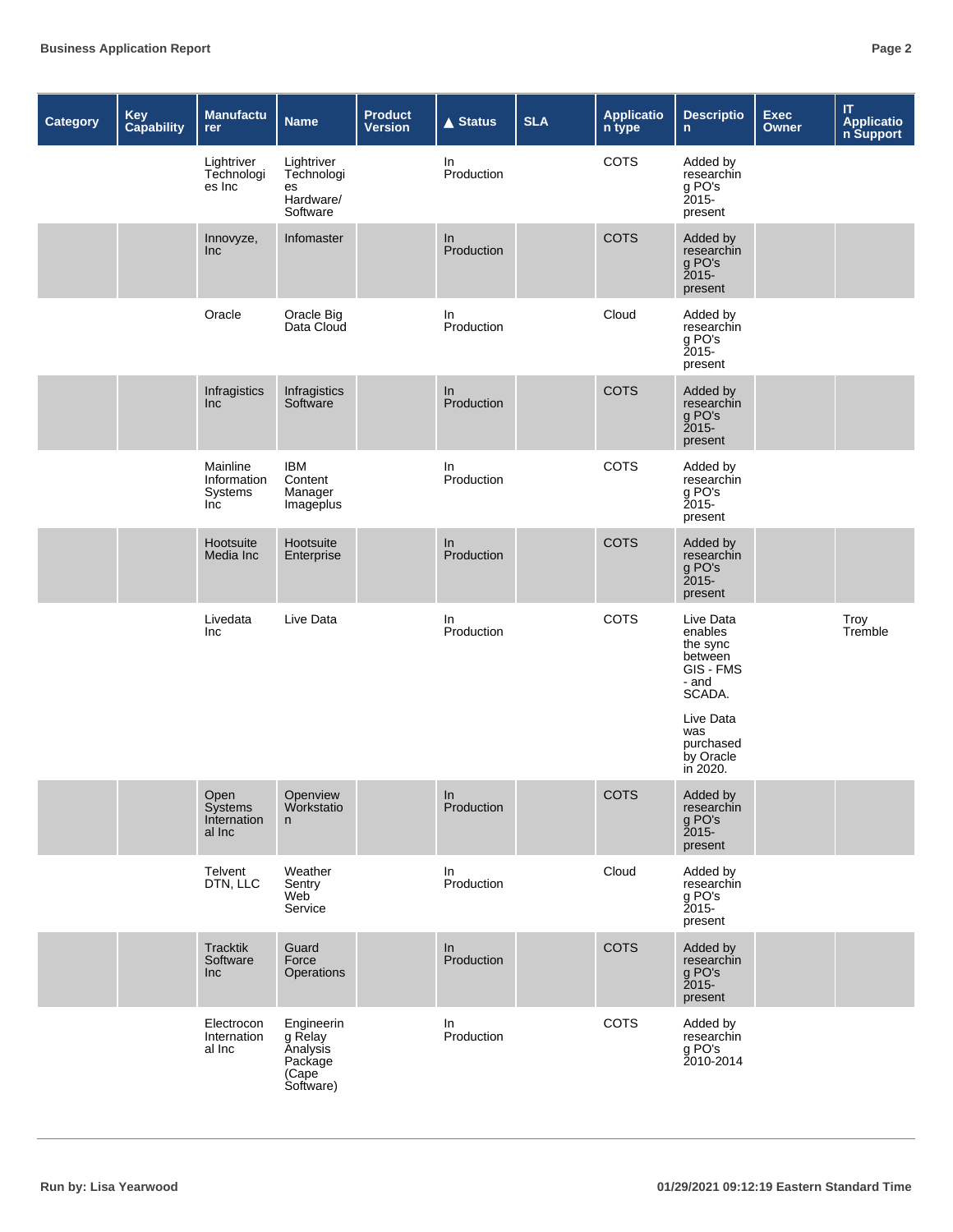| <b>Category</b> | Key<br>Capability | Manufactu<br>rer                                      | <b>Name</b>                                          | <b>Product</b><br><b>Version</b> | <b>▲ Status</b>     | <b>SLA</b> | <b>Applicatio</b><br>n type | <b>Descriptio</b><br>$\mathsf{n}$                       | Exec<br>Owner | $\mathsf{I}\mathsf{T}$<br><b>Applicatio</b><br>n Support |
|-----------------|-------------------|-------------------------------------------------------|------------------------------------------------------|----------------------------------|---------------------|------------|-----------------------------|---------------------------------------------------------|---------------|----------------------------------------------------------|
|                 |                   | Aclara<br>Technologi<br>es LLC                        | Energy<br>Audit                                      |                                  | In<br>Production    |            | <b>COTS</b>                 | Added by<br>researchin<br>g PO's<br>2010-2014           |               |                                                          |
|                 |                   | Oracle                                                | Active<br>Dataguard                                  |                                  | In<br>Production    |            | COTS                        | Added by<br>researchin<br>g PO's<br>2010-2014           |               |                                                          |
|                 |                   | Oracle                                                | Workflow                                             |                                  | ln<br>Production    |            | COTS                        | Added by<br>researchin<br>g PO's<br>2010-2014           |               |                                                          |
|                 |                   |                                                       |                                                      |                                  |                     |            |                             |                                                         |               |                                                          |
|                 |                   | Oracle                                                | Financial                                            |                                  | In<br>Production    |            | <b>COTS</b>                 | Added by<br>researchin<br>g PO's<br>2010-2014           |               |                                                          |
|                 |                   | Scientech                                             | <b>PMAX And</b><br><b>PEPSE</b>                      |                                  | In<br>Production    |            | COTS                        | Added by<br>researchin<br>g PO's<br>2010-2014           |               |                                                          |
|                 |                   | Oracle                                                | Supply<br>Chain                                      |                                  | In<br>Production    |            | <b>COTS</b>                 | Added by<br>researchin<br>g PO's<br>2010-2014           |               |                                                          |
|                 |                   | Oracle                                                | Human<br>Resources<br>Analytics<br>Fusion<br>Edition |                                  | In<br>Production    |            | COTS                        | Added by<br>researchin<br>g PO's<br>2010-2014           |               |                                                          |
|                 |                   | Sumtotal<br>Systems<br>Inc                            | Toolbook                                             |                                  | In<br>Production    |            | <b>COTS</b>                 | Added by<br>researchin<br>g PO's<br>2010-2014           |               |                                                          |
|                 |                   | <b>IVI</b><br>Technologi<br>es Inc                    | <b>Stylus</b><br>Studio                              |                                  | In<br>Production    |            | COTS                        | Added by<br>researchin<br>g PO's<br>2010-2014           |               |                                                          |
|                 |                   | Tableau<br>Software                                   | Tableau<br>Creator<br>And Viewer                     |                                  | $\ln$<br>Production |            | COTS                        | Added by<br>researchin<br>g PO's<br>present             |               |                                                          |
|                 |                   | Accessdat<br>a Group<br>Inc                           | Accessdat<br>a Forensic<br>Tools                     |                                  | In<br>Production    |            | COTS                        | Added by<br>researchin<br>g PO's<br>$2015 -$<br>present |               |                                                          |
|                 |                   | Babcock &<br><b>Wilcox</b><br>Enterprises<br>, $Inc.$ | Netdahs                                              |                                  | ln<br>Production    |            | COTS                        | Added by<br>researchin<br>g PO's<br>present             |               |                                                          |
|                 |                   | Envirosim<br>Associates<br>Ltd                        | <b>Biowin</b>                                        |                                  | In<br>Production    |            | COTS                        | Added by<br>researchin<br>g PO's<br>2015-<br>present    |               |                                                          |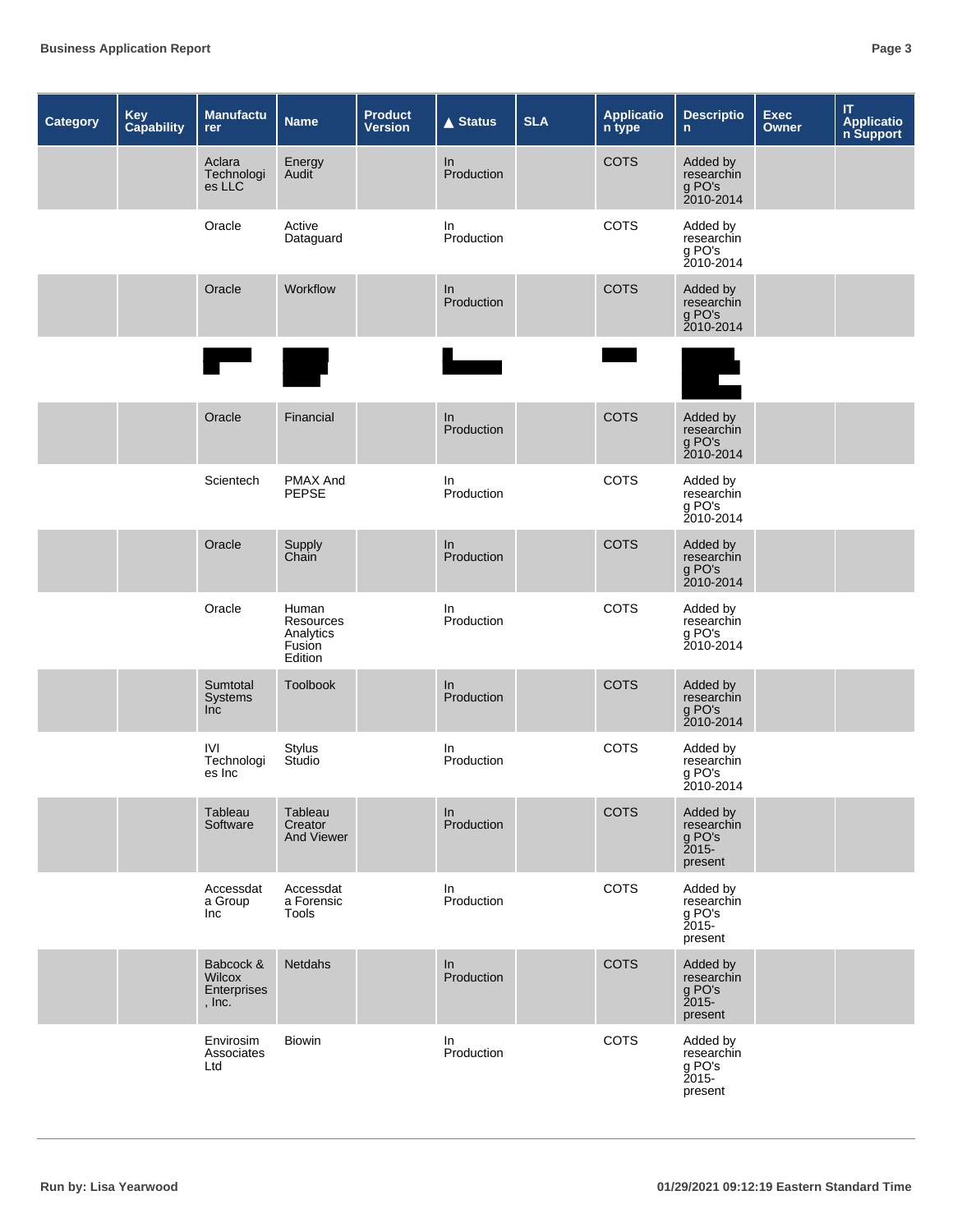| Category | Key<br><b>Capability</b>  | <b>Manufactu</b><br>rer                              | <b>Name</b>                                              | <b>Product</b><br><b>Version</b> | <b>▲ Status</b>  | <b>SLA</b> | <b>Applicatio</b><br>n type | <b>Descriptio</b><br>$\mathbf n$                        | <b>Exec</b><br>Owner | $\mathsf{I}\mathsf{T}$<br>Applicatio<br>n Support |
|----------|---------------------------|------------------------------------------------------|----------------------------------------------------------|----------------------------------|------------------|------------|-----------------------------|---------------------------------------------------------|----------------------|---------------------------------------------------|
|          |                           | Integrated<br>Research<br>Inc                        | Heartbeat                                                |                                  | In<br>Production |            | <b>COTS</b>                 | Added by<br>researchin<br>g PO's<br>$2015 -$<br>present |                      |                                                   |
|          |                           | Kubra<br>Arizona,<br>Inc.                            | <b>Ifactor</b><br>Shortcode                              |                                  | In<br>Production |            | COTS                        | Added by<br>researchin<br>g PO's<br>Ž015-<br>present    |                      |                                                   |
|          |                           |                                                      | <b>IVR</b>                                               |                                  | In<br>Production |            |                             |                                                         |                      |                                                   |
|          |                           | Kubra<br>Arizona,<br>Inc.                            | <b>Ifactor</b><br>Storm<br>Center And<br>Energysuit<br>е |                                  | In<br>Production |            | COTS                        | Added by<br>researchin<br>g PO's<br>$2015 -$<br>present |                      |                                                   |
|          |                           | Mtm<br>Recognitio<br>n<br>Corporatio<br>$\mathsf{n}$ | Rewards<br>And<br>Recognitio<br>n                        |                                  | ln<br>Production |            | Cloud                       | Added by<br>researchin<br>g PO's<br>2015-<br>present    |                      |                                                   |
|          |                           | Intertek<br>Aim                                      | Aware                                                    |                                  | In<br>Production |            | COTS                        | Added by<br>researchin<br>g PO's<br>$2015 -$<br>present |                      |                                                   |
|          |                           | Kubra<br>Arizona,<br>Inc.                            | <b>Storm</b><br><b>Center And</b><br>Notifi              |                                  | In<br>Production |            | <b>COTS</b>                 | Added by<br>researchin<br>g PO's<br>$2015 -$<br>present |                      |                                                   |
|          |                           | Turbonomi<br>c, Inc.                                 | Enterprise<br>Operations<br>Manager                      |                                  | In<br>Production |            | COTS                        | Added by<br>researchin<br>g PO's<br>Ž015-<br>present    |                      |                                                   |
|          |                           | CGI<br>Technologi<br>es And<br>Solutions<br>Inc      | Pragmafiel<br>d                                          |                                  | In<br>Production |            | <b>COTS</b>                 | Added by<br>researchin<br>g PO's<br>$2015 -$<br>present |                      |                                                   |
|          |                           | Total<br>Resource<br>Manageme<br>nt                  | Lock Out<br>Tag Out                                      |                                  | In<br>Production |            | COTS                        | Added by<br>researchin<br>g PO's<br>2015-<br>present    |                      |                                                   |
|          |                           | Tracer<br>Electronics<br><b>LLC</b>                  | Lmx100hr<br><b>Sensors</b><br>And<br>Software            |                                  | ln<br>Production |            | <b>COTS</b>                 | Added by<br>researchin<br>g PO's<br>2015-<br>present    |                      |                                                   |
|          |                           | Emerson<br>Process<br>Manageme<br>nt LLLP            | AMS<br>Machinery<br>Manager                              |                                  | In<br>Production |            | COTS                        | Added by<br>researchin<br>g PO's<br>2010-2014           |                      |                                                   |
|          | Human<br>Resource<br>Mgmt | Oracle<br>Cloud                                      | Taleo<br>Duplicate                                       | 12.2.5                           | ln<br>Production | Gold       | <b>COTS</b>                 | Duplicate                                               | <b>HR Officer</b>    |                                                   |
|          |                           | Dell                                                 | <b>CTO</b><br>Manageme<br>nt Suite<br>Pro                |                                  | In<br>Production |            | COTS                        | Added by<br>researchin<br>g PO's<br>2010-2014           |                      |                                                   |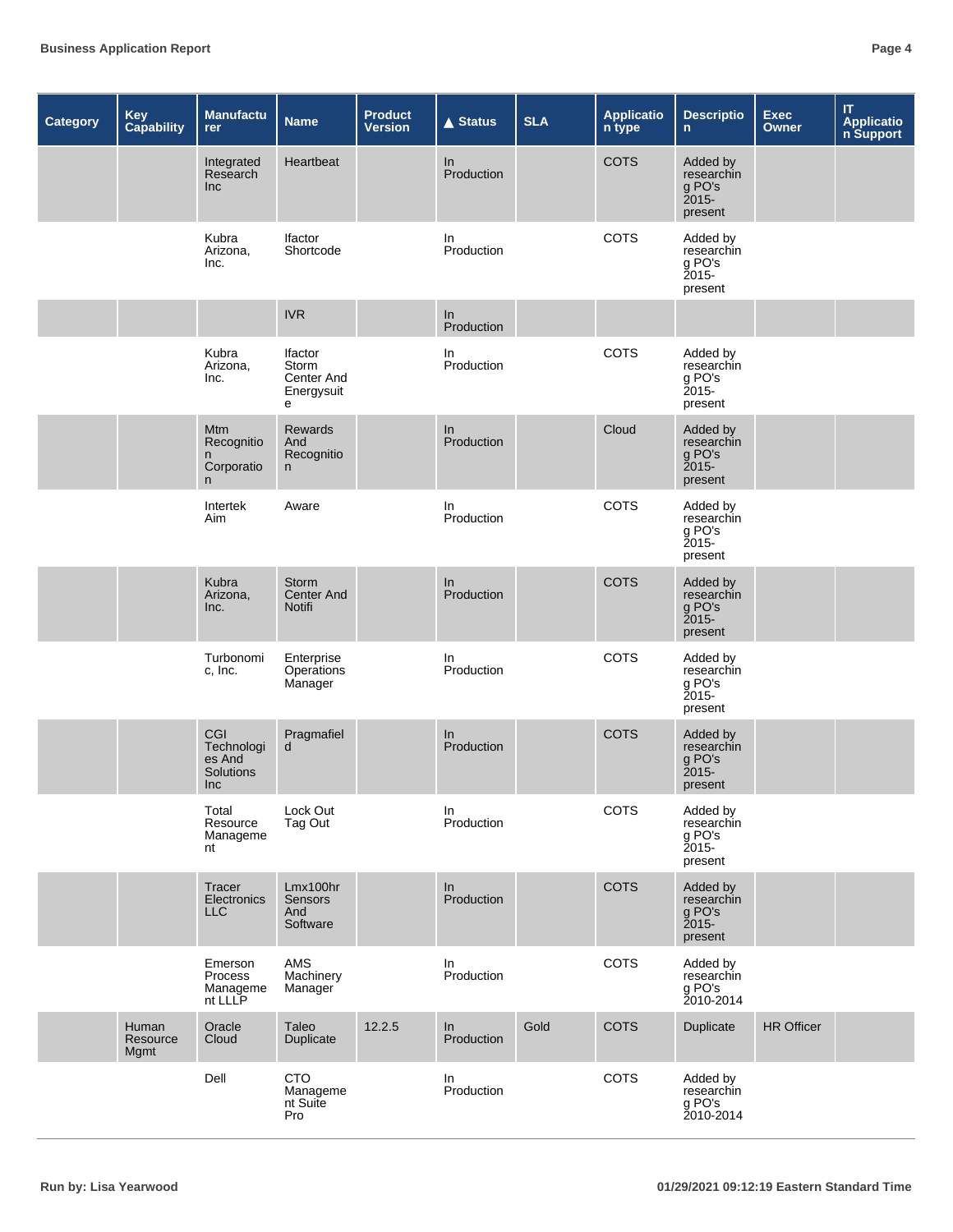| <b>Category</b> | Key<br>Capability | Manufactu<br>rer                         | <b>Name</b>                                                         | <b>Product</b><br><b>Version</b> | <b>▲ Status</b>  | <b>SLA</b> | <b>Applicatio</b><br>n type | <b>Descriptio</b><br>$\mathsf{n}$                                                                                                            | <b>Exec</b><br><b>Owner</b> | $\mathsf{I}\mathsf{T}$<br><b>Applicatio</b><br>n Support |
|-----------------|-------------------|------------------------------------------|---------------------------------------------------------------------|----------------------------------|------------------|------------|-----------------------------|----------------------------------------------------------------------------------------------------------------------------------------------|-----------------------------|----------------------------------------------------------|
|                 |                   | Smartcloud<br>Inc                        | Water<br>Operation<br>Optimizatio<br>n.                             |                                  | In<br>Production |            | <b>COTS</b>                 | Added by<br>researchin<br>g PO's<br>2010-2014                                                                                                |                             |                                                          |
|                 |                   | ABB                                      | Composer                                                            |                                  | In<br>Production |            | COTS                        | Added by<br>researchin<br>g PO's<br><b>2015-</b><br>present                                                                                  |                             |                                                          |
|                 |                   | <b>Siemens</b><br>AG                     | <b>Simatic</b><br><b>Wincc</b><br>Webnaviga<br>tor $V7.0$           |                                  | In<br>Production |            | <b>COTS</b>                 | Added by<br>researchin<br>g PO's<br>present                                                                                                  |                             |                                                          |
|                 |                   | Siemens<br>AG                            | Simatic<br>Wincc                                                    |                                  | In<br>Production |            | COTS                        | Added by<br>researchin<br>g PO's<br>present                                                                                                  |                             |                                                          |
|                 |                   | Tableau<br>Software                      | Tableau<br>Reporting<br>License<br>For Ivr                          |                                  | In<br>Production |            | <b>COTS</b>                 | Added by<br>researchin<br>g PO's<br>$2015 -$<br>present                                                                                      |                             |                                                          |
|                 |                   | Power<br>Software &<br>Consulting        | Power<br>Software                                                   |                                  | In<br>Production |            | COTS                        | Added by<br>researchin<br>g PO's<br>present                                                                                                  |                             |                                                          |
|                 |                   | Nayak<br>Corporatio<br>n.                | Pscad X4<br>Profession<br>al Network                                |                                  | In<br>Production |            | <b>COTS</b>                 | Added by<br>researchin<br>g PO's<br>2015-<br>present<br>Similar in<br>name (at a<br>minimum<br>to sw<br>"supported"<br>by<br>EngSystem<br>s) |                             |                                                          |
|                 |                   | Onvisource<br>Inc.                       | Onvisource<br>(Voice<br>Recorder)                                   |                                  | In<br>Production |            | COTS                        | Added by<br>researchin<br>g PO's<br>2015-<br>present                                                                                         |                             |                                                          |
|                 |                   | Open<br>Systems<br>Internation<br>al Inc | <b>OSI</b><br><b>Distribution</b><br>Manageme<br>nt System<br>(Dms) |                                  | ln<br>Production |            | <b>COTS</b>                 | Added by<br>researchin<br>g PO's<br>present                                                                                                  |                             |                                                          |
|                 |                   | Power<br>Costs Inc                       | Pci Gen<br>Trader                                                   |                                  | In<br>Production |            | Cloud                       | Added by<br>researchin<br>g PO's<br>2015-<br>present                                                                                         |                             |                                                          |
|                 |                   | Nexum Inc                                | Big-IQ                                                              |                                  | ln<br>Production |            | <b>COTS</b>                 | Added by<br>researchin<br>g PO's<br>present                                                                                                  |                             |                                                          |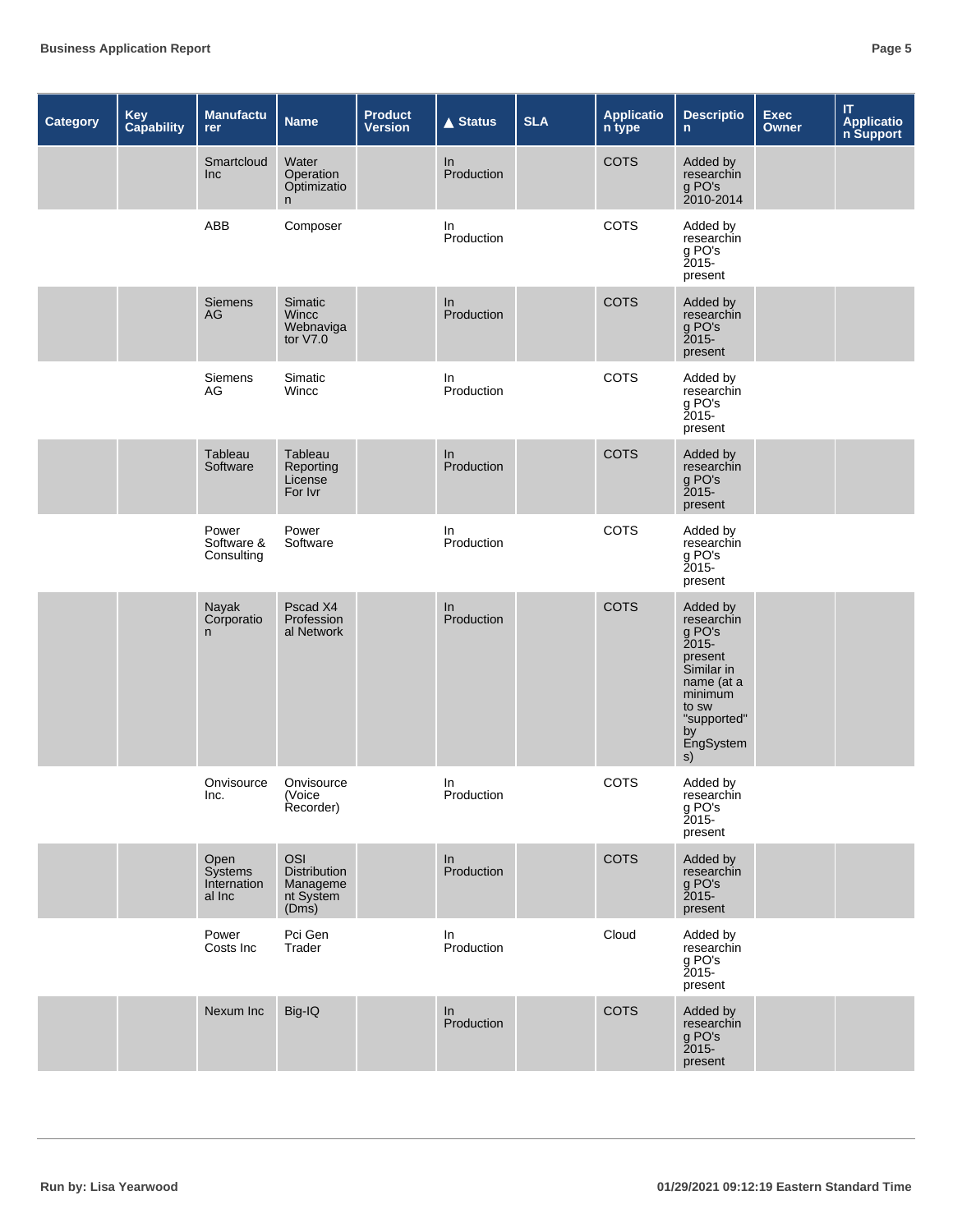| <b>Category</b> | Key<br><b>Capability</b> | Manufactu<br>rer                                | <b>Name</b>                                                                                                                                       | <b>Product</b><br><b>Version</b> | <b>▲ Status</b>   | <b>SLA</b> | <b>Applicatio</b><br>n type | <b>Descriptio</b><br>$\mathsf{n}$                       | <b>Exec</b><br>Owner | $\sf IT$<br><b>Applicatio</b><br>n Support |
|-----------------|--------------------------|-------------------------------------------------|---------------------------------------------------------------------------------------------------------------------------------------------------|----------------------------------|-------------------|------------|-----------------------------|---------------------------------------------------------|----------------------|--------------------------------------------|
|                 |                          | Open<br>Systems<br>Internation<br>al Inc        | OSI<br>Virtualizati<br>on And<br>Fep                                                                                                              |                                  | In.<br>Production |            | COTS                        | Added by<br>researchin<br>g PO's<br>Ž015-<br>present    |                      |                                            |
|                 |                          | Oracle                                          | Information<br>Lifecycle<br>Mgmt (Ilm),<br>Work On<br>Ad - User<br><b>Disability</b><br>And<br>Encryption<br>Decryiption<br>Of Social<br>Security |                                  | In<br>Production  |            | <b>COTS</b>                 | Added by<br>researchin<br>g PO's<br>$2015 -$<br>present |                      |                                            |
|                 |                          | Open<br>Systems<br>Internation<br>al Inc        | Energy<br>Manageme<br>nt System<br>$(Ems) -$<br><b>Dms</b>                                                                                        |                                  | In<br>Production  |            | COTS                        | Added by<br>researchin<br>g PO's<br>$2015 -$<br>present |                      |                                            |
|                 |                          | Innovyze,<br>Inc                                | Infocare<br>Renewal                                                                                                                               |                                  | In<br>Production  |            | <b>COTS</b>                 | Added by<br>researchin<br>g PO's<br>$2015 -$<br>present |                      |                                            |
|                 |                          | <b>iView</b><br>Systems                         | Ipass                                                                                                                                             |                                  | In<br>Production  |            | COTS                        | Added by<br>researchin<br>g PO's<br>Ž015-<br>present    |                      |                                            |
|                 |                          | Open<br>Systems<br>Internation<br>al Inc        | OSI<br>Shadow<br>Copy                                                                                                                             |                                  | In<br>Production  |            | <b>COTS</b>                 | Added by<br>researchin<br>g PO's<br>$2015 -$<br>present |                      |                                            |
|                 |                          | Silverpop<br><b>Systems</b><br>Inc              | Silverpop                                                                                                                                         |                                  | In.<br>Production |            | Cloud                       | Added by<br>researchin<br>g PO's<br>present             |                      |                                            |
|                 |                          | CGI<br>Technologi<br>es And<br>Solutions<br>Inc | Substation<br>Studio                                                                                                                              |                                  | In<br>Production  |            | <b>COTS</b>                 | Added by<br>researchin<br>g PO's<br>2010-2014           |                      |                                            |
|                 |                          | Episerver<br>Inc.                               | Ektron<br>Advanced                                                                                                                                |                                  | In.<br>Production |            | COTS                        | Added by<br>researchin<br>g PO's<br>2010-2014           |                      |                                            |
|                 |                          | Singlewire                                      | Informacas<br>t Universal<br><b>End Point</b>                                                                                                     |                                  | In<br>Production  |            | COTS                        | Added by<br>researchin<br>g PO's<br>present             |                      |                                            |
|                 |                          | Prime<br>Technologi<br>es, Inc.                 | Procalv5<br>Profession<br>al Edition                                                                                                              |                                  | In<br>Production  |            | COTS                        | Added by<br>researchin<br>g PO's<br>$2015 -$<br>present |                      |                                            |
|                 |                          | Telvent<br>DTN, LLC                             | Weather<br><b>Tiling</b>                                                                                                                          |                                  | In<br>Production  |            | Cloud                       | Added by<br>researchin<br>g PO's<br>present             |                      |                                            |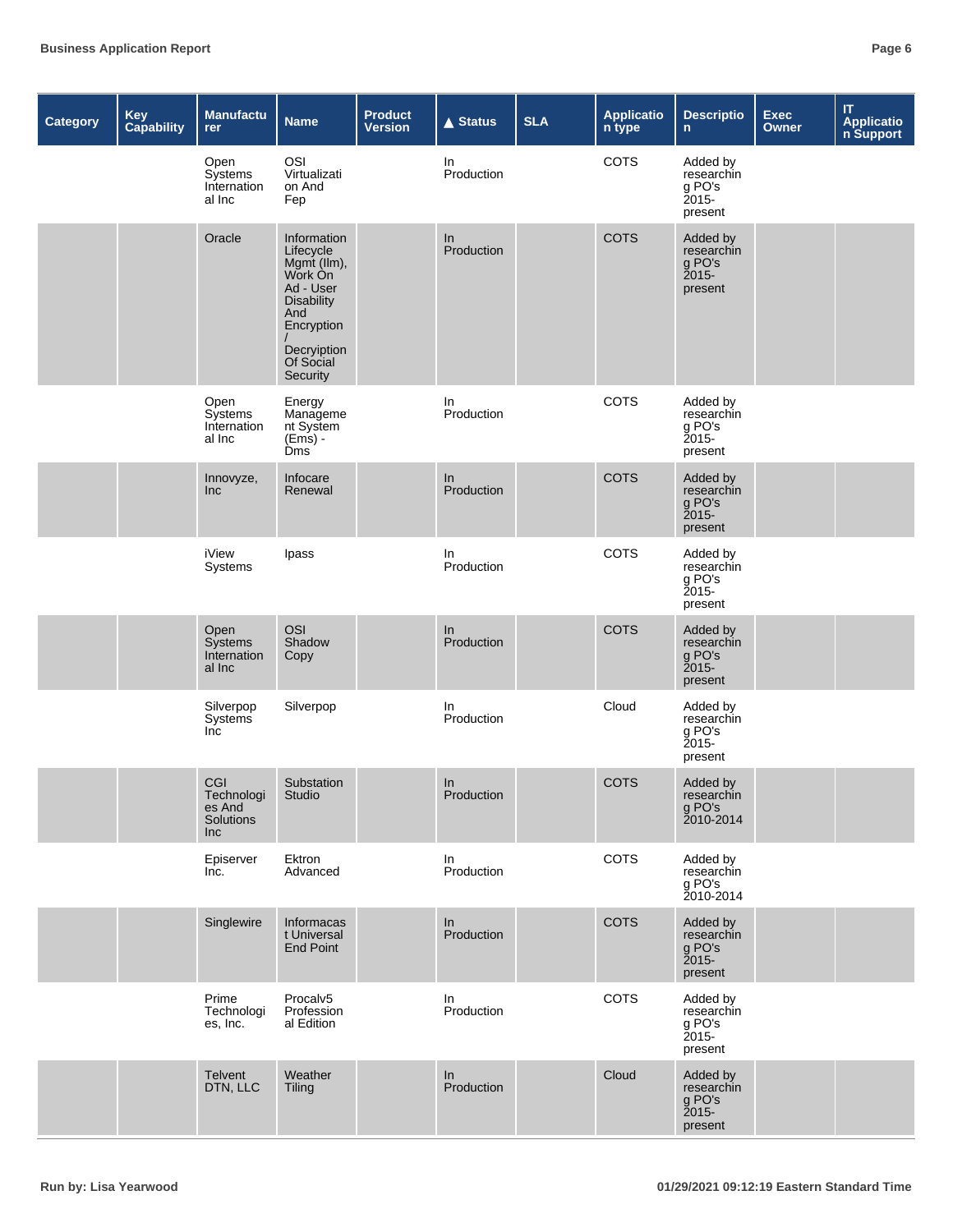| <b>Category</b> | Key<br>Capability | Manufactu<br>rer                          | <b>Name</b>                                           | <b>Product</b><br><b>Version</b> | <b>▲ Status</b>     | <b>SLA</b> | <b>Applicatio</b><br>n type | <b>Descriptio</b><br>$\mathsf{n}$                                                                                                               | <b>Exec</b><br><b>Owner</b> | $\mathsf{I}\mathsf{T}$<br>Applicatio<br>n Support |
|-----------------|-------------------|-------------------------------------------|-------------------------------------------------------|----------------------------------|---------------------|------------|-----------------------------|-------------------------------------------------------------------------------------------------------------------------------------------------|-----------------------------|---------------------------------------------------|
|                 |                   | Prelude<br>Software                       | Prelude<br>Paypilot                                   |                                  | In.<br>Production   |            | <b>COTS</b>                 | Added by<br>researchin<br>g PO's<br>Ž015-<br>present                                                                                            |                             |                                                   |
|                 |                   | Telelangua<br>ge Inc                      | Foreign<br>Language<br>Translation<br>(Phone)         |                                  | In<br>Production    |            | <b>COTS</b>                 | Added by<br>researchin<br>g PO's<br>present                                                                                                     |                             |                                                   |
|                 |                   | Electrocon<br>Internation<br>al Inc       | Protection<br>System<br>Modules<br>(Cape<br>Software) |                                  | In.<br>Production   |            | COTS                        | Added by<br>researchin<br>g PO's<br>2010-2014                                                                                                   |                             |                                                   |
|                 |                   |                                           | C <sub>2</sub> M                                      |                                  | In<br>Production    |            |                             |                                                                                                                                                 |                             |                                                   |
|                 |                   |                                           | <b>FMS</b><br>PragmaFiel<br>d                         |                                  | In<br>Production    |            | Customize<br>d COTS         | PragmaFiel<br>d mobile<br>FMS web<br>app                                                                                                        |                             | Troy<br>Tremble                                   |
|                 |                   | Powergem<br><b>LLC</b>                    | Tara/<br>Powergem                                     |                                  | ln<br>Production    |            | <b>COTS</b>                 | <b>Business</b><br>App: TARA<br>Software<br><b>Steve</b><br>McInall. 4<br>licenses -<br>used by<br>Electric<br>T&D Plan<br>& SOCC<br><b>BPO</b> |                             | Gregory<br>Turner                                 |
|                 |                   | Snowflake<br>Consulting<br>Inc            | Snowflake                                             |                                  | In.<br>Production   |            | Cloud                       | Added by<br>researchin<br>g PO's<br>Ž015-<br>present                                                                                            |                             |                                                   |
|                 |                   | Decision<br>First<br>Technologi<br>es Inc | Dashboard<br>Viewer                                   |                                  | In<br>Production    |            | <b>COTS</b>                 | Added by<br>researchin<br>g PO's<br>2010-2014                                                                                                   |                             |                                                   |
|                 |                   |                                           | Web<br>(JEA.com)                                      |                                  | In<br>Production    |            |                             |                                                                                                                                                 |                             |                                                   |
|                 |                   | Oracle                                    | Procureme<br>nt & Spend                               |                                  | In<br>Production    |            | COTS                        | Added by<br>researchin<br>g PO's<br>2010-2014                                                                                                   |                             |                                                   |
|                 |                   | Shi<br>Internation<br>al Corp             | Team<br>Foundation<br>Server<br>(TFS)                 |                                  | In.<br>Production   |            | <b>COTS</b>                 | Added by<br>researchin<br>g PO's<br>2010-2014                                                                                                   |                             |                                                   |
|                 |                   | <b>Bytronics</b><br>Inc                   | DigTrack                                              |                                  | $\ln$<br>Production |            | COTS                        | Added by<br>researchin<br>g PO's<br>2010-2014                                                                                                   |                             |                                                   |
|                 |                   | Oracle                                    | Order<br>Managmen<br>t Analytics                      |                                  | In<br>Production    |            | COTS                        | Added by<br>researchin<br>g PO's<br>2010-2014                                                                                                   |                             |                                                   |
|                 |                   | Oracle                                    | <b>Crystal Ball</b><br>Suite                          |                                  | In<br>Production    |            | <b>COTS</b>                 | Added by<br>researchin<br>g PO's<br>2010-2014                                                                                                   |                             |                                                   |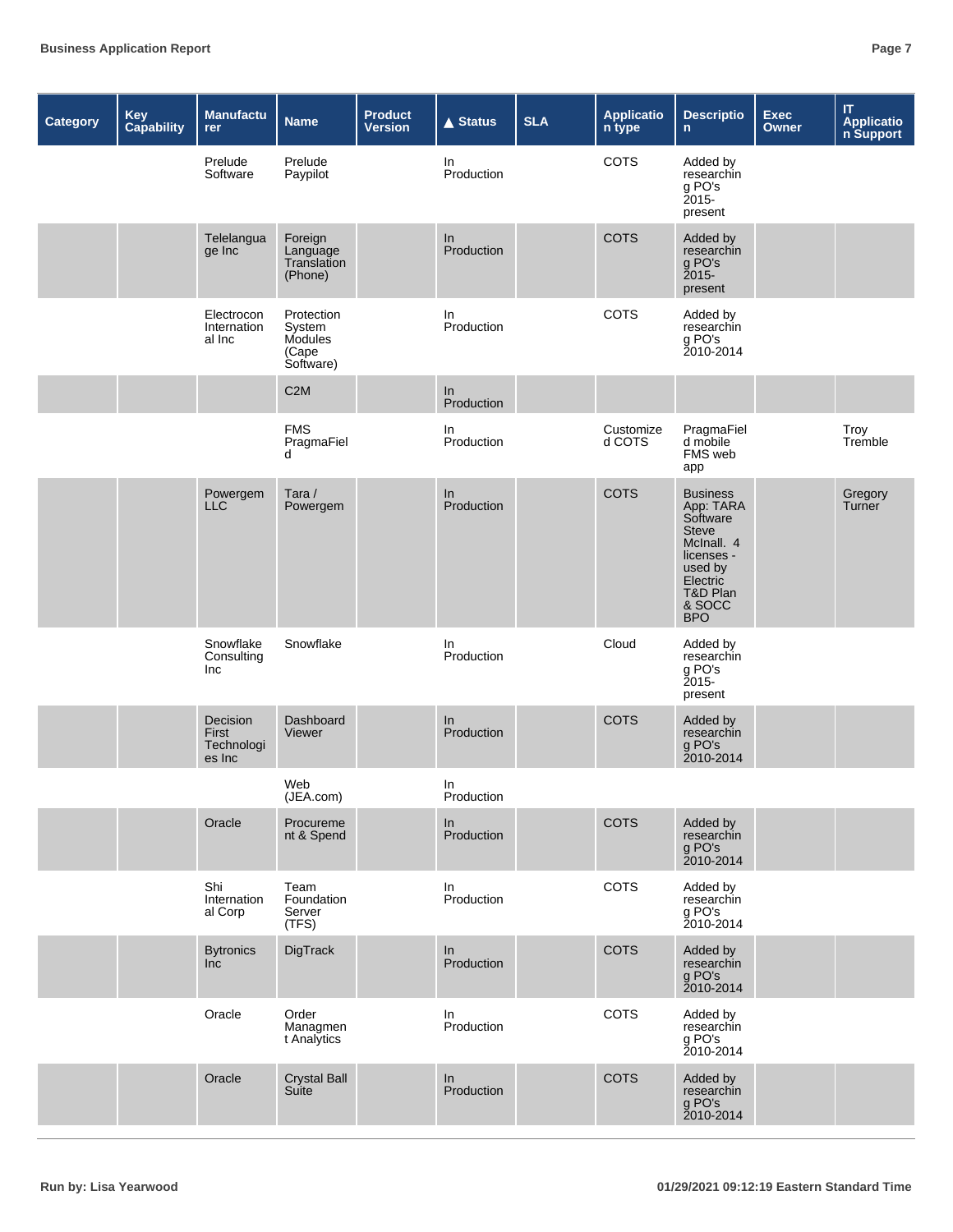| <b>Category</b> | Key<br><b>Capability</b> | <b>Manufactu</b><br>rer                         | <b>Name</b>                                                                                                                                                                  | <b>Product</b><br><b>Version</b> | $\triangle$ Status | <b>SLA</b> | <b>Applicatio</b><br>n type | <b>Descriptio</b><br>$\mathsf{n}$                           | Exec<br>Owner | $\mathsf{I}\mathsf{T}$<br><b>Application</b><br><b>n</b> Support |
|-----------------|--------------------------|-------------------------------------------------|------------------------------------------------------------------------------------------------------------------------------------------------------------------------------|----------------------------------|--------------------|------------|-----------------------------|-------------------------------------------------------------|---------------|------------------------------------------------------------------|
|                 |                          | Symantec                                        | Secure<br>Site Pro                                                                                                                                                           |                                  | In<br>Production   |            | COTS                        | Added by<br>researchin<br>g PO's<br>2010-2014               |               |                                                                  |
|                 |                          | CUES, Inc                                       | CCTV Van<br>Computer<br>Software<br>(pipe<br>inspection)                                                                                                                     |                                  | In<br>Production   |            | <b>COTS</b>                 | Added by<br>researchin<br>g PO's<br>present                 |               |                                                                  |
|                 |                          | Siemens<br>AG                                   | Nx Mach 3<br>Engineerin<br>g Analysis<br>Program                                                                                                                             |                                  | In<br>Production   |            | COTS                        | Added by<br>researchin<br>g PO's<br>Ž015-<br>present        |               |                                                                  |
|                 |                          | Doble<br>Engineerin<br>$\mathsf{g}$             | Enoserv<br><b>Rts (Relay</b><br>Testing)                                                                                                                                     |                                  | In<br>Production   |            | <b>COTS</b>                 | Added by<br>researchin<br>g PO's<br>present                 |               |                                                                  |
|                 |                          | Coriant<br>America,<br>Inc.                     | Software<br>Plus For<br><b>Drx</b><br>Products                                                                                                                               |                                  | In<br>Production   |            | COTS                        | Added by<br>researchin<br>g PO's<br>present                 |               |                                                                  |
|                 |                          | <b>ABB</b>                                      | E7<br>Portfolio<br>Optimizatio<br>n                                                                                                                                          |                                  | In<br>Production   |            | <b>COTS</b>                 | Added by<br>researchin<br>g PO's<br>present                 |               |                                                                  |
|                 |                          | CGI<br>Technologi<br>es And<br>Solutions<br>Inc | Scheduler                                                                                                                                                                    |                                  | In.<br>Production  |            | COTS                        | Added by<br>researchin<br>g PO's<br><b>2015-</b><br>present |               |                                                                  |
|                 |                          | Oracle                                          | Oracle<br>Primavera<br>Unifier,<br>Autovue<br>2d,<br>Primavera<br>Analytics,<br>Primavera<br>Unifier<br>Earned<br>Value<br>Manageme<br>ntmanage<br>ment<br>System<br>(Cams). |                                  | In<br>Production   |            | Cloud                       | Added by<br>researchin<br>g PO's<br>present                 |               |                                                                  |
|                 |                          | Nextwareh<br>ouse Inc                           | Netscout<br>Linkrunner<br>G <sub>2</sub> Smart<br>Network<br><b>Tester</b><br>Extended<br><b>Test Kit</b>                                                                    |                                  | In<br>Production   |            | COTS                        | Added by<br>researchin<br>g PO's<br>$2015 -$<br>present     |               |                                                                  |
|                 |                          | iView<br>Systems                                | Security<br>Guard<br>Reporting                                                                                                                                               |                                  | In<br>Production   |            | <b>COTS</b>                 | Added by<br>researchin<br>g PO's<br>$2015 -$<br>present     |               |                                                                  |
|                 |                          | Oracle                                          | C <sub>2</sub> M                                                                                                                                                             |                                  | In<br>Production   |            | COTS                        | Added by<br>researchin<br>g PO's<br>2015-<br>present        |               |                                                                  |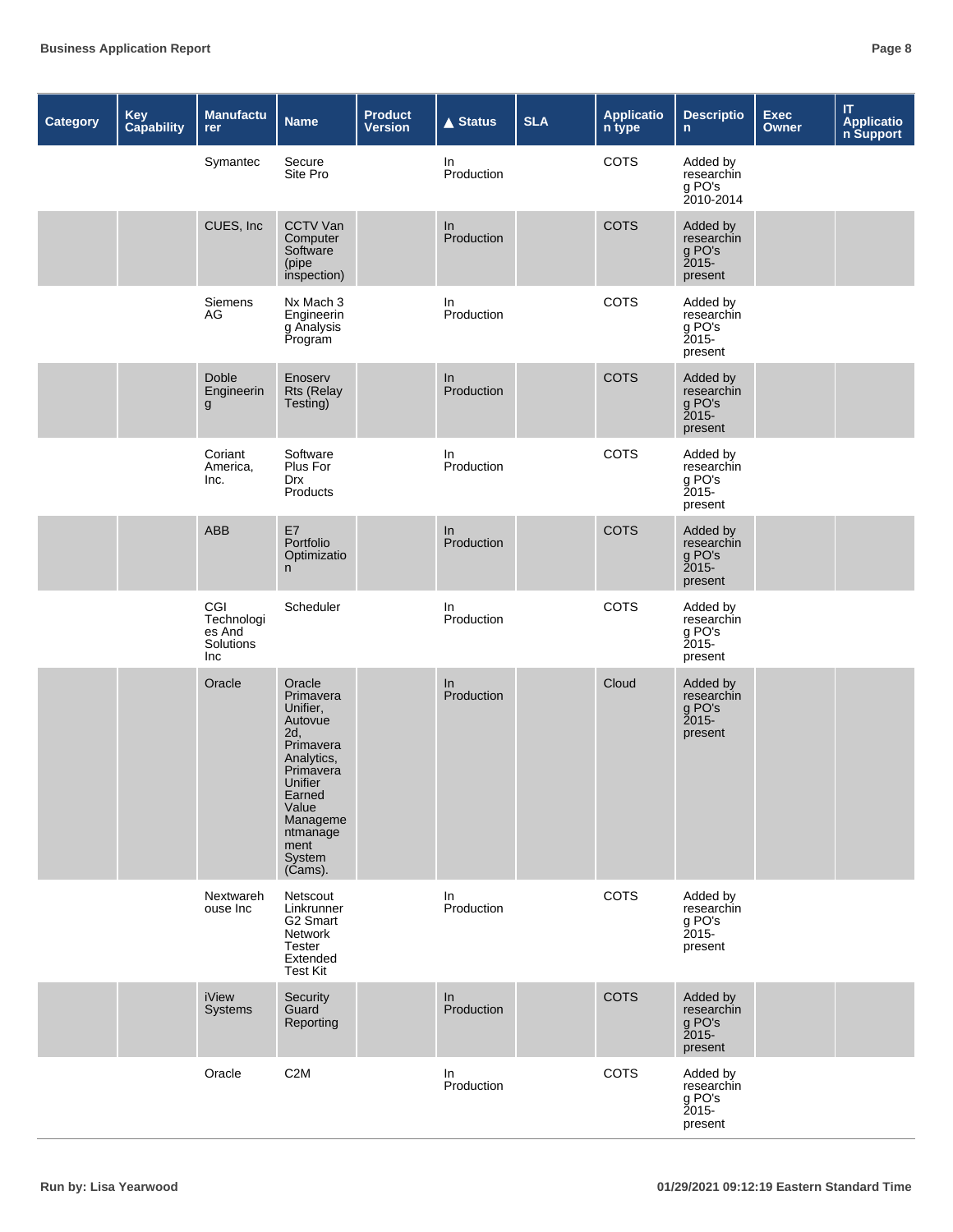| <b>Category</b> | Key<br>Capability | Manufactu<br>rer                                          | <b>Name</b>                                                                        | <b>Product</b><br><b>Version</b> | $\triangle$ Status  | <b>SLA</b> | <b>Applicatio</b><br>n type | <b>Descriptio</b><br>$\mathsf{n}$                           | <b>Exec</b><br>Owner | $\mathsf{I}\mathsf{T}$<br>Applicatio<br>n Support |
|-----------------|-------------------|-----------------------------------------------------------|------------------------------------------------------------------------------------|----------------------------------|---------------------|------------|-----------------------------|-------------------------------------------------------------|----------------------|---------------------------------------------------|
|                 |                   | Qualtrics<br><b>LLC</b>                                   | Site<br>Intercept                                                                  |                                  | In<br>Production    |            | Cloud                       | Added by<br>researchin<br>g PO's<br>present                 |                      |                                                   |
|                 |                   | Courion                                                   | Identity<br>Manager<br>Product<br>License,<br>Support <sup>8</sup><br>Installation |                                  | In.<br>Production   |            | <b>COTS</b>                 | Added by<br>researchin<br>g PO's<br>2010-2014               |                      |                                                   |
|                 |                   | Virtual<br>Training<br>Company<br>Inc                     | <b>VTC</b>                                                                         |                                  | In<br>Production    |            | Cloud                       | Added by<br>researchin<br>g PO's<br>2015-<br>present        |                      |                                                   |
|                 |                   | CGI<br>Technologi<br>es And<br>Solutions<br>Inc           | NavTeq                                                                             |                                  | In<br>Production    |            | <b>COTS</b>                 | Added by<br>researchin<br>g PO's<br><b>2015-</b><br>present |                      |                                                   |
|                 |                   | Verint<br>Americas<br>Inc                                 | Workforce<br>Mgmt                                                                  |                                  | In<br>Production    |            | <b>COTS</b>                 | Added by<br>researchin<br>g PO's<br>$2015 -$<br>present     |                      |                                                   |
|                 |                   | Cisco                                                     | Smartnet<br>For EMS<br>Network                                                     |                                  | In<br>Production    |            | <b>COTS</b>                 | Added by<br>researchin<br>g PO's<br>Ž015-<br>present        |                      |                                                   |
|                 |                   | Saratech<br>Inc                                           | Nx Mach 3<br>Advanced<br>Simulation                                                |                                  | In<br>Production    |            | <b>COTS</b>                 | Added by<br>researchin<br>g PO's<br>$2015 -$<br>present     |                      |                                                   |
|                 |                   | Tracer<br>Electronics<br><b>LLC</b>                       | Vivax<br>Metrotech<br>Equipment<br>& Software                                      |                                  | In.<br>Production   |            | <b>COTS</b>                 | Added by<br>researchin<br>g PO's<br>$2015 -$<br>present     |                      |                                                   |
|                 |                   | Open<br>Access<br>Technolog<br>y<br>Internation<br>al Inc | Tagging<br>Package<br>And<br>Tagging<br>Service<br>And Web<br>Data<br>Service      |                                  | $\ln$<br>Production |            | COTS                        | Added by<br>researchin<br>g PO's<br>2010-2014               |                      |                                                   |
|                 |                   | Oracle                                                    | Treasury                                                                           |                                  | In<br>Production    |            | COTS                        | Added by<br>researchin<br>g PO's<br>2010-2014               |                      |                                                   |
|                 |                   | Power Line<br>Systems,<br>Inc.                            | PLS-CADD<br>W/Spotting                                                             |                                  | In<br>Production    |            | <b>COTS</b>                 | Added by<br>researchin<br>g PO's<br>2010-2014               |                      |                                                   |
|                 |                   | Lexisnexis<br><b>Risk Data</b><br>Manageme<br>nt Inc      | Public<br>Records<br>Access                                                        |                                  | In.<br>Production   |            | <b>COTS</b>                 | Added by<br>researchin<br>g PO's<br>2010-2014               |                      |                                                   |
|                 |                   | Smartcloud<br>Inc                                         | Cup<br>Dashboard                                                                   |                                  | In.<br>Production   |            | <b>COTS</b>                 | Added by<br>researchin<br>g PO's<br>2010-2014               |                      |                                                   |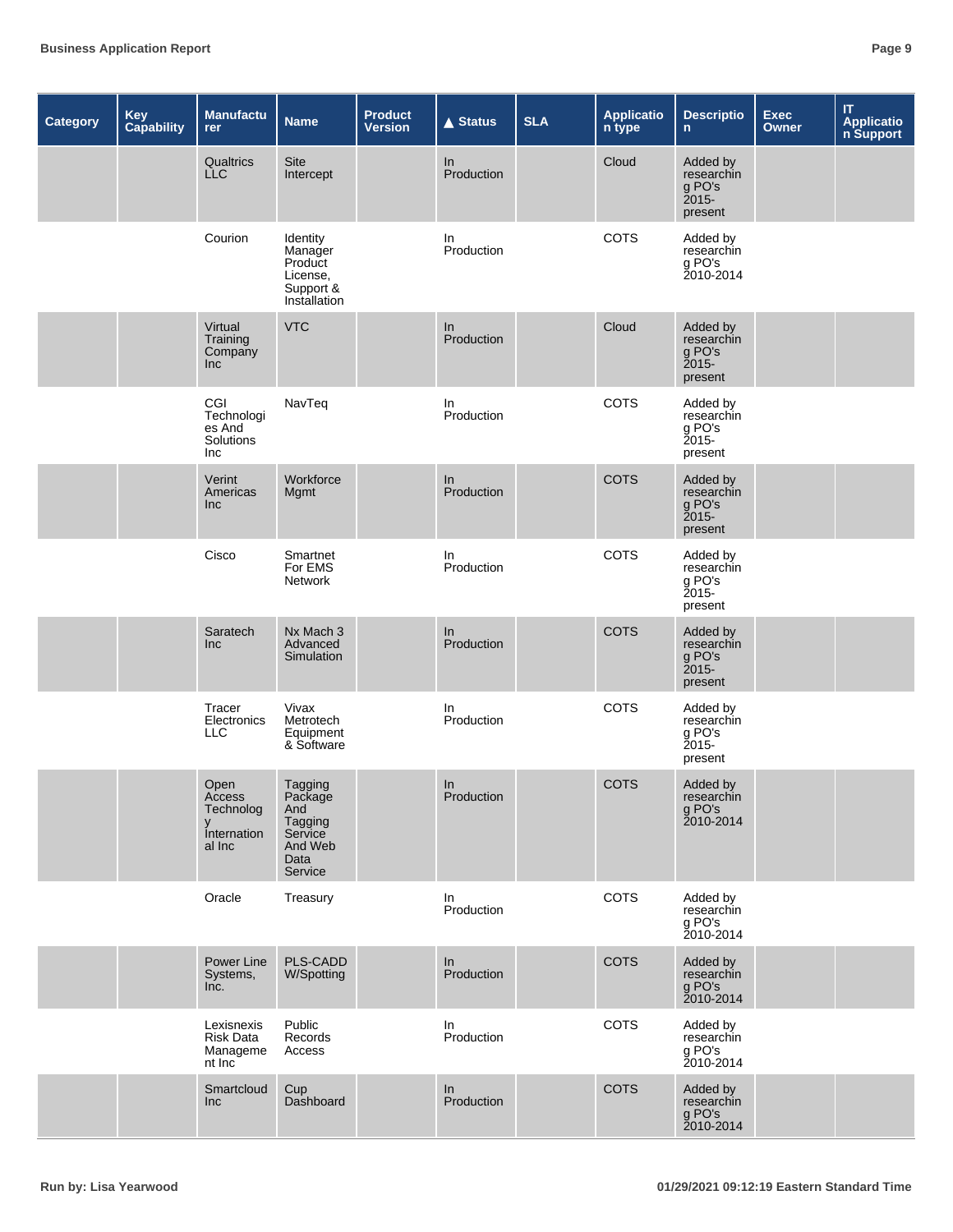| <b>Category</b>                          | <b>Key</b><br><b>Capability</b> | <b>Manufactu</b><br>rer            | <b>Name</b>                                      | <b>Product</b><br><b>Version</b> | <b>▲ Status</b>   | <b>SLA</b>    | <b>Applicatio</b><br>n type | <b>Descriptio</b><br>n                         | <b>Exec</b><br>Owner   | IT<br><b>Applicatio</b><br>n Support |
|------------------------------------------|---------------------------------|------------------------------------|--------------------------------------------------|----------------------------------|-------------------|---------------|-----------------------------|------------------------------------------------|------------------------|--------------------------------------|
|                                          |                                 | Landis+Gyr<br>Technolog<br>y, Inc. | Gridstream<br>Uat<br>Collector                   |                                  | In.<br>Production |               | <b>COTS</b>                 | Added by<br>researchin<br>g PO's<br>2010-2014  |                        |                                      |
| Application<br>Developme<br>nt           | <b>IDE</b>                      | Google                             | <b>IDLE</b>                                      | 2.7.5                            | In<br>Production  |               |                             |                                                | Information<br>Officer |                                      |
| Application<br>Developme<br>nt           | Application<br>Developme<br>nt  | OpenSourc<br>e                     | FileZilla                                        |                                  | In<br>Production  | N/A           | COTS                        |                                                | Information<br>Officer |                                      |
| Application<br>Developme<br>nt           | Application<br>Developme<br>nt  | OpenSourc<br>e                     | Vim                                              |                                  | In<br>Production  | N/A           | <b>COTS</b>                 |                                                | Information<br>Officer |                                      |
| Application<br>Developme<br>nt           | Version<br>Control              | Microsoft                          | Team<br>Foundation<br>Server                     | 2018                             | In<br>Production  | Bronze        | COTS                        | Software<br>version/con<br>trol/deploy<br>ment | Information<br>Officer | Michael<br>Strozzo                   |
| Application<br>Developme<br>nt           | Analytics                       | Oracle                             | <b>OBIEE BI</b><br><b>Delivers</b>               | 11.1.1.7                         | In<br>Production  |               | <b>COTS</b>                 | ETL/Sched<br>uler                              | Information<br>Officer |                                      |
| Application<br>Developme<br>nt           | Analytics                       | Oracle                             | <b>OBIEE BI</b><br>Financial<br>Analytic<br>Apps | 7.9.6.2                          | In.<br>Production |               | <b>COTS</b>                 | Advanced<br>Analytics/A<br>nalytic<br>Apps     | Information<br>Officer |                                      |
| Application<br>Developme<br>nt           | Analytics                       | Oracle                             | <b>OBIEE BI</b><br>Publisher                     | 11.1.1.7.15<br>0120              | In<br>Production  |               | <b>COTS</b>                 | Reporting<br>& Analytics                       | Information<br>Officer |                                      |
| Application<br>Developme<br>nt           | Analytics                       | Oracle                             | <b>OBIEE</b><br>Interactive<br>Dashboard<br>s    | 11.1.1.7                         | In.<br>Production |               | COTS                        | Dashboard<br>s                                 | Information<br>Officer |                                      |
| Application<br>Developme<br>nt           | Analytics                       | Oracle                             | <b>OBIEE</b><br>v11g                             | 11g                              | In<br>Production  |               | <b>COTS</b>                 | BI<br>Application<br>Server                    | Information<br>Officer |                                      |
| Application<br>Developme<br>nt           | Integration                     | Oracle                             | WebLogic                                         |                                  | In<br>Production  | Various       | COTS                        | Middle<br>Ware for<br>Oracle/Linu<br>X         | Information<br>Officer | Michael<br>Strozzo                   |
| Application Analytics<br>Developme<br>nt |                                 | Tableau<br>Software                | Tableau<br>Reader                                | 2019.1                           | In<br>Production  | <b>Bronze</b> | COTS                        | Data<br><b>Discovery</b>                       | Information<br>Officer |                                      |
| Application<br>Developme<br>nt           | Analytics                       | Tableau<br>Software                | Tableau<br>Server                                | 2019.1                           | In<br>Production  | <b>Bronze</b> | COTS                        | Data<br><b>Discovery</b>                       | Information<br>Officer |                                      |
| Application<br>Developme<br>nt           | Analytics                       | <b>JEA</b>                         | <b>FEMA</b><br>Forms<br>(OBI-Apps)               | 7.9.6.4                          | In<br>Production  | <b>Bronze</b> | Customize<br>d COTS         | <b>Business</b><br>Intelligence                | Information<br>Officer |                                      |
| Application<br>Developme<br>nt           | Workflow                        | Oracle                             | Oracle<br>Ebiz<br>Workflow                       | 12.2.5                           | In<br>Production  | Gold          | COTS                        |                                                | Information<br>Officer |                                      |
| Application<br>Developme<br>nt           | Languages                       | Python<br>Software<br>Foundation   | Python                                           |                                  | In<br>Production  |               |                             |                                                | Information<br>Officer |                                      |
| Application<br>Developme<br>nt           | Analytics                       | <b>JEA</b>                         | <b>MDMS</b><br>(OBI-Apps)                        | 7.9.6.4                          | In<br>Production  | <b>Bronze</b> | Customize<br>d COTS         | <b>Business</b><br>Intelligence                | Information<br>Officer |                                      |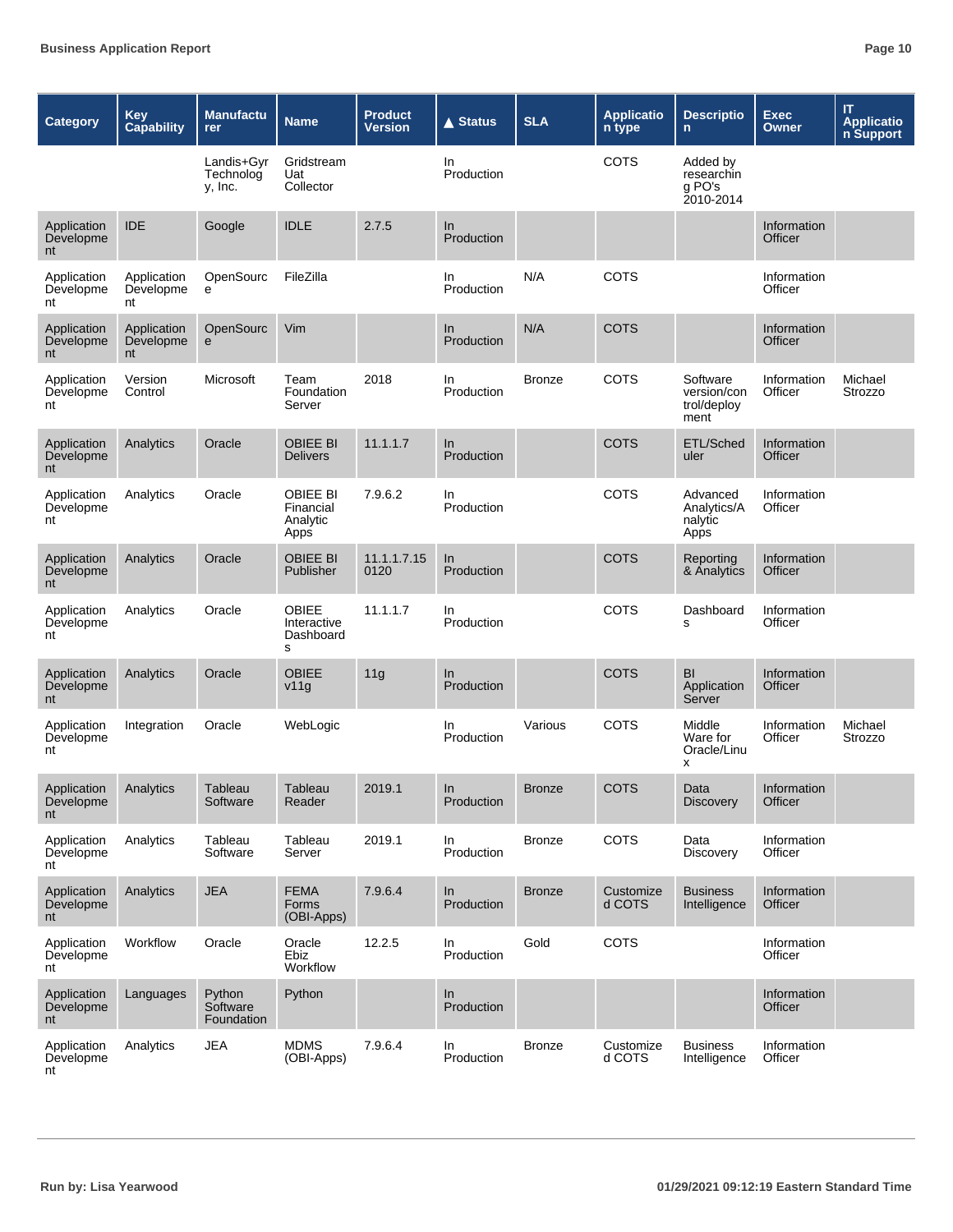| Category                       | <b>Key</b><br><b>Capability</b> | <b>Manufactu</b><br>rer                   | <b>Name</b>                                         | <b>Product</b><br><b>Version</b>  | <b>▲ Status</b>     | <b>SLA</b>    | <b>Applicatio</b><br>n type | <b>Descriptio</b><br>$\mathsf{n}$                                            | <b>Exec</b><br>Owner   | $\mathsf{I}\mathsf{T}$<br><b>Applicatio</b><br>n Support |
|--------------------------------|---------------------------------|-------------------------------------------|-----------------------------------------------------|-----------------------------------|---------------------|---------------|-----------------------------|------------------------------------------------------------------------------|------------------------|----------------------------------------------------------|
| Application<br>Developme<br>nt | Languages                       | Microsoft                                 | T-SQL                                               | Various                           | In.<br>Production   | Various       | <b>COTS</b>                 | SQL<br>Server<br>Version-<br>Queries                                         | Information<br>Officer | Michael<br><b>Strozzo</b>                                |
| Application<br>Developme<br>nt | Languages                       | Microsoft                                 | <b>VB Script</b>                                    |                                   | In<br>Production    |               |                             |                                                                              | Information<br>Officer |                                                          |
| Application<br>Developme<br>nt | Languages                       | Microsoft                                 | <b>VBA</b>                                          |                                   | In<br>Production    |               |                             |                                                                              | Information<br>Officer |                                                          |
| Application<br>Developme<br>nt | Languages                       | Microsoft                                 | VBAScript                                           |                                   | In<br>Production    |               |                             |                                                                              | Information<br>Officer |                                                          |
| Application<br>Developme<br>nt | Analytics                       | SAS<br>Institute<br>Inc.                  | <b>SAS Studio</b><br>Enterprise<br>Edition          | 3.5                               | In<br>Production    | <b>Bronze</b> | <b>COTS</b>                 | Advanced<br>Analytics/A<br>nalytic<br>Apps                                   | Information<br>Officer |                                                          |
| Application<br>Developme<br>nt | Analytics                       | Tableau<br>Software                       | Tableau<br>Desktop &<br>Desktop<br>Profession<br>al | 2019.1                            | In.<br>Production   | <b>Bronze</b> | COTS                        | Data<br>Discovery                                                            | Information<br>Officer |                                                          |
| Application<br>Developme<br>nt | Analytics                       | Oracle                                    | Datawareh<br>ouse<br>Admin<br>Console<br>(DAC)      | 11.1.1.6.4                        | In<br>Production    | <b>Bronze</b> | <b>COTS</b>                 | ETL/Sched<br>uler                                                            | Information<br>Officer |                                                          |
| Application<br>Developme<br>nt | Languages                       | W <sub>3</sub> C                          | <b>HTML</b>                                         |                                   | In.<br>Production   |               |                             |                                                                              | Information<br>Officer |                                                          |
| Application<br>Developme<br>nt | Application<br>Developme<br>nt  | Oracle                                    | Oracle<br>SQL<br>Developer                          |                                   | $\ln$<br>Production | N/A           | <b>COTS</b>                 |                                                                              | Information<br>Officer |                                                          |
| Application<br>Developme<br>nt | Data Mgmt                       | Quest<br>Diagnostic<br>s                  | Sql<br>Navigator                                    | Oracle<br><b>XPERT</b><br>Edition | In.<br>Production   | <b>Bronze</b> | <b>COTS</b>                 | Provides<br>tools for<br>queries,<br>etc in<br>Oracle                        | Information<br>Officer | Michael<br>Strozzo                                       |
| Application<br>Developme<br>nt | Framework                       | Apache<br>Software<br>Foundation<br>, The | Spring                                              |                                   | $\ln$<br>Production |               |                             |                                                                              | Information<br>Officer |                                                          |
| Application<br>Developme<br>nt | Application<br>Developme<br>nt  | Zidsoft                                   | Zidsoft<br>CompareD<br>ata                          |                                   | In<br>Production    | N/A           | COTS                        |                                                                              | Information<br>Officer |                                                          |
| Application<br>Developme<br>nt | Application<br>Developme<br>nt  | Freeware                                  | Fiddler                                             |                                   | In<br>Production    | N/A           | <b>COTS</b>                 |                                                                              | Information<br>Officer |                                                          |
| Application<br>Developme<br>nt | Framework                       | Microsoft                                 | SilverLight                                         | 3                                 | In<br>Production    | <b>Bronze</b> | <b>COTS</b>                 | Web<br>browser<br>graphics<br>framework.<br>Competitor<br>to Adobe<br>Flash. | Information<br>Officer | J Peacock                                                |
| Application<br>Developme<br>nt | Framework                       | Microsoft                                 | Silverlight                                         |                                   | In<br>Production    |               |                             |                                                                              | Information<br>Officer |                                                          |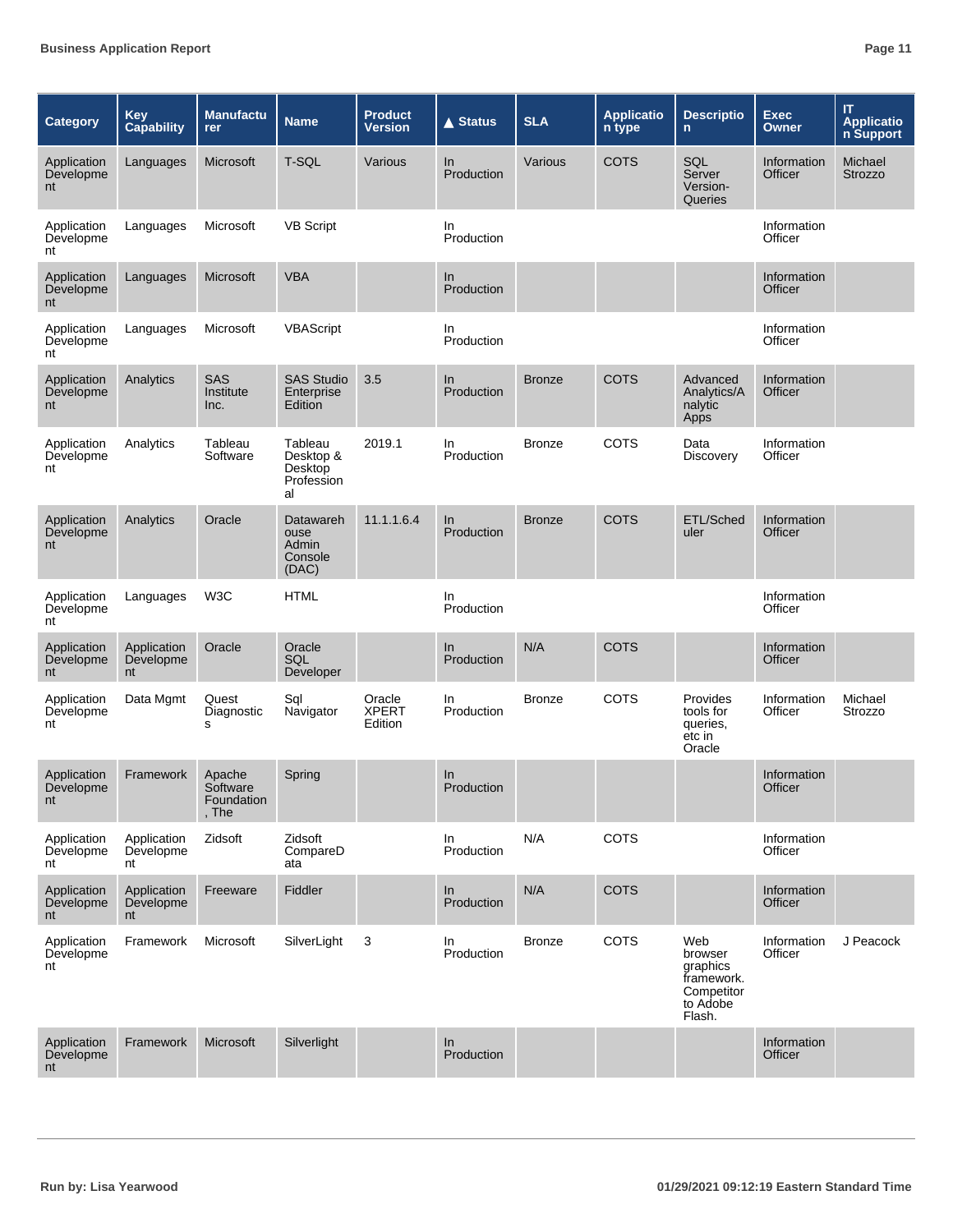| <b>Category</b>                    | <b>Key</b><br><b>Capability</b> | <b>Manufactu</b><br>rer                             | <b>Name</b>                         | <b>Product</b><br><b>Version</b> | <b>▲ Status</b>         | <b>SLA</b>    | <b>Applicatio</b><br>n type | <b>Descriptio</b><br>n.                                                                                                                          | <b>Exec</b><br><b>Owner</b>   | IT<br><b>Applicatio</b><br>n Support |
|------------------------------------|---------------------------------|-----------------------------------------------------|-------------------------------------|----------------------------------|-------------------------|---------------|-----------------------------|--------------------------------------------------------------------------------------------------------------------------------------------------|-------------------------------|--------------------------------------|
| Application<br>Developme<br>nt     | Analytics                       | SAS<br>Institute<br>Inc.                            | SAS<br>(Base)                       | 9.4                              | In<br>Production        | <b>Bronze</b> | <b>COTS</b>                 | Advanced<br>Analytics/A<br>nalytic<br>Apps                                                                                                       | Information<br>Officer        |                                      |
| Application<br>Developme<br>nt     | Languages                       | Micro<br>Focus                                      | Cobol                               |                                  | In<br>Production        |               |                             |                                                                                                                                                  | Information<br>Officer        |                                      |
| Application<br>Developme<br>nt     | <b>IDE</b>                      | Oracle                                              | Jdeveloper                          | 10 <sub>g</sub>                  | In<br>Production        | <b>Bronze</b> | <b>COTS</b>                 | Some<br>developers<br>use Eclipse<br>instead                                                                                                     | Information<br>Officer        |                                      |
| Application<br>Developme<br>nt     | <b>IDE</b>                      | Microsoft                                           | Visual<br><b>Studio</b>             | 2008                             | In<br>Production        | <b>Bronze</b> | <b>COTS</b>                 | Application<br>developme<br>nt IDE                                                                                                               | Information<br>Officer        | J Peacock                            |
| Application<br>Developme<br>nt     | Languages                       | Microsoft                                           | ASP .Net                            |                                  | In<br>Production        |               |                             |                                                                                                                                                  | Information<br>Officer        |                                      |
| Application<br>Developme<br>nt     | Languages                       | Microsoft                                           | C#                                  |                                  | In<br>Production        |               |                             |                                                                                                                                                  | Information<br><b>Officer</b> |                                      |
| Application<br>Developme<br>nt     | Languages                       | Microsoft                                           | $C++$                               |                                  | In<br>Production        |               |                             |                                                                                                                                                  | Information<br>Officer        |                                      |
| Application<br>Developme<br>nt     | Framework                       | Massachus<br>etts<br>Institute of<br>Technolog<br>y | <b>JQuery</b>                       |                                  | In<br>Production        |               |                             |                                                                                                                                                  | Information<br>Officer        |                                      |
| Application<br>Developme<br>nt     | Languages                       | Oracle                                              | JavaScript                          |                                  | <b>In</b><br>Production |               |                             |                                                                                                                                                  | Information<br>Officer        |                                      |
| Application<br>Developme<br>nt     | Analytics                       | SAS<br>Institute<br>Inc.                            | SAS<br>Entprise<br>Guide            | 7.1                              | In<br>Production        | <b>Bronze</b> | <b>COTS</b>                 | Advanced<br>Analytics/A<br>nalytic<br>Apps                                                                                                       | Information<br>Officer        |                                      |
| Application<br>Developme<br>nt     | Framework                       | Oracle                                              | <b>ADF</b>                          |                                  | In.<br>Production       |               |                             |                                                                                                                                                  | Information<br>Officer        |                                      |
| Application IDE<br>Developme<br>nt |                                 | Sparx<br>Systems                                    | EA Sparx                            |                                  | In<br>Production        |               |                             |                                                                                                                                                  | Information<br>Officer        |                                      |
| Application<br>Developme<br>nt     | Application<br>Developme<br>nt  | Oracle                                              | Oracle<br>Reports<br><b>Builder</b> |                                  | In<br>Production        | N/A           | COTS                        |                                                                                                                                                  | Information<br>Officer        |                                      |
| Application<br>Developme<br>nt     | Application<br>Developme<br>nt  | OpenSourc<br>$\mathbf e$                            | Wizdl                               |                                  | In<br>Production        | N/A           | <b>COTS</b>                 |                                                                                                                                                  | Information<br>Officer        |                                      |
| Application<br>Developme<br>nt     | Framework                       | <b>JEA</b>                                          | HR (OBI-<br>Apps)                   | 7.9.6.4                          | In<br>Production        | <b>Bronze</b> | Customize<br>d COTS         | Adapters<br>such as<br>scheduler,<br>publisher<br>will be<br>used to<br>schedule<br>reports,<br>create ad-<br>hoc<br>queries,<br>dashboard<br>S. | Information<br>Officer        |                                      |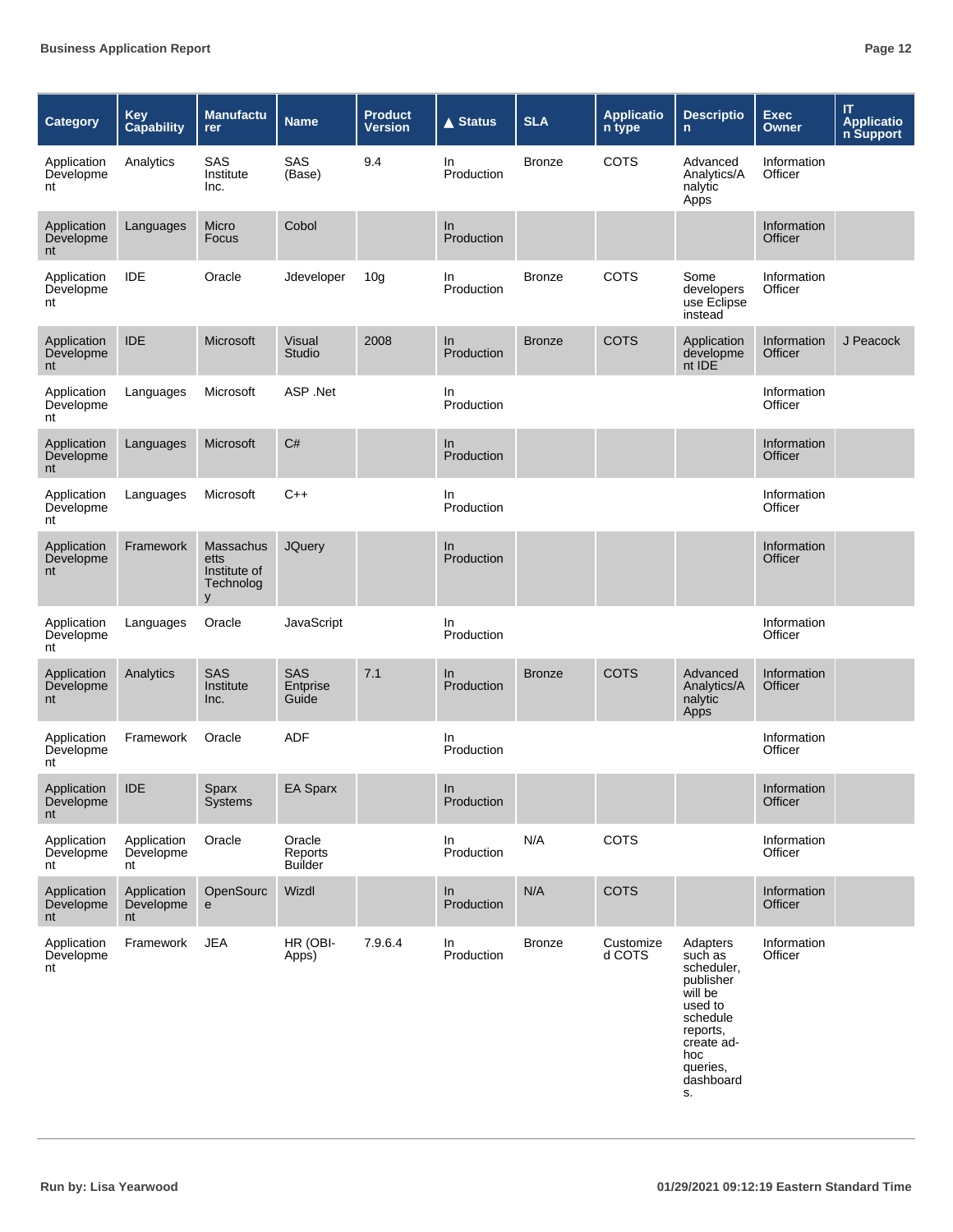| Category                       | <b>Key</b><br><b>Capability</b> | <b>Manufactu</b><br>rer | <b>Name</b>                                | <b>Product</b><br>Version | <b>▲ Status</b>   | <b>SLA</b>    | <b>Applicatio</b><br>n type | <b>Descriptio</b><br>$\mathsf{n}$                                                                                                                                                                                                                                             | <b>Exec</b><br><b>Owner</b>   | IT<br><b>Applicatio</b><br>n Support |
|--------------------------------|---------------------------------|-------------------------|--------------------------------------------|---------------------------|-------------------|---------------|-----------------------------|-------------------------------------------------------------------------------------------------------------------------------------------------------------------------------------------------------------------------------------------------------------------------------|-------------------------------|--------------------------------------|
| Application<br>Developme<br>nt | Languages                       | Oracle                  | <b>BPEL</b>                                |                           | In<br>Production  |               |                             |                                                                                                                                                                                                                                                                               | Information<br><b>Officer</b> |                                      |
| Application<br>Developme<br>nt | Languages                       | Oracle                  | Java                                       |                           | In.<br>Production |               |                             |                                                                                                                                                                                                                                                                               | Information<br>Officer        |                                      |
| Application<br>Developme<br>nt | Framework                       | Oracle                  | OBI-EE                                     | 11.1.1.7.15<br>0120       | In<br>Production  | <b>Bronze</b> | <b>COTS</b>                 | part of<br>Oracle R12<br>project.(D<br>W) OBIÈE<br>ETL(Inform<br>atica) tool<br>will be<br>used to<br>extract<br>metadata<br>from<br>different<br>source<br>systems<br>and make<br>them<br>available<br>on OLAP<br>database<br>as data<br>marts for<br>reporting<br>purposes. | Information<br>Officer        |                                      |
| Application<br>Developme<br>nt | Analytics                       | <b>JEA</b>              | Procureme<br>nt and<br>Spend<br>(OBI-Apps) | 7.9.6.4                   | In<br>Production  | <b>Bronze</b> | Customize<br>d COTS         | <b>Business</b><br>Intelligence                                                                                                                                                                                                                                               | Information<br>Officer        |                                      |
| Application<br>Developme<br>nt | <b>IDE</b>                      | <b>SAP</b>              | <b>Business</b><br>Objects                 | XI 3.1                    | In<br>Production  | <b>Bronze</b> | <b>COTS</b>                 | <b>Business</b><br>Intelligence                                                                                                                                                                                                                                               | Information<br>Officer        |                                      |
| Application<br>Developme<br>nt | Application<br>Developme<br>nt  | OpenSourc<br>e          | KDiff                                      |                           | In.<br>Production | N/A           | COTS                        |                                                                                                                                                                                                                                                                               | Information<br>Officer        |                                      |
| Application<br>Developme<br>nt | Application<br>Developme<br>nt  | OpenSourc<br>e          | 7-zip                                      |                           | In<br>Production  | N/A           | <b>COTS</b>                 |                                                                                                                                                                                                                                                                               | Information<br>Officer        |                                      |
| Application<br>Developme<br>nt | Application<br>Developme<br>nt  | OpenSourc<br>e          | SoapUI                                     |                           | In<br>Production  | N/A           | <b>COTS</b>                 |                                                                                                                                                                                                                                                                               | Information<br>Officer        |                                      |
| Application<br>Developme<br>nt | Application<br>Developme<br>nt  | Oracle                  | Oracle<br><b>SQL Plus</b>                  |                           | In<br>Production  | N/A           | COTS                        |                                                                                                                                                                                                                                                                               | Information<br>Officer        |                                      |
| Application<br>Developme<br>nt | Analytics                       | Tableau<br>Software     | Tableau<br>Interactive                     | 2019.1                    | In<br>Production  | <b>Bronze</b> | COTS                        | Data<br>Discovery                                                                                                                                                                                                                                                             | Information<br>Officer        |                                      |
| Application<br>Developme<br>nt | Application<br>Developme<br>nt  | OpenSourc<br>e          | TeraTerm                                   |                           | In<br>Production  | N/A           | COTS                        |                                                                                                                                                                                                                                                                               | Information<br>Officer        |                                      |
| Application<br>Developme<br>nt | IDE                             | Google                  | Android<br>Studio                          | 2.2.3                     | In<br>Production  |               |                             |                                                                                                                                                                                                                                                                               | Information<br>Officer        |                                      |
| Application<br>Developme<br>nt | Application<br>Developme<br>nt  | OpenSourc<br>e          | Cywin64                                    |                           | ln<br>Production  | N/A           | COTS                        |                                                                                                                                                                                                                                                                               | Information<br>Officer        |                                      |
| Application<br>Developme<br>nt | Analytics                       | Informatica             | Informatica                                | 9.6.2                     | In<br>Production  | <b>Bronze</b> | COTS                        | ETL/Sched<br>uler                                                                                                                                                                                                                                                             | Information<br>Officer        |                                      |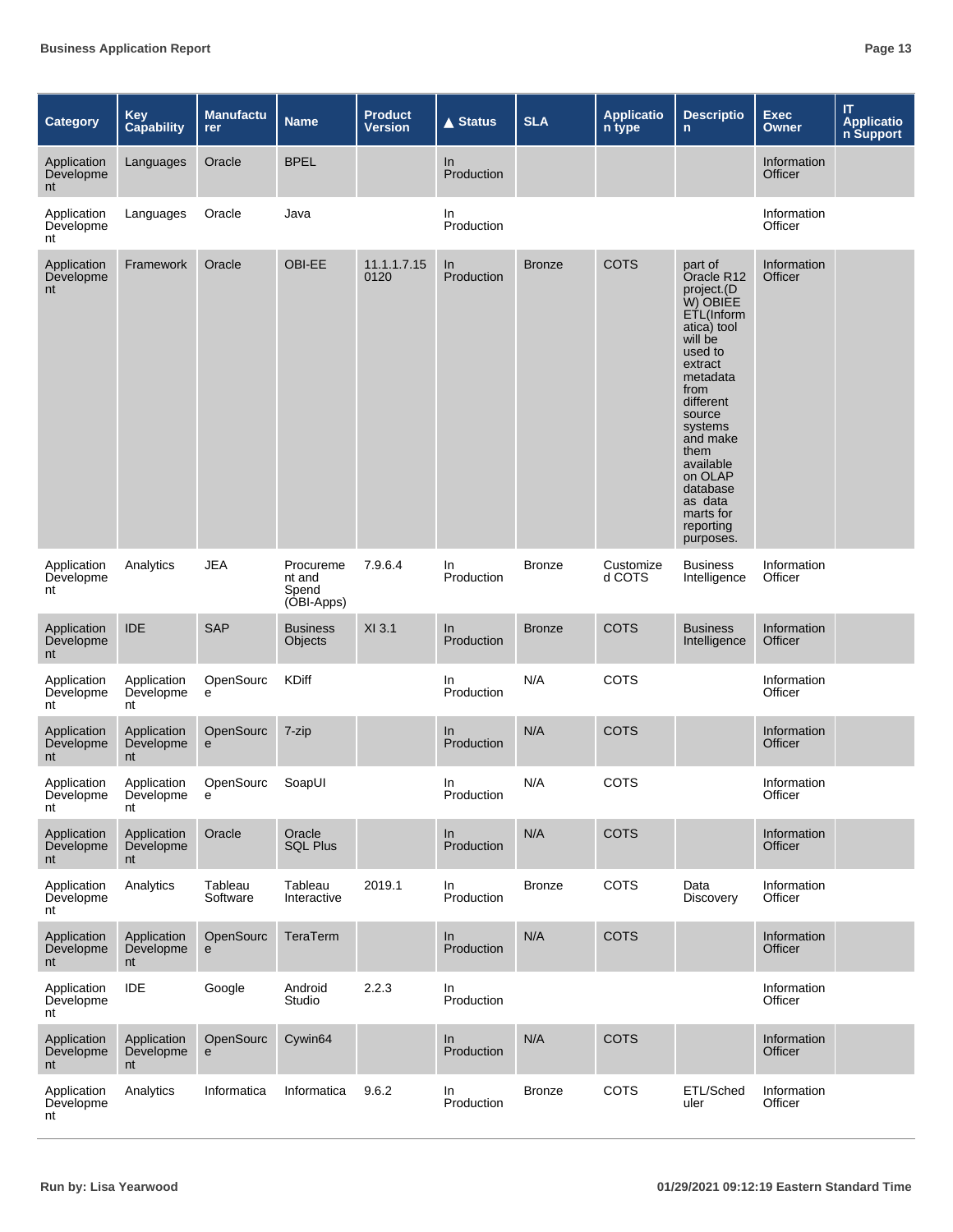| <b>Category</b>                | <b>Key</b><br><b>Capability</b> | <b>Manufactu</b><br><b>rer</b>           | <b>Name</b>                          | <b>Product</b><br><b>Version</b> | <b>▲ Status</b>     | <b>SLA</b>    | <b>Applicatio</b><br>n type | <b>Descriptio</b><br>$\mathsf{n}$                                                   | <b>Exec</b><br><b>Owner</b>   | IT<br><b>Applicatio</b><br>n Support |
|--------------------------------|---------------------------------|------------------------------------------|--------------------------------------|----------------------------------|---------------------|---------------|-----------------------------|-------------------------------------------------------------------------------------|-------------------------------|--------------------------------------|
| Application<br>Developme<br>nt | Application<br>Developme<br>nt  | Freeware                                 | <b>TextPad</b>                       |                                  | In<br>Production    | N/A           | <b>COTS</b>                 |                                                                                     | Information<br>Officer        |                                      |
| Application<br>Developme<br>nt | Application<br>Developme<br>nt  | OpenSourc<br>e                           | Edit-XML                             |                                  | ln.<br>Production   | N/A           | <b>COTS</b>                 |                                                                                     | Information<br>Officer        |                                      |
| Application<br>Developme<br>nt | <b>IDE</b>                      | <b>IBM</b>                               | Elclipse                             |                                  | In<br>Production    |               |                             |                                                                                     |                               |                                      |
| Application<br>Developme<br>nt | Website<br>Creation             | Microsoft                                | Expression<br>Web                    |                                  | In.<br>Production   | <b>Bronze</b> | COTS                        |                                                                                     | Information<br>Officer        |                                      |
| Application<br>Developme<br>nt | Framework                       | Microsoft                                | .Net                                 |                                  | In<br>Production    |               |                             |                                                                                     | Information<br>Officer        |                                      |
| Application<br>Developme<br>nt | Version<br>Control              | Microsoft                                | <b>TFS Team</b><br>Explorer          | 2018                             | ln.<br>Production   | <b>Bronze</b> | COTS                        | Alternative<br>to Visual<br>Studio<br>licensing<br>for TFS<br>checkin/ch<br>eck out | Information<br>Officer        | Michael<br>Strozzo                   |
| Application<br>Developme<br>nt | Analytics                       | Oracle                                   | <b>OBIEE</b><br>weblogic             | 10.3.5.0                         | In<br>Production    | <b>Bronze</b> | <b>COTS</b>                 | <b>Business</b><br>Intelligence                                                     | Information<br><b>Officer</b> |                                      |
| Application<br>Developme<br>nt | Languages                       | Various                                  | Shell(C,<br>Korn,<br>Power,<br>Unix) |                                  | In<br>Production    |               |                             |                                                                                     | Information<br>Officer        |                                      |
| Application<br>Developme<br>nt | Languages                       | W <sub>3</sub> C                         | HTML5                                |                                  | $\ln$<br>Production |               |                             |                                                                                     | Information<br><b>Officer</b> |                                      |
| Application<br>Developme<br>nt | Languages                       | W <sub>3</sub> C                         | <b>XML</b>                           |                                  | In<br>Production    |               |                             |                                                                                     | Information<br>Officer        |                                      |
| Application<br>Developme<br>nt | Languages                       | W <sub>3</sub> C                         | <b>XQuery</b>                        |                                  | In.<br>Production   |               |                             |                                                                                     | Information<br><b>Officer</b> |                                      |
| Application<br>Developme<br>nt | Languages                       | W3C                                      | XSLT                                 |                                  | In<br>Production    |               |                             |                                                                                     | Information<br>Officer        |                                      |
| Application<br>Developme<br>nt | Application<br>Developme<br>nt  | Altova                                   | Altova<br><b>XMLSpy</b>              |                                  | In<br>Production    | N/A           | <b>COTS</b>                 |                                                                                     | Information<br>Officer        |                                      |
| Application<br>Developme<br>nt | Data Mgmt                       | Quest<br>Diagnostic<br>s                 | Toad                                 | Oracle<br><b>RAC</b><br>Edition  | In<br>Production    | <b>Bronze</b> | <b>COTS</b>                 | Used for<br>querying/m<br>anaging<br>data by<br>Oracle<br><b>DBA</b>                | Information<br>Officer        | Michael<br>Strozzo                   |
| Application<br>Developme<br>nt | Application<br>Developme<br>nt  | Oracle                                   | Oracle<br>Forms<br><b>Builder</b>    |                                  | ln<br>Production    | N/A           | <b>COTS</b>                 |                                                                                     | Information<br>Officer        |                                      |
| Back-office<br>Application     | Telemetry                       | Open<br>Systems<br>Internation<br>al Inc | OSI<br>Software<br>ΡI                | 11.5.9                           | In<br>Production    | <b>Bronze</b> | <b>COTS</b>                 |                                                                                     | <b>VP Electric</b>            |                                      |
| Back-office<br>Application     |                                 | MobaXter<br>m                            | MobaXter<br>m                        | 10.2                             | In<br>Production    | <b>Bronze</b> | <b>COTS</b>                 |                                                                                     | Information<br>Officer        |                                      |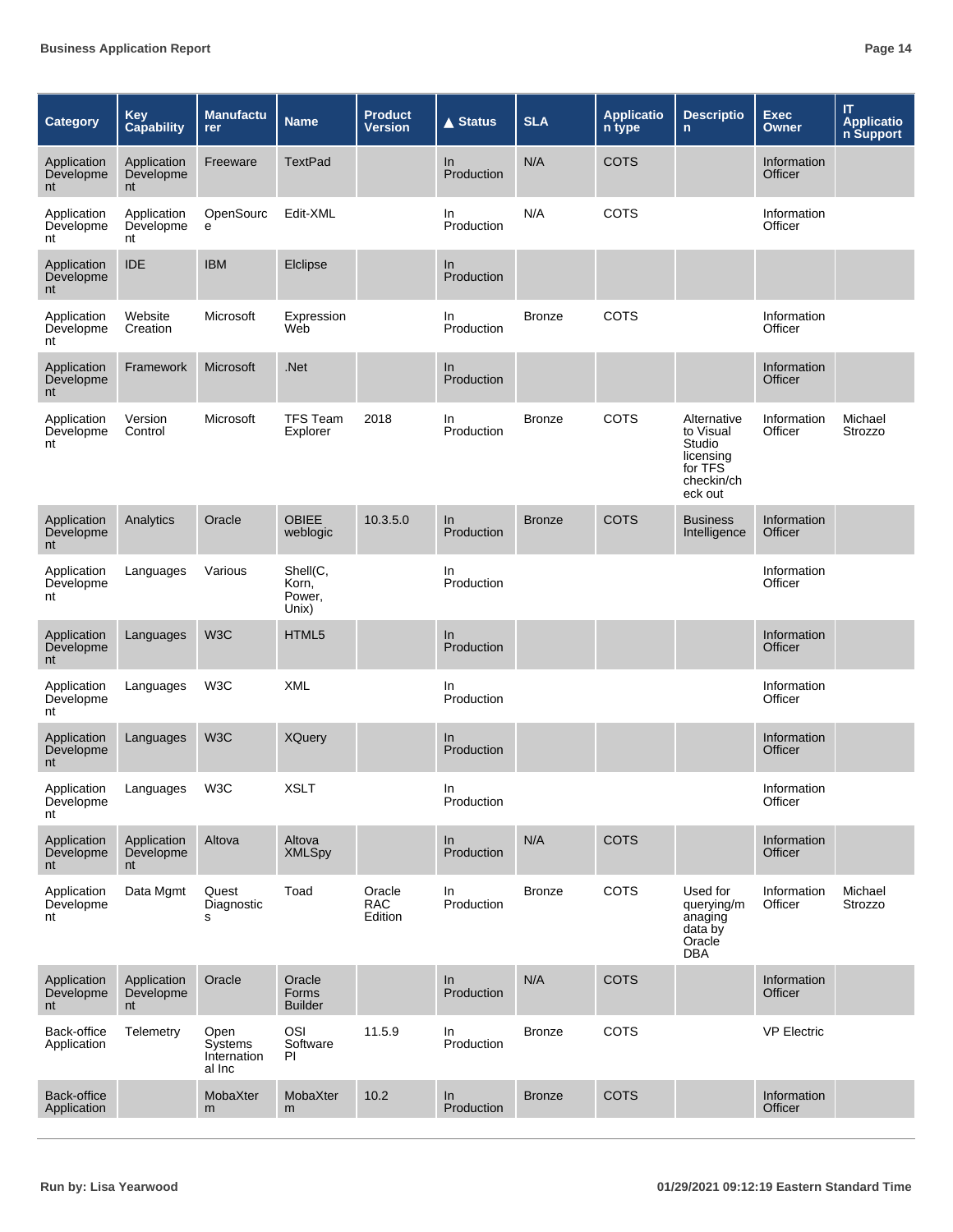| <b>Category</b>            | <b>Key</b><br><b>Capability</b>                 | <b>Manufactu</b><br>rer    | <b>Name</b>                                                      | <b>Product</b><br><b>Version</b> | <b>▲ Status</b>     | <b>SLA</b>    | <b>Applicatio</b><br>n type | <b>Descriptio</b><br>n                                                                                                                        | <b>Exec</b><br><b>Owner</b> | $\mathsf{I}\mathsf{T}$<br><b>Applicatio</b><br>n Support |
|----------------------------|-------------------------------------------------|----------------------------|------------------------------------------------------------------|----------------------------------|---------------------|---------------|-----------------------------|-----------------------------------------------------------------------------------------------------------------------------------------------|-----------------------------|----------------------------------------------------------|
| Back-office<br>Application | Data Mgmt                                       | MobaXter<br>m              | MobaXter<br>m                                                    | 10.2                             | In<br>Production    | <b>Bronze</b> | <b>COTS</b>                 | Used by<br>Oracle<br>DBAs to<br>query<br>Oracle<br>systems.<br>Used by<br>other in IT-<br>--this entry<br>only for<br>Cost<br>Center<br>30901 | Information<br>Officer      | Michael<br>Strozzo                                       |
| Back-office<br>Application | eMail &<br>Calendar                             | Microsoft                  | Exchange                                                         | 2013                             | In<br>Production    | <b>Bronze</b> | <b>COTS</b>                 |                                                                                                                                               | Information<br>Officer      |                                                          |
| Back-office<br>Application | Drawing                                         | Microsoft                  | Visio                                                            | 2016                             | In<br>Production    | <b>Bronze</b> | <b>COTS</b>                 | <b>MS Visio</b><br>2016 and<br>2019                                                                                                           | Information<br>Officer      | J Peacock                                                |
| Back-office<br>Application | <b>Systems</b><br>Monitoring/<br>Manageme<br>nt | Oracle                     | Oracle 11g<br><b>OEM</b>                                         | 11g                              | In<br>Production    | Various       | <b>COTS</b>                 | Oracle<br>Monitoring<br>Software                                                                                                              | Information<br>Officer      | Michael<br>Strozzo                                       |
| Back-office<br>Application | Systems<br>Monitoring/<br>Manageme<br>nt        | Oracle                     | Oracle 12c<br>Cloud<br>Control<br>Performan<br>ce Tuning<br>Pack | 12c                              | In.<br>Production   | Various       | <b>COTS</b>                 | Oracle<br>Enterprise<br>Manageme<br>nt/Monitori<br>ng                                                                                         | Information<br>Officer      | Michael<br>Strozzo                                       |
| Back-office<br>Application | Data<br>Access                                  | Oracle                     | Oracle<br>Client<br>Software                                     | 12c                              | $\ln$<br>Production | Various       | <b>COTS</b>                 | Client<br>software                                                                                                                            | Information<br>Officer      | Michael<br><b>Strozzo</b>                                |
| <b>Big Data</b>            | Analytics                                       | Oracle                     | <b>GL</b> Wand                                                   | 4.25                             | In<br>Production    | <b>Bronze</b> | <b>COTS</b>                 | Reporting<br>& Analytics<br>Interfaces<br>with Ebiz                                                                                           | Information<br>Officer      |                                                          |
| <b>Big Data</b>            | Analytics                                       | Oracle                     | <b>DAC Build</b><br>AN                                           | 11.1.1.6.4                       | In<br>Production    |               |                             | ETL/Sched<br>uler                                                                                                                             | Information<br>Officer      |                                                          |
| <b>Big Data</b>            | Analytics                                       | <b>Business</b><br>Objects | Web<br>Intelligence<br>Xi                                        | R3.1 SP4                         | In<br>Production    |               |                             | Reporting<br>& Analytics                                                                                                                      | Information<br>Officer      |                                                          |
| <b>Big Data</b>            | Analytics                                       | Oracle                     | OEIEE BI<br>Answer                                               | $11.1.1.7.15$ In<br>0120         | Production          |               |                             | Reporting Information<br>& Analytics                                                                                                          | Officer                     |                                                          |
| <b>Big Data</b>            | Analytics                                       | Oracle                     | Oracle<br>Warehouse<br><b>Builder</b>                            | 11.2.0.4                         | In<br>Production    |               |                             | ETL/Sched<br>uler                                                                                                                             | Information<br>Officer      |                                                          |
| <b>Big Data</b>            | Analytics                                       | SAP                        | <b>Xcelsius</b>                                                  | 2008                             | In<br>Production    |               |                             | Corporate<br>Performan<br>ce<br>Manageme<br>nt                                                                                                | Information<br>Officer      |                                                          |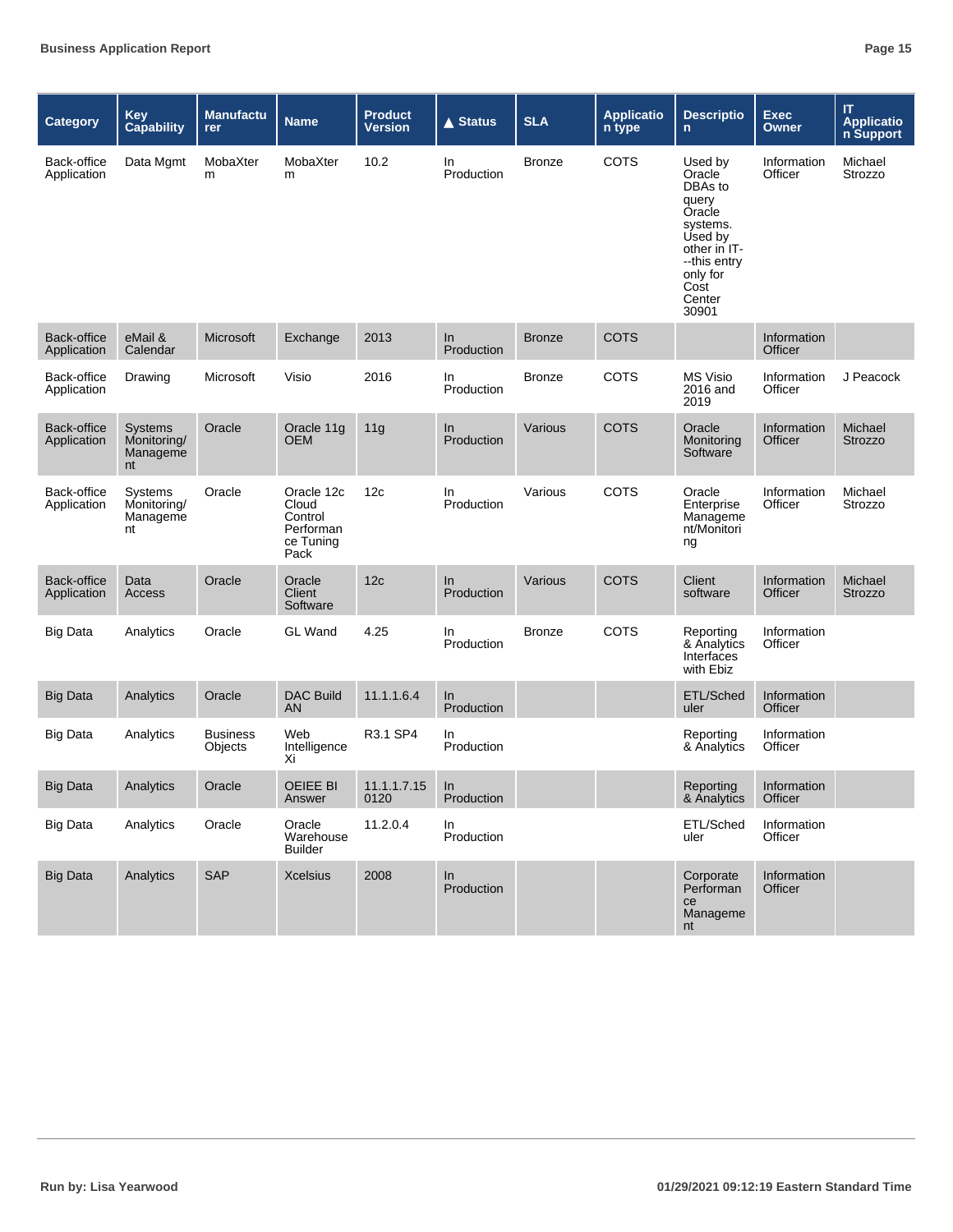| <b>Category</b>    | <b>Key</b><br><b>Capability</b>         | <b>Manufactu</b><br>rer            | <b>Name</b>                                                | <b>Product</b><br>Version | <b>▲ Status</b>   | <b>SLA</b>    | <b>Applicatio</b><br>n type | <b>Descriptio</b><br>$\mathsf{n}$                                                                                                                                                                    | <b>Exec</b><br>Owner   | IT.<br>Applicatio<br>n Support |
|--------------------|-----------------------------------------|------------------------------------|------------------------------------------------------------|---------------------------|-------------------|---------------|-----------------------------|------------------------------------------------------------------------------------------------------------------------------------------------------------------------------------------------------|------------------------|--------------------------------|
| <b>Big Data</b>    | Analytics                               | Microsoft                          | Report<br><b>Builder</b>                                   | 2016                      | In<br>Production  | Various       | Cloud                       | Microsoft<br><b>SSRS</b><br>Report<br>Builder.<br>Report<br><b>Builder</b><br>provides a<br>productive<br>report-<br>authoring<br>environme<br>nt for IT<br>profession<br>als and<br>power<br>users. | Information<br>Officer | Gregory<br>Turner              |
| Communic<br>ations | Microwave<br>(Unlicense<br>d)           | <b>Ubiquiti</b><br><b>Networks</b> | Nano<br><b>Station</b>                                     |                           | In<br>Production  |               |                             | Microwave<br>(Unlicense<br>d)                                                                                                                                                                        | Information<br>Officer |                                |
| Communic<br>ations | Radio                                   | Motrola                            | <b>XTS</b>                                                 | 5000<br>Model III         | In<br>Production  |               |                             | Handheld                                                                                                                                                                                             | Information<br>Officer |                                |
| Communic<br>ations | Voice                                   | Cisco                              | Phones                                                     | N/A                       | In.<br>Production | <b>Bronze</b> | Hardware                    | <b>Business</b>                                                                                                                                                                                      | Information<br>Officer |                                |
| Communic<br>ations | Video<br>Conferenci<br>ng               | Cisco                              | Webex                                                      |                           | In<br>Production  |               | Cloud                       | Video<br>Conferenci<br>ng                                                                                                                                                                            |                        |                                |
| Communic<br>ations | ACD/CVP/I<br>VR.                        | Cisco                              | <b>CER 911</b>                                             |                           | In<br>Production  | <b>Bronze</b> | <b>COTS</b>                 | <b>Business</b><br>A-Side                                                                                                                                                                            | Information<br>Officer |                                |
| Communic<br>ations | ACD/CVP/I<br>VR                         | Cisco                              | CONTACT<br><b>CENTER</b><br><b>SERVER</b><br>(PROD)        | 11                        | In.<br>Production | Platinum      | Hardware                    | Contact<br>Center A-<br>Side                                                                                                                                                                         | Information<br>Officer |                                |
| Communic<br>ations | ACD/CVP/I<br><b>VR</b>                  | Cisco                              | <b>CONTACT</b><br><b>CENTER</b><br><b>SERVER</b><br>(PROD) | 11                        | In.<br>Production | Platinum      | Hardware                    | Contact<br>Center A-<br>Side                                                                                                                                                                         | Information<br>Officer |                                |
| Communic<br>ations | ACD/CVP/I<br>VR.                        | Cisco                              | <b>CONTACT</b><br><b>CENTER</b><br><b>SERVER</b><br>(PROD) | 11                        | In<br>Production  | Platinum      | Hardware                    | Contact<br>Center A-<br>Side                                                                                                                                                                         | Information<br>Officer |                                |
| ations             | Communic ACD/CVP/I<br><b>VR</b>         | Cisco                              | CONTACT 11<br><b>CENTER</b><br><b>SERVER</b><br>(PROD)     |                           | In<br>Production  | Platinum      | Hardware                    | Contact<br>Center A-<br>Side                                                                                                                                                                         | Information<br>Officer |                                |
| Communic<br>ations | ACD/CVP/I<br>VR.                        | Cisco                              | <b>CONTACT</b><br>CENTER<br>SERVER<br>(QA)                 | 11                        | In<br>Production  | N/A           | Hardware                    | Contact<br>Center A-<br>Side                                                                                                                                                                         | Information<br>Officer |                                |
| Communic<br>ations | <b>ACD/CVP/I</b><br>VR.                 | Cisco                              | <b>VOICEMAI</b><br>L UNITY                                 | 11                        | In<br>Production  | <b>Bronze</b> | <b>COTS</b>                 | <b>Business</b><br>A-Side                                                                                                                                                                            | Information<br>Officer |                                |
| Communic<br>ations | ACD/CVP/I<br>VR.                        | Cisco                              | LDS -<br>LIVEDATA<br>- FINEESE                             | 11                        | In<br>Production  | Platinum      | <b>COTS</b>                 | Contact<br>Center A-<br>Side                                                                                                                                                                         | Information<br>Officer |                                |
| Communic<br>ations | Microwave<br>(Unlicense<br>$\mathsf{d}$ | Cambium                            | Cambium<br><b>Networks</b>                                 |                           | In<br>Production  |               | Hardware                    | Microwave<br>(Unlicense)<br>d)                                                                                                                                                                       | Information<br>Officer |                                |
| Communic<br>ations | ACD/CVP/I<br>VR.                        | Cisco                              | PG-2A<br><b>VRU PG</b>                                     | 11                        | In<br>Production  | Platinum      | Hardware                    | Contact<br>Center A-<br>Side                                                                                                                                                                         | Information<br>Officer |                                |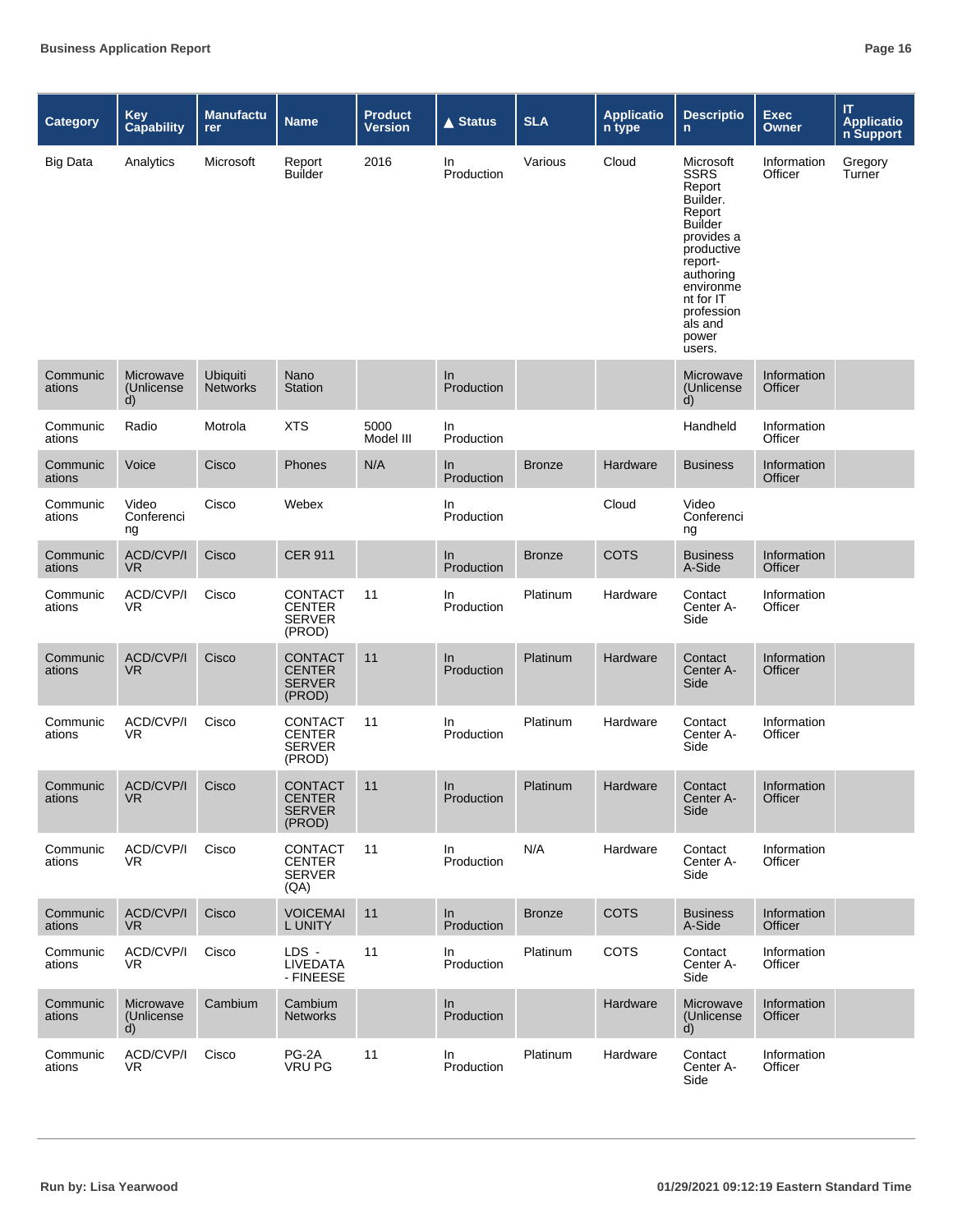| <b>Category</b>    | <b>Key</b><br><b>Capability</b> | <b>Manufactu</b><br>rer | <b>Name</b>                                 | <b>Product</b><br><b>Version</b> | $\triangle$ Status | <b>SLA</b>    | <b>Applicatio</b><br>n type | <b>Descriptio</b><br>$\mathsf{n}$  | <b>Exec</b><br><b>Owner</b> | IT.<br><b>Applicatio</b><br>n Support |
|--------------------|---------------------------------|-------------------------|---------------------------------------------|----------------------------------|--------------------|---------------|-----------------------------|------------------------------------|-----------------------------|---------------------------------------|
| Communic<br>ations | ACD/CVP/I<br>VR.                | Cisco                   | AW<br><b>CLIENT</b>                         | 11                               | In.<br>Production  | Platinum      | <b>COTS</b>                 | Contact<br>Center A-<br>Side       | Information<br>Officer      |                                       |
| Communic<br>ations | ACD/CVP/I<br>VR.                | Cisco                   | <b>VCENTER</b>                              | 6                                | In.<br>Production  | Platinum      | <b>COTS</b>                 | Contact<br>Center A-<br>Side       | Information<br>Officer      |                                       |
| Communic<br>ations | <b>ACD/CVP/I</b><br><b>VR</b>   | Cisco                   | <b>CUCM</b><br>Publisher                    | 11                               | In<br>Production   | Platinum      | <b>COTS</b>                 | Contact<br>Center A-<br>Side (QA)  | Information<br>Officer      |                                       |
| Communic<br>ations | Asset<br>Mgmt                   | Motiondeck<br>Solution  | Commasse<br>t - Radio<br>Asset<br>Inventory |                                  | In<br>Production   | N/A           | <b>COTS</b>                 | <b>Business</b>                    | Information<br>Officer      |                                       |
| Communic<br>ations | ACD/CVP/I<br>VR                 | Cisco                   | Agent PG-<br>1Ā<br>PG/CTI/CT<br><b>IOS</b>  | 11                               | In.<br>Production  | Platinum      | <b>COTS</b>                 | Contact<br>Center A-<br>Side (QA)  | Information<br>Officer      |                                       |
| Communic<br>ations | ACD/CVP/I<br>VR.                | Cisco                   | <b>CUIC</b><br>Reporting                    | 11                               | In.<br>Production  | Platinum      | COTS                        | Contact<br>Center A-<br>Side (QA)  | Information<br>Officer      |                                       |
| Communic<br>ations | <b>ACD/CVP/I</b><br>VR.         | Cisco                   | Ops<br>Console                              | 11                               | In.<br>Production  | Platinum      | <b>COTS</b>                 | Contact<br>Center A-<br>Side (QA)  | Information<br>Officer      |                                       |
| Communic<br>ations | ACD/CVP/I<br>VR.                | Cisco                   | <b>CUCM</b><br>Subscriber<br>1              | 11                               | In.<br>Production  | Platinum      | <b>COTS</b>                 | Contact<br>Center A-<br>Side (QA)  | Information<br>Officer      |                                       |
| Communic<br>ations | ACD/CVP/I<br>VR.                | Cisco                   | LDS -<br>LiveData-<br>Fineese               | 11                               | In.<br>Production  | Platinum      | <b>COTS</b>                 | Contact<br>Center A-<br>Side (QA)  | Information<br>Officer      |                                       |
| Communic<br>ations | ACD/CVP/I<br>VR.                | Cisco                   | <b>AW Client</b>                            | 11                               | In<br>Production   | Platinum      | <b>COTS</b>                 | Contact<br>Center A-<br>Side (Dev) | Information<br>Officer      |                                       |
| Communic<br>ations | ACD/CVP/I<br>VR.                | Cisco                   | <b>AW Client</b>                            | 11                               | In.<br>Production  | Platinum      | <b>COTS</b>                 | Contact<br>Center A-<br>Side (QA)  | Information<br>Officer      |                                       |
| Communic<br>ations | ACD/CVP/I<br>VR.                | Cisco                   | <b>VCenter</b>                              | 11                               | In.<br>Production  | Platinum      | COTS                        | Contact<br>Center A-<br>Side (QA)  | Information<br>Officer      |                                       |
| Communic<br>ations | <b>ACD/CVP/I</b><br>VR.         | Cisco                   | Rogger-A                                    | 11                               | In<br>Production   | Platinum      | Customize<br>d COTS         | Contact<br>Center A-<br>Side (Dev) | Information<br>Officer      |                                       |
| Communic<br>ations | ACD/CVP/I<br>VR.                | Cisco                   | Agent PG-<br>1Ā<br>PG/CTI/CT<br><b>IOS</b>  | 11                               | In.<br>Production  | Platinum      | <b>COTS</b>                 | Contact<br>Center A-<br>Side (Dev) | Information<br>Officer      |                                       |
| Communic<br>ations | Radio                           | Motorola                | 900 MHz<br><b>SCADA</b><br>Radios           |                                  | In<br>Production   | <b>Bronze</b> | Hardware                    |                                    |                             |                                       |
| Communic<br>ations | ACD/CVP/I<br>VR.                | Cisco                   | <b>CUIC</b><br>Reporting                    | 11                               | In<br>Production   | Platinum      | <b>COTS</b>                 | Contact<br>Center A-<br>Side (Dev) | Information<br>Officer      |                                       |
| Communic<br>ations | ACD/CVP/I<br>VR.                | Cisco                   | <b>CUCM</b><br>Publisher                    | 11                               | In<br>Production   | Platinum      | <b>COTS</b>                 | Contact<br>Center A-<br>Side (Dev) | Information<br>Officer      |                                       |
| Communic<br>ations | ACD/CVP/I<br>VR.                | Cisco                   | PG-2A<br><b>VRU PG</b>                      | 11                               | In<br>Production   | Platinum      | Hardware                    | Contact<br>Center A-<br>Side (Dev) | Information<br>Officer      |                                       |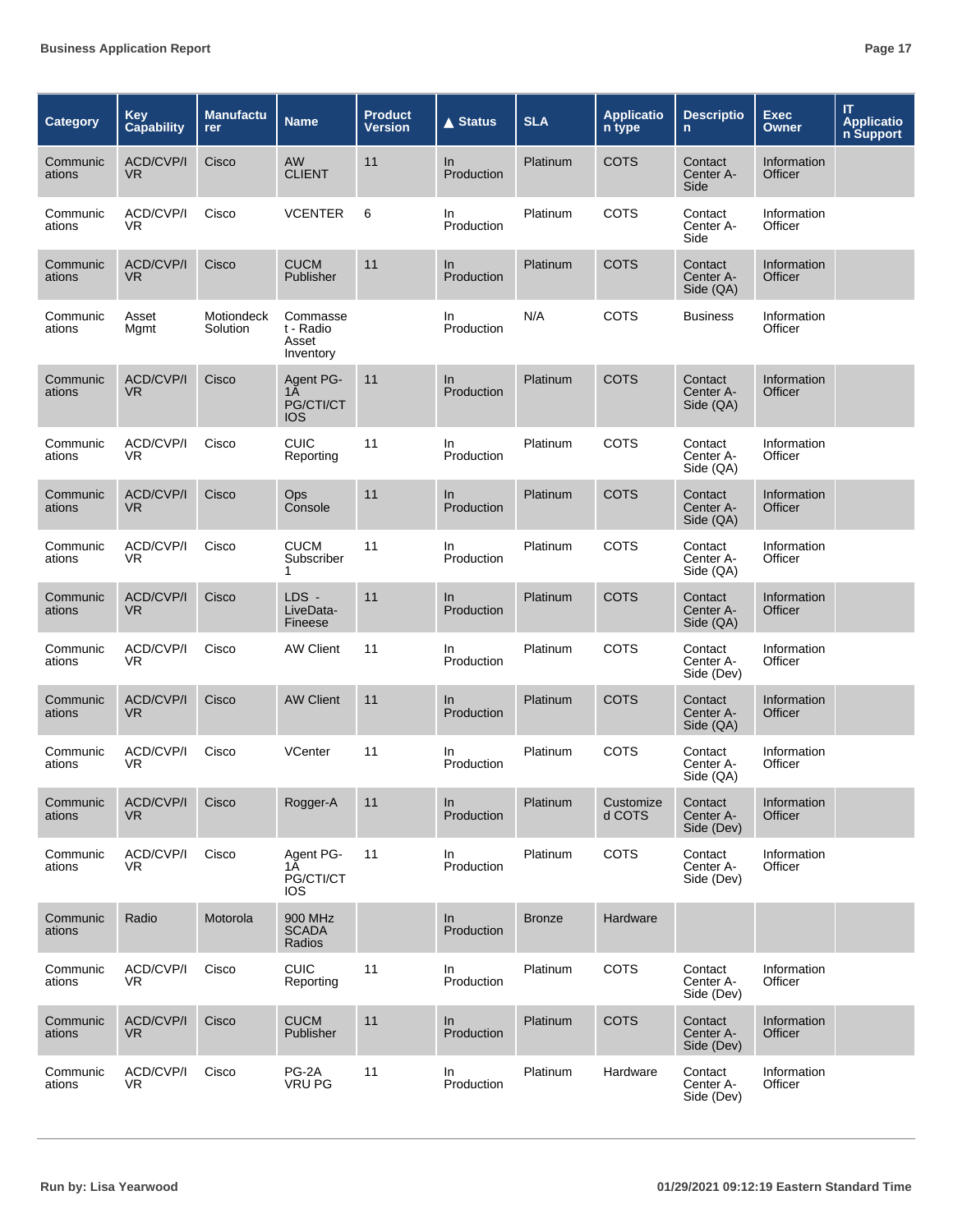| <b>Category</b>    | Key<br>Capability    | Manufactu<br><b>rer</b> | <b>Name</b>                                           | <b>Product</b><br><b>Version</b> | <b>▲ Status</b>   | <b>SLA</b>    | <b>Applicatio</b><br>n type | <b>Descriptio</b><br>$\mathsf{n}$                                                                                                                                                            | <b>Exec</b><br><b>Owner</b> | IT.<br><b>Applicatio</b><br>n Support |
|--------------------|----------------------|-------------------------|-------------------------------------------------------|----------------------------------|-------------------|---------------|-----------------------------|----------------------------------------------------------------------------------------------------------------------------------------------------------------------------------------------|-----------------------------|---------------------------------------|
| Communic<br>ations | Radio                | Motorola                | <b>IMPRES</b><br>2900 mAh<br>Li-Ion<br><b>Battery</b> | 2900                             | In<br>Production  | <b>Bronze</b> | Hardware                    | <b>Battery</b><br>Packs                                                                                                                                                                      | Information<br>Officer      | Landon<br>Todd                        |
| Communic<br>ations | ACD/CVP/I<br>VR.     | Cisco                   | <b>CUCM</b><br><b>PUBLISHE</b><br>R                   | 11                               | In<br>Production  | Platinum      | COTS                        | Contact<br>Center A-<br>Side                                                                                                                                                                 | Information<br>Officer      |                                       |
| Communic<br>ations | ACD/CVP/I<br>VR.     | Cisco                   | <b>OPS</b><br><b>CONSOLE</b>                          | 11                               | In<br>Production  | Platinum      | <b>COTS</b>                 | Contact<br>Center A-<br>Side                                                                                                                                                                 | Information<br>Officer      |                                       |
| Communic<br>ations | ACD/CVP/I<br>VR.     | Cisco                   | <b>CUCM</b><br><b>SUBSCRIB</b><br>ER 1                | 11                               | In<br>Production  | Platinum      | COTS                        | Contact<br>Center A-<br>Side                                                                                                                                                                 | Information<br>Officer      |                                       |
| Communic<br>ations | Video                | Cisco                   | Telepresen<br>ce                                      |                                  | In<br>Production  |               |                             | Video<br>Conferenci<br>ng                                                                                                                                                                    |                             |                                       |
| Communic<br>ations | Metering<br>Services | Landis+Gyr              | Grid<br>Stream<br><b>UAT</b><br>Collecotr             |                                  | In<br>Production  |               |                             | Master<br><b>SCADA</b><br>Radio                                                                                                                                                              | Information<br>Officer      |                                       |
| Communic<br>ations | ACD/CVP/I<br>VR.     | Cisco                   | Finesse-A                                             | 11                               | ln<br>Production  | Platinum      | <b>COTS</b>                 | Contact<br>Center A-<br>Side (QA)                                                                                                                                                            | Information<br>Officer      |                                       |
| Communic<br>ations | ACD/CVP/I<br>VR.     | Cisco                   | Finesse-A                                             | 11                               | In.<br>Production | Platinum      | COTS                        | Contact<br>Center A-<br>Side (Dev)                                                                                                                                                           | Information<br>Officer      |                                       |
| Communic<br>ations | ACD/CVP/I<br>VR.     | Cisco                   | Ops<br>Console                                        | 11                               | In<br>Production  | Platinum      | <b>COTS</b>                 | Contact<br>Center A-<br>Side (Dev)                                                                                                                                                           | Information<br>Officer      |                                       |
| Communic<br>ations | ACD/CVP/I<br>VR.     | Cisco                   | <b>CUCM</b><br>Subscriber<br>1                        | 11                               | In<br>Production  | Platinum      | COTS                        | Contact<br>Center A-<br>Side (Dev)                                                                                                                                                           | Information<br>Officer      |                                       |
| Communic<br>ations | ACD/CVP/I<br>VR.     | Cisco                   | LDS -<br>LiveData-<br>Fineese                         | 11                               | In<br>Production  | Platinum      | <b>COTS</b>                 | Contact<br>Center A-<br>Side (Dev)                                                                                                                                                           | Information<br>Officer      |                                       |
| Communic<br>ations | Radio                | Motrola                 | <b>XTL</b>                                            | 1500                             | In<br>Production  |               |                             | Mobile                                                                                                                                                                                       | Information<br>Officer      |                                       |
| Communic<br>ations | Radio                | Motorola                | <b>FCRS</b><br>(First<br>Coast<br>Radio)              |                                  | In<br>Production  | <b>Bronze</b> | Hardware                    | Tool used<br>to<br>adminster<br>the<br>numbers of<br>the EIS<br>page that<br>are drawn<br>from<br>Oracle.<br>Various<br>persons<br>throught<br>the<br>company<br>update<br>these<br>numbers. |                             |                                       |
| Communic<br>ations | Pager                | Mortorola               | Pagers                                                |                                  | In<br>Production  | <b>Bronze</b> | Hardware                    |                                                                                                                                                                                              |                             |                                       |
| Communic<br>ations | Radio                | Motrola                 | <b>XT</b>                                             | 5000<br>Model 1                  | In<br>Production  |               |                             | Handheld                                                                                                                                                                                     | Information<br>Officer      |                                       |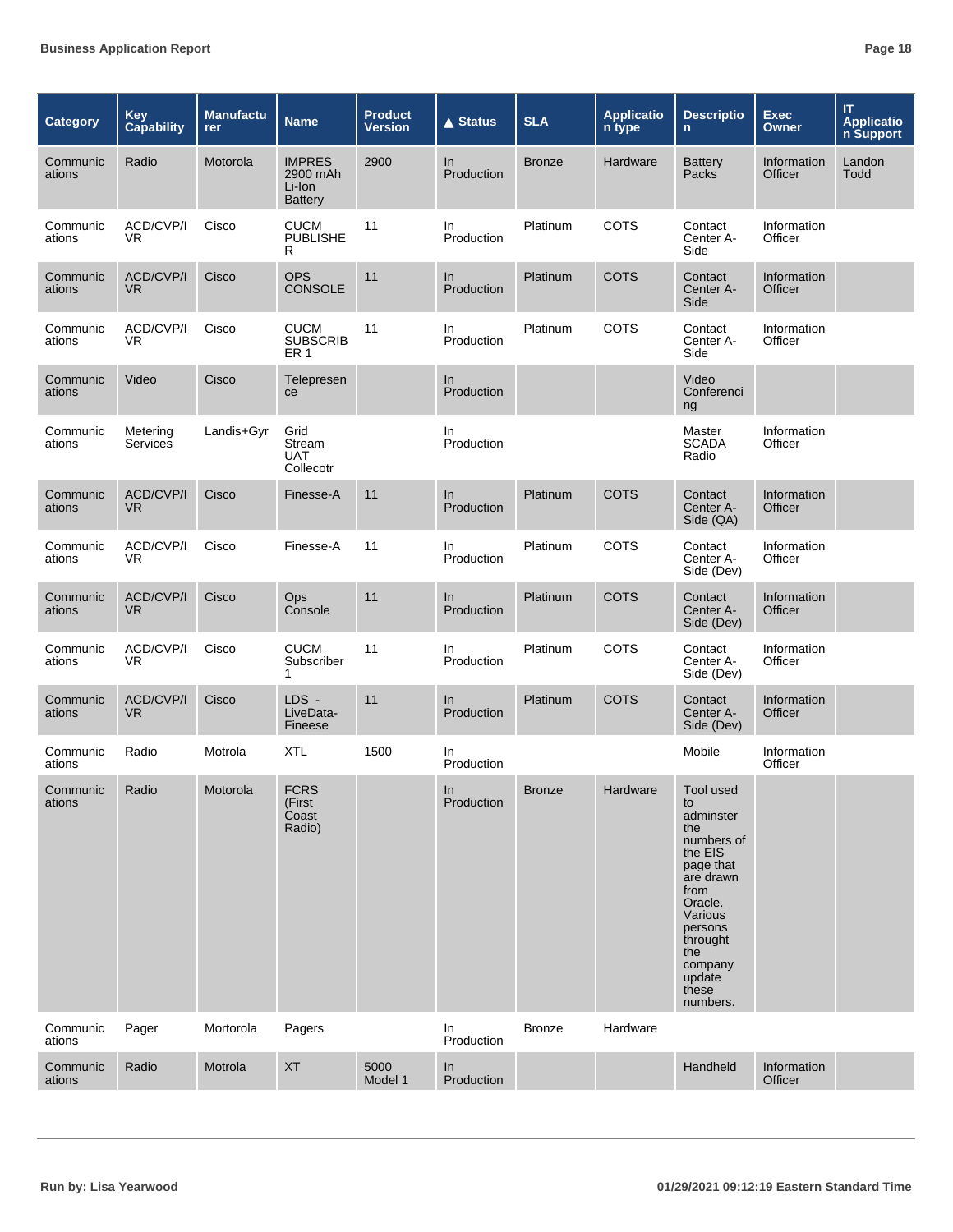| Category           | <b>Key</b><br><b>Capability</b> | <b>Manufactu</b><br>rer | <b>Name</b>                                       | <b>Product</b><br>Version | <b>▲ Status</b>   | <b>SLA</b>    | <b>Applicatio</b><br>n type | <b>Descriptio</b><br>$\mathsf{n}$  | <b>Exec</b><br>Owner   | IT<br><b>Applicatio</b><br>n Support |
|--------------------|---------------------------------|-------------------------|---------------------------------------------------|---------------------------|-------------------|---------------|-----------------------------|------------------------------------|------------------------|--------------------------------------|
| Communic<br>ations | ACD/CVP/I<br>VR                 | Zoom                    | <b>ZOOM</b><br>CALL<br><b>RECORDI</b><br>NG.      |                           | In.<br>Production | <b>Bronze</b> | COTS                        | <b>Business</b><br>A-Side          | Information<br>Officer |                                      |
| Communic<br>ations | <b>ACD/CVP/I</b><br>VR.         | Cisco                   | AW/HDS-<br><b>DDS</b>                             | 11                        | In<br>Production  | Platinum      | Hardware                    | Contact<br>Center A-<br>Side       | Information<br>Officer |                                      |
| Communic<br>ations | ACD/CVP/I<br>VR                 | Cisco                   | CVP-A<br><b>CUCVP/VX</b><br>ML                    | 11                        | In<br>Production  | Platinum      | Hardware                    | Contact<br>Center A-<br>Side       | Information<br>Officer |                                      |
| Communic<br>ations | ACD/CVP/I<br>VR.                | Cisco                   | <b>CUCM</b><br><b>SUBSCRIB</b><br>ER <sub>2</sub> | 11                        | In.<br>Production | Platinum      | Hardware                    | Contact<br>Center A-<br>Side       | Information<br>Officer |                                      |
| Communic<br>ations | ACD/CVP/I<br>VR                 | Cisco                   | PG-3A MR<br><b>DIALER</b><br>PG                   | 11                        | In<br>Production  | Platinum      | Hardware                    | Contact<br>Center A-<br>Side       | Information<br>Officer |                                      |
| Communic<br>ations | <b>ACD/CVP/I</b><br>VR.         | Cisco                   | <b>CVP</b><br><b>REPORTI</b><br>NG-A              | 11                        | In<br>Production  | Platinum      | <b>COTS</b>                 | Contact<br>Center A-<br>Side       | Information<br>Officer |                                      |
| Communic<br>ations | ACD/CVP/I<br>VR                 | 2Ring                   | 2RINGSQL<br><b>DIGITAL</b><br><b>SIGNAGE</b>      | 6                         | In<br>Production  | <b>Bronze</b> | COTS                        | Contact<br>Center A-<br>Side (QA)  | Customer<br>Officer    |                                      |
| Communic<br>ations | Surge<br>Suppressio<br>n        | CommSco<br>pe           | CommSco<br>pe                                     |                           | In.<br>Production |               | Hardware                    | Surge<br>Suppressio<br>n.          | Information<br>Officer |                                      |
| Communic<br>ations | ACD/CVP/I<br>VR                 | Cisco                   | Rogger-A                                          | 11                        | In<br>Production  | Platinum      | Customize<br>d COTS         | Contact<br>Center A-<br>Side (QA)  | Information<br>Officer |                                      |
| Communic<br>ations | Modem                           | CradlePoin<br>t         | CradlePoin<br>t                                   | Multiple                  | In<br>Production  |               | Hardware                    | Modem                              | Information<br>Officer |                                      |
| Communic<br>ations | Modem                           | Sierra<br>Wirelss       | Sierra<br>Wirelss                                 | Multiple                  | In.<br>Production |               | Hardware                    | Modem                              | Information<br>Officer |                                      |
| Communic<br>ations | Video                           | <b>JEA</b>              | Web<br>CAMS                                       | N/A                       | In<br>Production  | <b>Bronze</b> | Hardware                    | N/A                                | Information<br>Officer | J Peacock                            |
| Communic<br>ations | Instant<br>Messaging            | Microsoft               | Skype for<br>Business                             | 2016                      | In.<br>Production | N/A           | COTS                        | Skype IM                           | Information<br>Officer | Clint<br>Williams                    |
| Communic<br>ations | Content<br>Mgmt                 | PollEveryw<br>here      | PollEveryw<br>here -<br>Audience<br>Surveys       | Cloud                     | In<br>Production  | N/A           | Cloud                       | <b>Business</b>                    | Information<br>Officer |                                      |
| Communic<br>ations | Microwave<br>(Licensed)         | <b>Harris Corp</b>      | Harris Corp                                       |                           | In<br>Production  |               | Hardware                    | Microwave<br>(Licensed)            | Information<br>Officer |                                      |
| Communic<br>ations | <b>ACD/CVP/I</b><br>VR.         | Cisco                   | AW/HDS-<br><b>DDS</b>                             | 11                        | In<br>Production  | Platinum      | Hardware                    | Contact<br>Center A-<br>Side (Dev) | Information<br>Officer |                                      |
| Communic<br>ations | ACD/CVP/I<br>VR.                | Cisco                   | CVP-A<br>CUCVP/VX<br>ML                           | 11                        | In.<br>Production | Platinum      | Hardware                    | Contact<br>Center A-<br>Side (Dev) | Information<br>Officer |                                      |
| Communic<br>ations | ACD/CVP/I<br>VR.                | Cisco                   | <b>CUCM</b><br>Subscriber<br>2                    | 11                        | In<br>Production  | Platinum      | Hardware                    | Contact<br>Center A-<br>Side (Dev) | Information<br>Officer |                                      |
| Communic<br>ations | ACD/CVP/I<br>VR.                | Cisco                   | PG-3A Mr<br>Dialer PG                             | 11                        | In<br>Production  | Platinum      | Hardware                    | Contact<br>Center A-<br>Side (Dev) | Information<br>Officer |                                      |
| Communic<br>ations | ACD/CVP/I<br>VR.                | Cisco                   | <b>CVP</b><br>Reporting-<br>A                     | 11                        | In<br>Production  | Platinum      | <b>COTS</b>                 | Contact<br>Center A-<br>Side (Dev) | Information<br>Officer |                                      |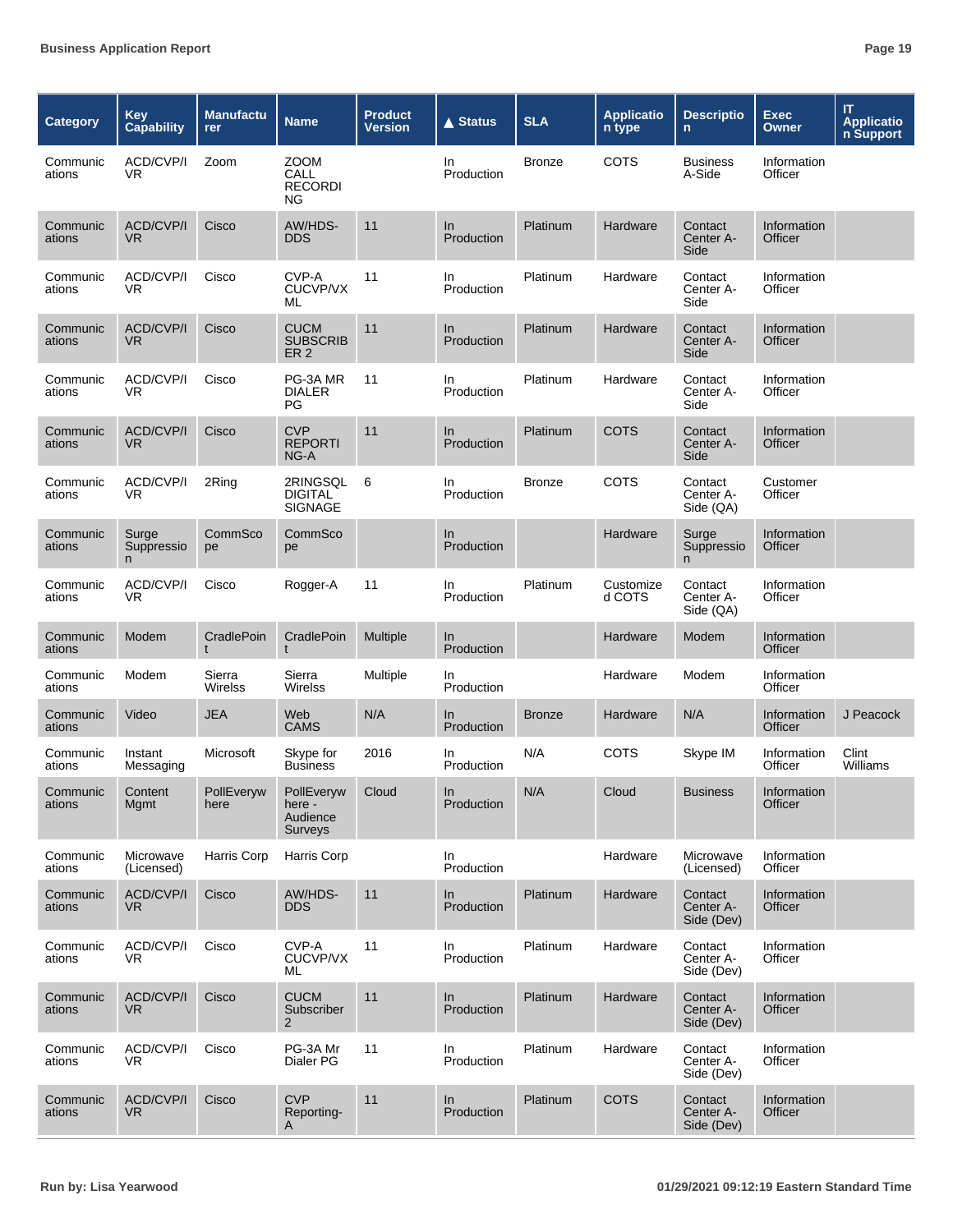| Category           | <b>Key</b><br><b>Capability</b>    | <b>Manufactu</b><br>rer | <b>Name</b>                                               | <b>Product</b><br>Version | $\triangle$ Status | <b>SLA</b>    | <b>Applicatio</b><br>n type | <b>Descriptio</b><br>$\mathsf{n}$                                                                         | <b>Exec</b><br><b>Owner</b> | IT.<br><b>Applicatio</b><br>n Support |
|--------------------|------------------------------------|-------------------------|-----------------------------------------------------------|---------------------------|--------------------|---------------|-----------------------------|-----------------------------------------------------------------------------------------------------------|-----------------------------|---------------------------------------|
| Communic<br>ations | Surge<br>Suppressio<br>n.          | PolyPhaser              | PolyPhaser                                                |                           | In.<br>Production  |               |                             | Surge<br>Suppressio<br>n                                                                                  | Information<br>Officer      |                                       |
| Communic<br>ations | ACD/CVP/I<br>V <sub>R</sub>        | Cisco                   | <b>CALL</b><br><b>MANAGER</b>                             | 11                        | In<br>Production   | <b>Bronze</b> | <b>COTS</b>                 | <b>Business</b><br>A-Side                                                                                 | Information<br>Officer      |                                       |
| Communic<br>ations | ACD/CVP/I<br>VR.                   | Cisco                   | CISCO<br><b>UNIFIED</b><br><b>PRESENC</b><br>Е            | 11                        | In.<br>Production  | <b>Bronze</b> | COTS                        | <b>Business</b><br>A-Side                                                                                 | Information<br>Officer      |                                       |
| Communic<br>ations | <b>ACD/CVP/I</b><br>V <sub>R</sub> | Cisco                   | <b>VXML</b><br><b>GATEWAY</b><br>(PROD)                   | 11                        | In<br>Production   | <b>Bronze</b> | Hardware                    | <b>Business</b><br>A-Side                                                                                 | Information<br>Officer      |                                       |
| Communic<br>ations | Phone                              | Verizon                 | Cell Phone<br>(Smart<br>Phone /<br>Flip Phone)            |                           | In.<br>Production  | <b>Bronze</b> | Hardware                    | Inquiry-<br>only user<br>can log in<br>with a<br>userid/pass<br>word of<br><b>INQ/PASS</b><br><b>WORD</b> |                             |                                       |
| Communic<br>ations | Radio                              | 4RF                     | 4RF                                                       |                           | In<br>Production   |               | Hardware                    | <b>Master</b><br><b>SCADA</b><br>Radio                                                                    | Information<br>Officer      |                                       |
| Communic<br>ations | ACD/CVP/I<br>VR.                   | Cisco                   | <b>CONTACT</b><br><b>CENTER</b><br><b>SERVER</b><br>(DEV) | 11                        | In.<br>Production  | N/A           | Hardware                    | Contact<br>Center A-<br>Side                                                                              | Information<br>Officer      |                                       |
| Communic<br>ations | <b>ACD/CVP/I</b><br>V <sub>R</sub> | Cisco                   | <b>VXML</b><br><b>GATEWAY</b><br>(PROD)                   | 11                        | ln<br>Production   | Platinum      | Hardware                    | Contact<br>Center A-<br>Side                                                                              | Information<br>Officer      |                                       |
| Communic<br>ations | ACD/CVP/I<br>VR.                   | Cisco                   | <b>VXML</b><br><b>GATEWAY</b><br>(AA)                     | 11                        | In<br>Production   | N/A           | Hardware                    | Contact<br>Center A-<br>Side                                                                              | Information<br>Officer      |                                       |
| Communic<br>ations | <b>ACD/CVP/I</b><br>V <sub>R</sub> | Cisco                   | <b>VXML</b><br><b>GATEWAY</b><br>(DEV)                    | 11                        | ln<br>Production   | N/A           | Hardware                    | Contact<br>Center A-<br>Side                                                                              | Information<br>Officer      |                                       |
| Communic<br>ations | ACD/CVP/I<br>VR.                   | Cisco                   | ROGGER-<br>A                                              | 11                        | In.<br>Production  | Platinum      | Customize<br>d COTS         | Contact<br>Center A-<br>Side                                                                              | Information<br>Officer      |                                       |
| Communic<br>ations | ACD/CVP/I<br>VR.                   | Cisco                   | <b>AGENT</b><br>PG-1A<br>PG/CTI/CT<br><b>IOS</b>          | 11                        | In<br>Production   | Platinum      | <b>COTS</b>                 | Contact<br>Center A-<br>Side                                                                              | Information<br>Officer      |                                       |
| Communic<br>ations | ACD/CVP/I<br>VR.                   | Cisco                   | <b>CUIC</b><br><b>REPORTI</b><br>NG.                      | 11                        | In.<br>Production  | Platinum      | <b>COTS</b>                 | Contact<br>Center A-<br>Side                                                                              | Information<br>Officer      |                                       |
| Communic<br>ations | Audio<br>Conferenci<br>ng          | PremiereGl<br>obal      | Premium<br>bundle                                         |                           | In<br>Production   |               |                             | Video<br>Conferenci<br>ng                                                                                 |                             |                                       |
| Communic<br>ations | Microwave<br>(Licensed)            | Cambium                 | Cambium                                                   |                           | In.<br>Production  |               | Hardware                    | Microwave<br>(Licensed)                                                                                   | Information<br>Officer      |                                       |
| Communic<br>ations | <b>ACD/CVP/I</b><br>VR.            | Cisco                   | FINESSE-<br>A                                             | 11                        | In<br>Production   | Platinum      | <b>COTS</b>                 | Contact<br>Center A-<br>Side                                                                              | Information<br>Officer      |                                       |
| Communic<br>ations | ACD/CVP/I<br>VR.                   | 2Ring                   | 2RING<br><b>DIGITAL</b><br><b>SIGNAGE</b>                 | 6                         | In<br>Production   | <b>Bronze</b> | COTS                        | Contact<br>Center A-<br>Side                                                                              | Customer<br>Officer         |                                       |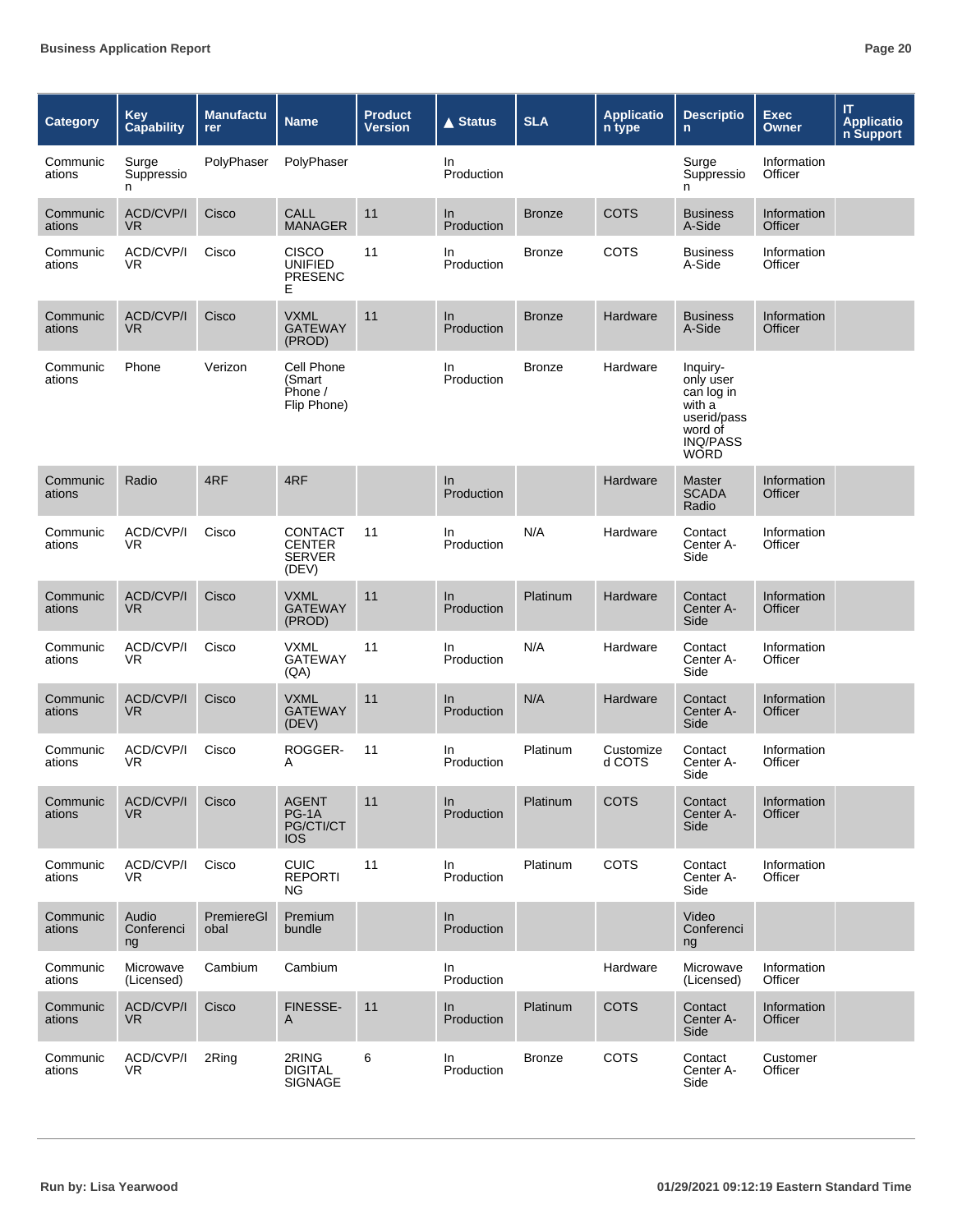| <b>Category</b>               | <b>Key</b><br><b>Capability</b> | <b>Manufactu</b><br>rer       | <b>Name</b>                    | <b>Product</b><br>Version | <b>▲ Status</b>   | <b>SLA</b> | <b>Applicatio</b><br>n type | <b>Descriptio</b><br>n                                            | <b>Exec</b><br><b>Owner</b> | ΙT<br><b>Applicatio</b><br>n Support |
|-------------------------------|---------------------------------|-------------------------------|--------------------------------|---------------------------|-------------------|------------|-----------------------------|-------------------------------------------------------------------|-----------------------------|--------------------------------------|
| Communic<br>ations            | Radio                           | General<br>Electric           | Grid<br>Solutions              | 9810                      | In.<br>Production |            | Hardware                    | <b>Master</b><br><b>SCADA</b><br>Radio                            | Information<br>Officer      |                                      |
| Communic<br>ations            | ACD/CVP/I<br>VR.                | Cisco                         | <b>CUCM</b><br>Subscriber<br>2 | 11                        | In.<br>Production | Platinum   | Hardware                    | Contact<br>Center A-<br>Side (QA)                                 | Information<br>Officer      |                                      |
| Communic<br>ations            | ACD/CVP/I<br><b>VR</b>          | Cisco                         | PG-3A Mr<br>Dialer PG          | 11                        | In<br>Production  | Platinum   | Hardware                    | Contact<br>Center A-<br>Side (QA)                                 | Information<br>Officer      |                                      |
| Communic<br>ations            | ACD/CVP/I<br>VR.                | Cisco                         | <b>CVP</b><br>Reporting-<br>A  | 11                        | In<br>Production  | Platinum   | COTS                        | Contact<br>Center A-<br>Side (QA)                                 | Information<br>Officer      |                                      |
| Communic<br>ations            | Microwave<br>(Licensed)         | Microwave<br>Neworks,<br>Inc. | Microwave<br>Neworks,<br>Inc.  |                           | In<br>Production  |            |                             | Microwave<br>(Licensed)                                           | Information<br>Officer      |                                      |
| Communic<br>ations            | ACD/CVP/I<br>VR.                | Cisco                         | PG-2A<br><b>VRU PG</b>         | 11                        | In.<br>Production | Platinum   | Hardware                    | Contact<br>Center A-<br>Side (QA)                                 | Information<br>Officer      |                                      |
| Communic<br>ations            | ACD/CVP/I<br><b>VR</b>          | Cisco                         | AW/HDS-<br><b>DDS</b>          | 11                        | In<br>Production  | Platinum   | Hardware                    | Contact<br>Center A-<br>Side (QA)                                 | Information<br>Officer      |                                      |
| Communic<br>ations            | Radio                           | General<br>Electric           | Grid<br>Solutions              | 9710                      | In<br>Production  |            | Hardware                    | Master<br><b>SCADA</b><br>Radio                                   | Information<br>Officer      |                                      |
| Communic<br>ations            | Radio                           | General<br>Electric           | Grid<br>Solutions              | 9890                      | In<br>Production  |            | Hardware                    | <b>Master</b><br><b>SCADA</b><br>Radio                            | Information<br>Officer      |                                      |
| Communic<br>ations            | Radio                           | General<br>Electric           | Grid<br>Solutions              | 9891                      | In.<br>Production |            | Hardware                    |                                                                   | Information<br>Officer      |                                      |
| Communic<br>ations            | Radio                           | General<br>Electric           | Grid<br>Solutions              | 9892                      | In.<br>Production |            | Hardware                    |                                                                   | Information<br>Officer      |                                      |
| Communic<br>ations            | ACD/CVP/I<br>VR.                | Cisco                         | CVP-A<br>CUCVP/VX<br>ML        | 11                        | In.<br>Production | Platinum   | Hardware                    | Contact<br>Center A-<br>Side (QA)                                 | Information<br>Officer      |                                      |
| Data & File<br>Manageme<br>nt | Data Mgmt                       | Microsoft                     | SQL<br>Server                  | 2014                      | In.<br>Production | Various    | COTS                        | Database                                                          | Information<br>Officer      | Michael<br><b>Strozzo</b>            |
| Data & File<br>Manageme<br>nt | Data Mgmt                       | Oracle                        | Oracle<br>Database             | 12c                       | In.<br>Production | Various    | <b>COTS</b>                 | Oracle<br>Database                                                | Information<br>Officer      | Michael<br>Strozzo                   |
| Data & File<br>Manageme<br>nt | Backup &<br>Restore             | Oracle                        | <b>RMAN</b>                    |                           | In<br>Production  | Various    | <b>COTS</b>                 | Internal job<br>scheduler<br>for Oracle<br>(Backups/<br>Restores) | Information<br>Officer      | Michael<br><b>Strozzo</b>            |
| Data & File<br>Manageme<br>nt | File<br>Services                | Oracle                        | <b>ZFS</b>                     |                           | In<br>Production  | Various    | COTS                        |                                                                   | Information<br>Officer      |                                      |
| Data & File<br>Manageme<br>nt | Data Mgmt                       | Microsoft                     | SQL<br>Server                  | 2012                      | ln<br>Production  | Various    | <b>COTS</b>                 | Database                                                          | Information<br>Officer      | Michael<br>Strozzo                   |
| Data & File<br>Manageme<br>nt | File<br>Services                | Oracle                        | <b>ASM</b>                     |                           | In<br>Production  | Various    | COTS                        | Oracle tool<br>to manager<br>storage/file<br>s                    | Information<br>Officer      | Michael<br>Strozzo                   |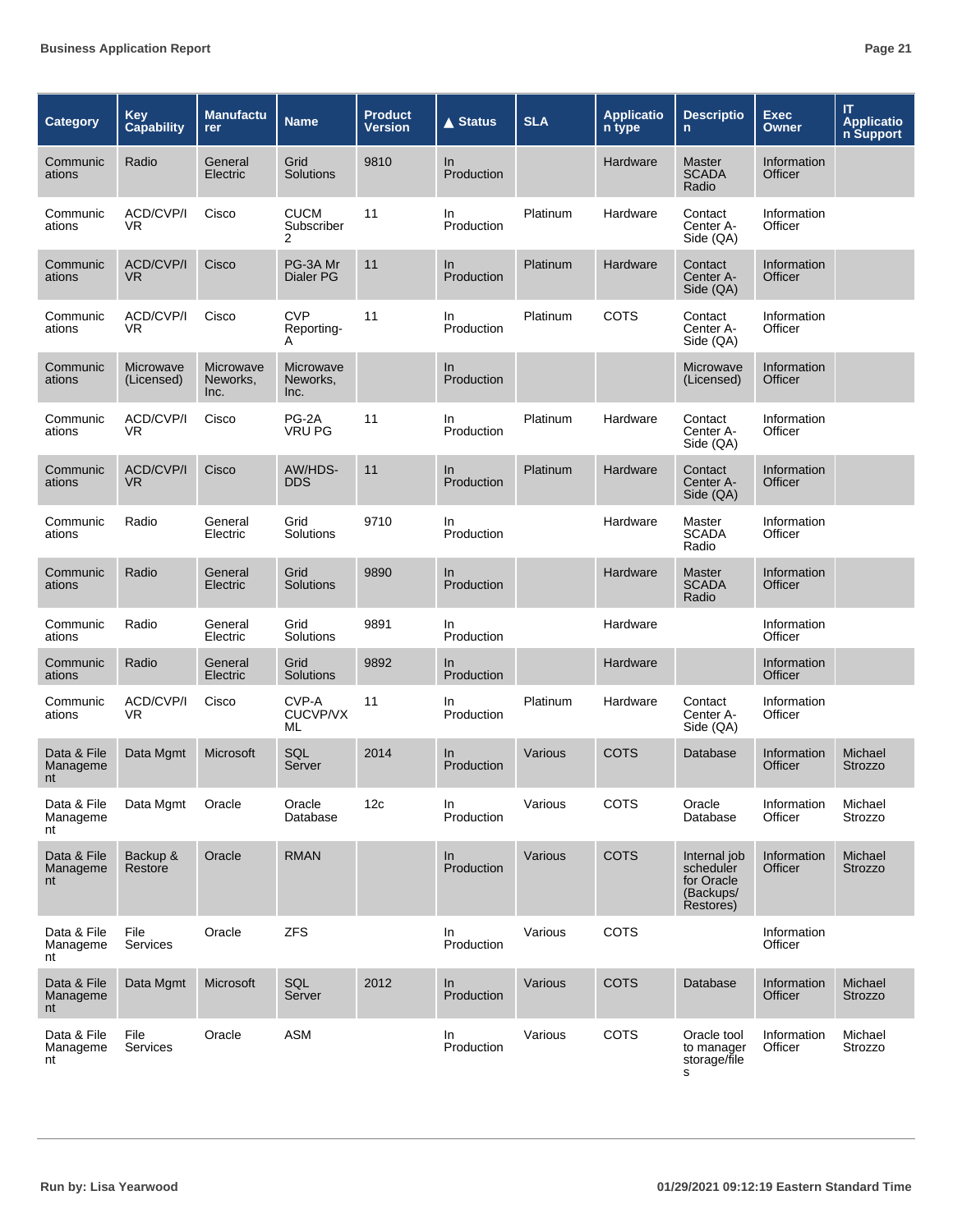| <b>Category</b>               | <b>Key</b><br><b>Capability</b> | <b>Manufactu</b><br><b>rer</b>           | <b>Name</b>                                | <b>Product</b><br><b>Version</b> | <b>▲ Status</b>   | <b>SLA</b>    | <b>Applicatio</b><br>n type                                                                                     | <b>Descriptio</b><br>$\mathsf{n}$                                                                                            | <b>Exec</b><br>Owner   | $\boldsymbol{\Pi}$<br><b>Applicatio</b><br>n Support |
|-------------------------------|---------------------------------|------------------------------------------|--------------------------------------------|----------------------------------|-------------------|---------------|-----------------------------------------------------------------------------------------------------------------|------------------------------------------------------------------------------------------------------------------------------|------------------------|------------------------------------------------------|
| Data & File<br>Manageme<br>nt | Backup &<br>Restore             | CommVaul<br>t Systems                    | CommVaul<br>t                              | <b>V11 SP9</b>                   | In<br>Production  | Platinum      | <b>COTS</b>                                                                                                     | Windows-<br>based with<br>Windows &<br>Linux<br>agents.<br>Can also<br>provides<br>source-<br>side data<br>deduplicati<br>on | Information<br>Officer |                                                      |
| Data & File<br>Manageme<br>nt | Data Mgmt                       | Microsoft                                | SQL<br>Server                              | 2008R2                           | In<br>Production  | Various       | COTS                                                                                                            | Database                                                                                                                     | Information<br>Officer | Michael<br>Strozzo                                   |
| Data & File<br>Manageme<br>nt | File<br><b>Services</b>         | Microsoft                                | NTFS/ReF<br>S                              |                                  | In<br>Production  |               |                                                                                                                 |                                                                                                                              | Information<br>Officer |                                                      |
| Data & File<br>Manageme<br>nt | Backup &<br>Restore             | AvePoint                                 | DocAve<br><b>Backup</b><br>and<br>Recovery | 6.7                              | In<br>Production  | <b>Bronze</b> | COTS                                                                                                            | Used for<br>SharePoint<br>backup<br>and restore<br>(cloning)                                                                 | Information<br>Officer | Michael<br>Strozzo                                   |
| Data & File<br>Manageme<br>nt | Data Mgmt                       | Oracle                                   | Oracle<br>Database                         | 11i                              | ln<br>Production  | Various       | <b>COTS</b>                                                                                                     | Oracle<br>Database                                                                                                           | Information<br>Officer | Michael<br><b>Strozzo</b>                            |
|                               |                                 |                                          |                                            | ı                                |                   |               | a sa mga barang sa pag-ang pag-ang pag-ang pag-ang pag-ang pag-ang pag-ang pag-ang pag-ang pag-ang pag-ang pag- |                                                                                                                              |                        |                                                      |
| Data & File<br>Manageme<br>nt | File<br><b>Services</b>         | Silicon<br>Graphics<br>Internation<br>al | <b>XFS</b>                                 |                                  | In<br>Production  | Various       | <b>COTS</b>                                                                                                     |                                                                                                                              | Information<br>Officer |                                                      |
| Data & File<br>Manageme<br>nt | Data<br>Access                  | Oracle                                   | Taleo<br>Connect<br>Client                 | R <sub>13</sub>                  | In.<br>Production | Various       | Cloud                                                                                                           | Taleo<br>Connect<br>Client,<br>Oracle<br>Cloud                                                                               | <b>HR Officer</b>      |                                                      |
| Data & File<br>Manageme<br>nt | Backup &<br>Restore             | Microsoft                                | <b>Backup</b>                              |                                  | In<br>Production  | Various       | <b>COTS</b>                                                                                                     | SQL<br>Managerm<br>ent Studio<br><b>Backup</b><br>Utility. Part<br>of SSMS.                                                  | Information<br>Officer | Michael<br>Strozzo                                   |
| Data & File<br>Manageme<br>nt | Data Mgmt                       | Microsoft                                | SQL<br>Server                              | 2017                             | In<br>Production  | Various       | COTS                                                                                                            | Database                                                                                                                     | Information<br>Officer | Michael<br>Strozzo                                   |
| Data & File<br>Manageme<br>nt | Data Mgmt                       | Microsoft                                | SQL<br>Server                              | 2016                             | ln<br>Production  | Various       | <b>COTS</b>                                                                                                     | Database                                                                                                                     | Information<br>Officer | Michael<br>Strozzo                                   |
|                               |                                 |                                          |                                            |                                  |                   |               |                                                                                                                 |                                                                                                                              |                        |                                                      |
| Desktop/La<br>ptop            | Data Mgmt                       | Microsoft                                | Access                                     | 2016                             | In<br>Production  | N/A           | <b>COTS</b>                                                                                                     | This is part<br>of the<br>Office<br>Suite from<br>the JEA EA<br>agreement<br>with<br>Microsoft.                              | Information<br>Officer | J Peacock                                            |
| Desktop/La<br>ptop            | Laptop                          | Dell                                     | Latitude                                   | N/A                              | In<br>Production  | N/A           | Hardware                                                                                                        | PC                                                                                                                           | Information<br>Officer | J Peacock                                            |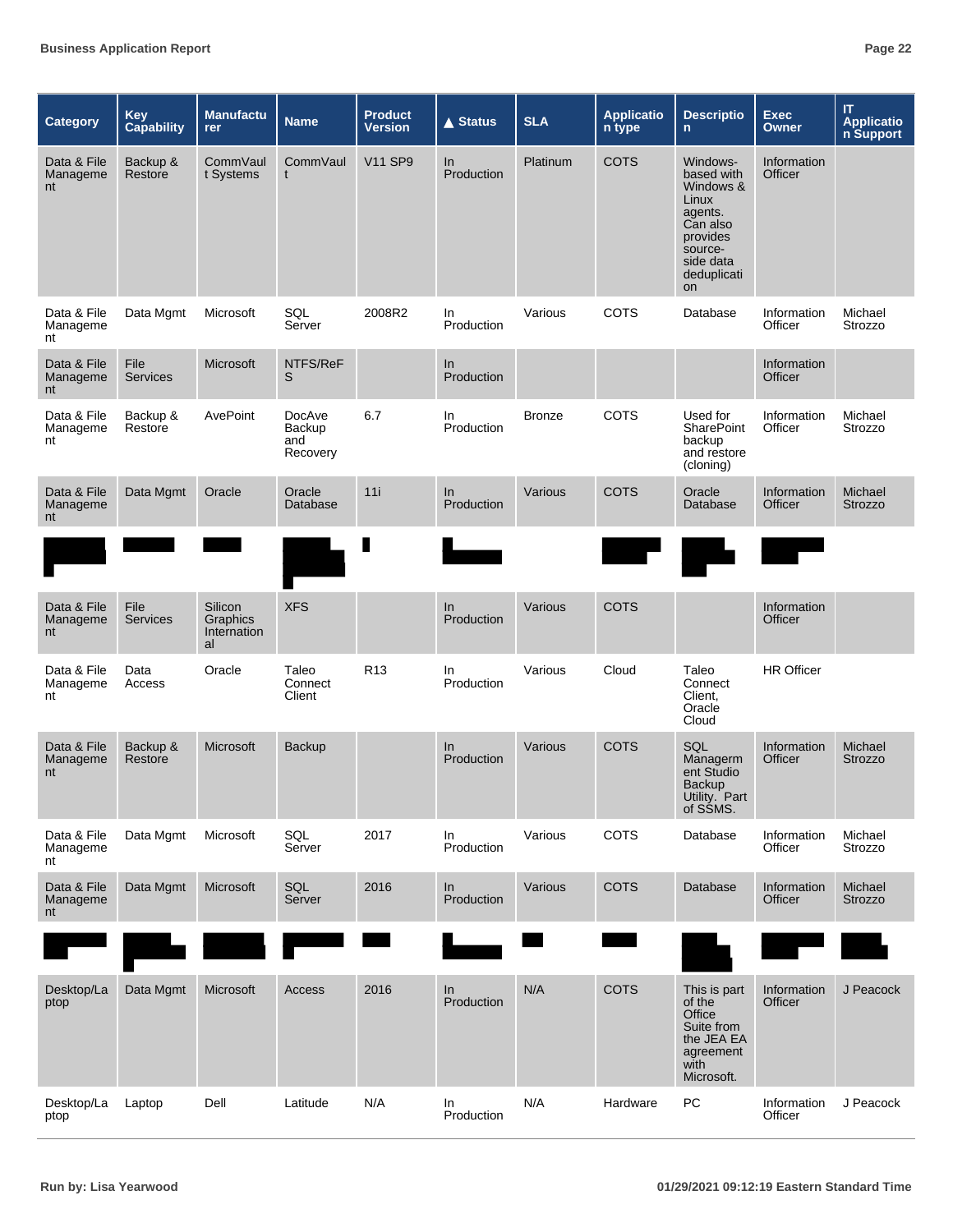| Category                | Key<br><b>Capability</b>                 | <b>Manufactu</b><br><b>rer</b> | <b>Name</b>                                   | <b>Product</b><br><b>Version</b> | <b>▲ Status</b>     | <b>SLA</b>    | <b>Applicatio</b><br>n type | <b>Descriptio</b><br>n                                             | <b>Exec</b><br><b>Owner</b>       | IT<br><b>Applicatio</b><br>n Support             |
|-------------------------|------------------------------------------|--------------------------------|-----------------------------------------------|----------------------------------|---------------------|---------------|-----------------------------|--------------------------------------------------------------------|-----------------------------------|--------------------------------------------------|
| Desktop/La<br>ptop      | Operating<br>System                      | Microsoft                      | <b>Windows</b><br>10 <sup>1</sup>             | 1709&1809                        | In<br>Production    | N/A           | <b>COTS</b>                 | <b>Win 10</b>                                                      | Information<br>Officer            | J Peacock                                        |
| Desktop/La<br>ptop      | Desktop                                  | <b>WYSE</b>                    | 5060                                          | N/A                              | In<br>Production    | N/A           | Hardware                    | <b>WYSE</b><br>Terminal                                            | Information<br>Officer            | J Peacock                                        |
| Desktop/La<br>ptop      | Desktop                                  | <b>WYSE</b>                    | 5070                                          | N/A                              | In.<br>Production   | N/A           | Hardware                    | <b>WYSE</b><br>Terminal                                            | Information<br>Officer            | J Peacock                                        |
|                         |                                          |                                |                                               |                                  |                     |               |                             |                                                                    | er                                |                                                  |
| Desktop/La<br>ptop      | Desktop                                  | <b>WYSE</b>                    | 5010                                          | N/A                              | In.<br>Production   | N/A           | Hardware                    | <b>WYSE</b><br>Terminal<br>used to<br>replace<br>workstation<br>S. | Information<br>Officer            | J Peacock                                        |
| End-user<br>Application | Asset<br>Mgmt                            | WorkTech,<br>Inc.              | WorkTech                                      |                                  | In.<br>Production   | Gold          | <b>COTS</b>                 | Tool<br>provisionin<br>g.                                          | <b>VP Electric</b>                |                                                  |
| End-user<br>Application | Geospatial                               | <b>SSP</b>                     | Go! Sync<br>Mobile                            | 10.5                             | ln<br>Production    | <b>Bronze</b> | Customize<br>d COTS         | Used<br>w/ArcFM<br>and<br><b>ArcGIS</b>                            | Financial<br>Officer              |                                                  |
| End-user<br>Application | Customer<br>Relationshi<br>p Mgmt        | <b>JEA</b>                     | Customer<br>Letters of<br>Credit              |                                  | In.<br>Production   | <b>Bronze</b> | Custom                      | File flows<br>from CC&B<br>to<br>Docucorp<br>for letter<br>print.  | Customer<br>Officer               |                                                  |
| End-user<br>Application | Production/<br>Generation                | <b>JEA</b>                     | Unit<br>Operating<br><b>Procedures</b>        |                                  | $\ln$<br>Production | <b>Bronze</b> | Custom                      |                                                                    | <b>VP Electric</b>                |                                                  |
| End-user<br>Application | Customer<br>Relationshi<br>p Mgmt        | <b>JEA</b>                     | <b>CIC</b> Event<br>Log Admin.<br>Tool        |                                  | In.<br>Production   | <b>Bronze</b> | Custom                      | Dir<br>Customer<br>Experience<br>Strategy &<br>Support             | Customer<br>Officer               |                                                  |
| End-User<br>Application |                                          | Schneider<br>Electric          | Conduit<br>Manager                            | 10.2.1 <sub>b</sub>              | In.<br>Production   |               | <b>COTS</b>                 | Used<br>w/ArcFM<br>and<br><b>ArcGIS</b>                            |                                   |                                                  |
| End-user<br>Application | Engineerin<br>g Systems                  | ePlan Soft                     | Sages                                         | tbd                              | In<br>Production    | Gold          | Cloud                       | Digitization<br>of W/WW<br>engineerin<br>g designs                 | <b>VP</b><br>Water/Was<br>teWater | Gregory<br>Turner,<br>William<br><b>Steichen</b> |
| End-user<br>Application | <b>Distribution</b>                      | <b>JEA</b>                     | Vital<br>Statistic -<br>Water<br>System       | N/A                              | In<br>Production    | <b>Bronze</b> | Custom                      | Look up<br>water and<br>sewer<br>permit<br>statuses<br>on-line     | <b>VP</b><br>Water/Was<br>teWater |                                                  |
| End-user<br>Application | Customer<br>Relationshi<br>p Mgmt        | TimeTrade                      | Quest -<br>TimeTrade<br>Scheduling<br>Package | N/A                              | In<br>Production    | <b>Bronze</b> | COTS                        | online<br>appointme<br>nt<br>scheduling                            | Customer<br>Officer               |                                                  |
| End-user<br>Application | <b>Utility</b><br>Tracker                | Schneider<br>Electric          | <b>Utility</b><br>Tracker                     |                                  | ln<br>Production    | Platinum      | Cloud                       | End user<br>application                                            | Information<br>Officer            | Melisa<br>Robinette                              |
| End-user<br>Application | Systems<br>Monitoring/<br>Manageme<br>nt | <b>JEA</b>                     | Vital<br>Statistics -<br>Infogrid             |                                  | In<br>Production    | <b>Bronze</b> | Custom                      |                                                                    | Information<br>Officer            |                                                  |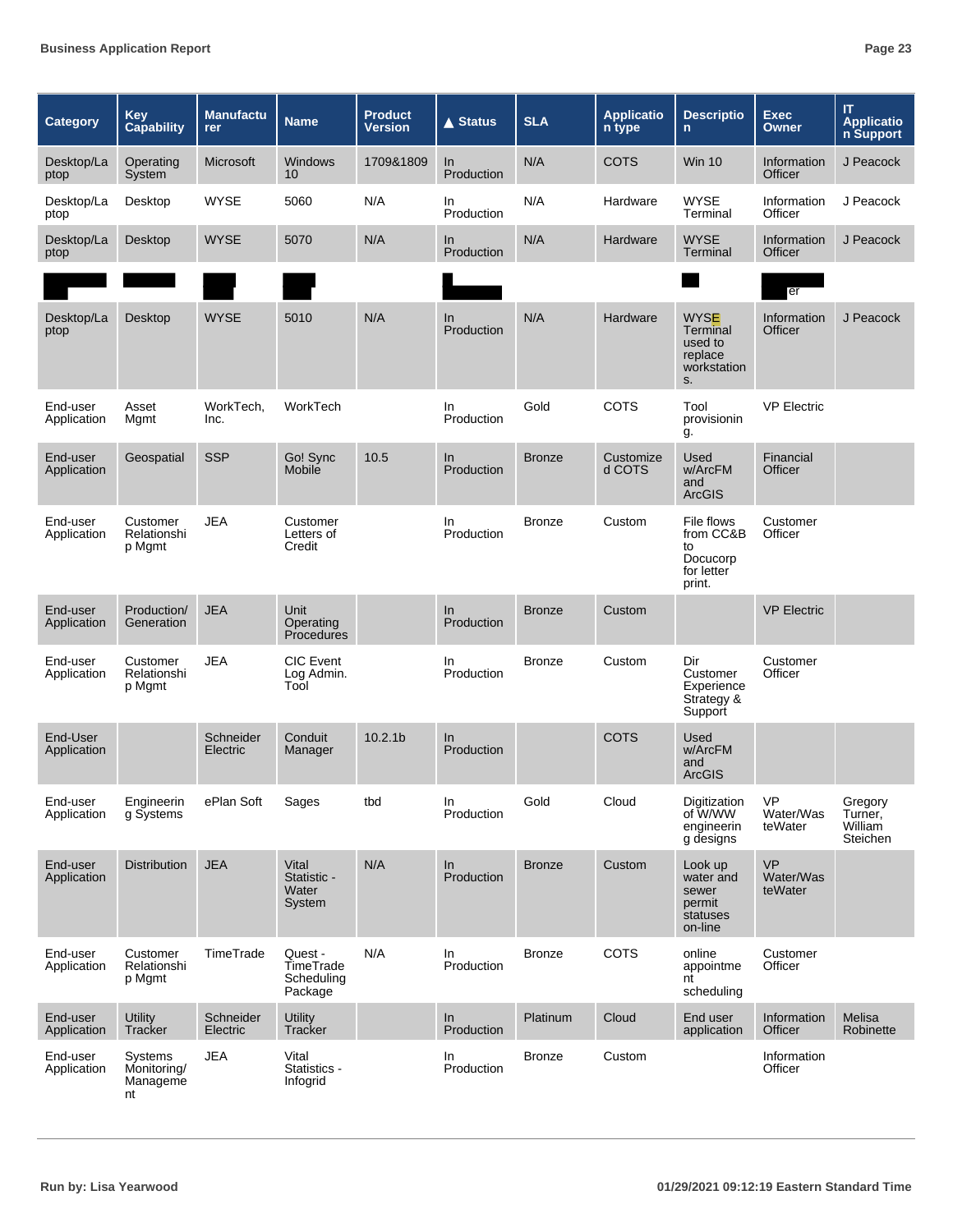| <b>Category</b>         | <b>Key</b><br><b>Capability</b>   | <b>Manufactu</b><br>rer                               | <b>Name</b>                                                          | <b>Product</b><br><b>Version</b> | $\triangle$ Status | <b>SLA</b>    | <b>Applicatio</b><br>n type | <b>Descriptio</b><br>$\mathsf{n}$                                                                                                                                                   | <b>Exec</b><br><b>Owner</b> | IT<br><b>Applicatio</b><br>n Support |
|-------------------------|-----------------------------------|-------------------------------------------------------|----------------------------------------------------------------------|----------------------------------|--------------------|---------------|-----------------------------|-------------------------------------------------------------------------------------------------------------------------------------------------------------------------------------|-----------------------------|--------------------------------------|
| End-user<br>Application | Simulation                        | <b>ABB</b>                                            | Pro Sym                                                              |                                  | In<br>Production   | <b>Bronze</b> | COTS                        | <b>PROSYM</b><br>simulation<br>engine<br>optimizes<br>unit<br>commitme<br>nt and<br>economic<br>dispatch to<br>meet the<br>load for an<br>interconne<br>cted<br>electric<br>system. | <b>VP Electric</b>          |                                      |
| End-user<br>Application | Geospatial                        | Environme<br>ntal<br>Systems<br>Research<br>Institute | ArcGIS<br>Desktop<br>$(Suite) -$<br>Advanced,<br>Standard &<br>Basic | 10.2.1                           | In<br>Production   | <b>Bronze</b> | Customize<br>d COTS         | Locally<br>installed on<br>electric.<br>w/ww eoc<br>machines,<br>some user<br>machines<br>and<br>developme<br>nt<br>machines.                                                       | Financial<br>Officer        |                                      |
| End-user<br>Application | Customer<br>Relationshi<br>p Mgmt | <b>JEA</b>                                            | JEA.com -<br>Capacity<br>Fee<br>Calculator                           | N/A                              | In<br>Production   | <b>Bronze</b> | Custom                      |                                                                                                                                                                                     | Customer<br>Officer         |                                      |
| End-user<br>Application | Web<br><b>Browser</b>             | Microsoft                                             | Internet<br>Explorer                                                 | 11                               | In<br>Production   | N/A           | COTS                        | Browser on<br>the<br>desktop                                                                                                                                                        | Information<br>Officer      | J Peacock                            |
| End-user<br>Application | <b>Fleet Mgmt</b>                 | <b>PinPoint</b>                                       | PinPoint<br>Fleet                                                    |                                  | In<br>Production   | <b>Bronze</b> | Cloud                       | Saas<br>solution                                                                                                                                                                    | Financial<br>Officer        |                                      |
| End-user<br>Application | Customer<br>Relationshi<br>p Mgmt | JEA                                                   | Master<br>Premise<br>Web<br>Application                              |                                  | In.<br>Production  | <b>Bronze</b> | Custom                      |                                                                                                                                                                                     | Financial<br>Officer        |                                      |
| End-user<br>Application | Customer<br>Relationshi<br>p Mgmt | <b>JEA</b>                                            | JEA.com -<br>Developme<br>nt Project<br><b>Status</b>                | N/A                              | In<br>Production   | <b>Bronze</b> | Custom                      | N/A                                                                                                                                                                                 | Customer<br>Officer         |                                      |
| End-user<br>Application | Production/<br>Generation         | <b>JEA</b>                                            | <b>Heat Rate</b><br>Curves                                           |                                  | In<br>Production   | <b>Bronze</b> | Custom                      |                                                                                                                                                                                     | <b>VP Electric</b>          |                                      |
| End-user<br>Application | Customer<br>Relationshi<br>p Mgmt | <b>JEA</b>                                            | Jea.com -<br>Electrical<br>Permit<br><b>Status</b><br>Request        |                                  | In<br>Production   | <b>Bronze</b> | Custom                      |                                                                                                                                                                                     | Customer<br>Officer         |                                      |
| End-user<br>Application | Customer<br>Relationshi<br>p Mgmt | <b>JEA</b>                                            | JEA.com                                                              |                                  | In<br>Production   | <b>Bronze</b> | Custom                      |                                                                                                                                                                                     | Customer<br>Officer         |                                      |
| End-user<br>Application | Customer<br>Relationshi<br>p Mgmt | <b>JEA</b>                                            | JEA.com -<br><b>MyBudget</b>                                         |                                  | In<br>Production   | <b>Bronze</b> | Custom                      |                                                                                                                                                                                     | Customer<br>Officer         |                                      |
| End-user<br>Application | Production/<br>Generation         | <b>JEA</b>                                            | <b>NS-1</b><br>OpLog                                                 | Unknown                          | In<br>Production   | <b>Bronze</b> | Custom                      |                                                                                                                                                                                     | <b>VP Electric</b>          |                                      |
| End-user<br>Application | Supply<br>Chain<br>Mgmt           | Oracle                                                | Oracle<br><b>iSupplier</b>                                           | 12.2.5                           | In<br>Production   | Gold          | <b>COTS</b>                 |                                                                                                                                                                                     | Supply<br>Chain<br>Officer  |                                      |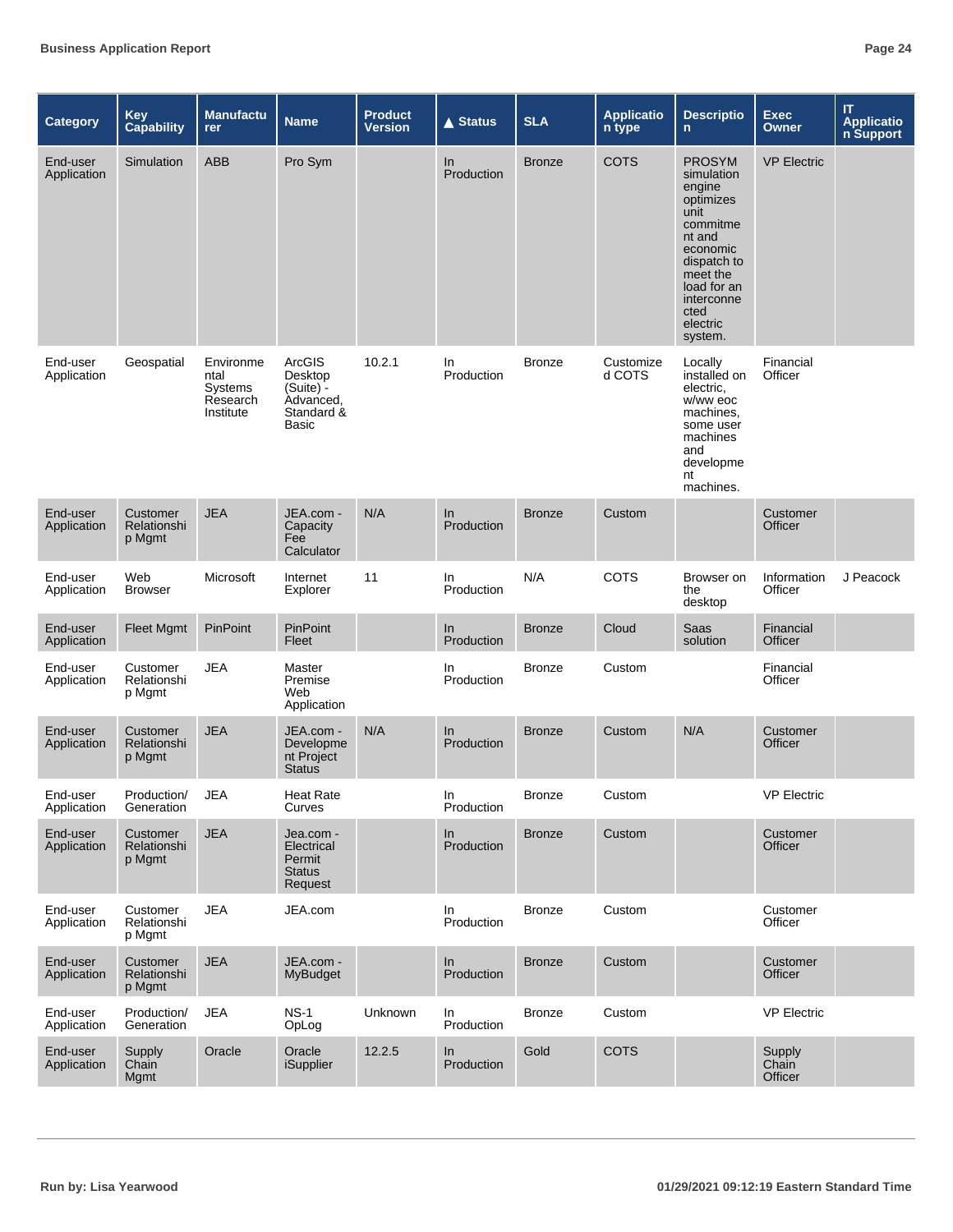| Category                | Key<br><b>Capability</b>          | <b>Manufactu</b><br>rer     | <b>Name</b>                                    | <b>Product</b><br><b>Version</b> | <b>▲ Status</b>   | <b>SLA</b>    | <b>Applicatio</b><br>n type | <b>Descriptio</b><br>n.                                                                                                                                                                          | <b>Exec</b><br><b>Owner</b> | $\mathsf{I}\mathsf{T}$<br><b>Applicatio</b><br>n Support |
|-------------------------|-----------------------------------|-----------------------------|------------------------------------------------|----------------------------------|-------------------|---------------|-----------------------------|--------------------------------------------------------------------------------------------------------------------------------------------------------------------------------------------------|-----------------------------|----------------------------------------------------------|
| End-user<br>Application | Financial<br>Mgmt                 | Oracle                      | Oracle<br>Cash<br>Manageme<br>nt               | 12.2.5                           | In<br>Production  | Gold          | <b>COTS</b>                 |                                                                                                                                                                                                  | Financial<br>Officer        |                                                          |
| End-user<br>Application | Survey                            | <b>IBM</b>                  | <b>SPSS</b><br>Base &<br>Advanced              | 5.6                              | In<br>Production  | <b>Bronze</b> | <b>COTS</b>                 | Dir of<br>Customer<br>& Utility<br>Analitics                                                                                                                                                     | Customer<br>Officer         |                                                          |
| End-user<br>Application | Simulation                        | Operation<br>Technolog<br>y | eTap                                           |                                  | In.<br>Production | <b>Bronze</b> | COTS                        | TapWin is<br>an add-in<br>to existing<br>JEA<br>product<br>(PSSE) to<br>enable<br>easier/fast<br>er use of<br>enterina<br>simulation<br>models<br>(instead of<br>writing<br>macros for<br>each). | <b>VP Electric</b>          |                                                          |
| End-user<br>Application | Outage<br>Mgmt                    | CGI                         | FMS -<br>PragmaLin<br>$e$ ( $\overline{OMS}$ ) | 6.5                              | In<br>Production  | Platinum      | Customize<br>d COTS         | <b>CGI vendor</b><br>solution -<br>PragmaLin<br>$e 6.5 -$<br>used by<br>both<br>electric and<br>water/sewe<br>r                                                                                  | <b>VP Electric</b>          | Troy<br>Tremble                                          |
| End-user<br>Application | Productivit<br>у                  | Microsoft                   | M365<br>SharePoint<br>Online                   | 365                              | In.<br>Production | N/A           | Cloud                       | <b>SharePoint</b><br>Online<br>Cloud is<br>used by all<br>users                                                                                                                                  | Information<br>Officer      | Landon<br>Todd                                           |
| End-user<br>Application | Production/<br>Generation         | <b>JEA</b>                  | NS-3 NO <sub>x</sub><br>Projection             | <b>Unknown</b>                   | In<br>Production  | <b>Bronze</b> | Custom                      |                                                                                                                                                                                                  | <b>VP Electric</b>          |                                                          |
| End-user<br>Application | Customer<br>Relationshi<br>p Mgmt | Oracle                      | CC&B                                           | V <sub>2.4</sub>                 | In<br>Production  | Platinum      | Customize<br>d COTS         | Customer<br>Care and<br>Billing<br>module of<br>C <sub>2</sub> M                                                                                                                                 | Customer<br>Officer         |                                                          |
| End-user<br>Application | Production/<br>Generation         | <b>JEA</b>                  | Operating<br>Reports                           |                                  | ln<br>Production  | <b>Bronze</b> | Custom                      |                                                                                                                                                                                                  | <b>VP Electric</b>          |                                                          |
| End-user<br>Application | Human<br>Resource<br>Mgmt         | Oracle                      | Oracle<br>Ebiz<br>Learning<br>Manageme<br>nt   | 12.2.5                           | In<br>Production  | <b>Bronze</b> | COTS                        | 5/15/2007                                                                                                                                                                                        | <b>HR Officer</b>           |                                                          |
| End-user<br>Application | Geospatial                        | Autodesk                    | Autodesk -<br><b>Land Desk</b>                 | 2008                             | In<br>Production  | <b>Bronze</b> | <b>COTS</b>                 | xsl files<br>that are<br>updated<br>from<br>people at<br>the<br>Northside.<br>Persons<br>need file or<br>share level<br>access to<br>resources.                                                  | Financial<br><b>Officer</b> |                                                          |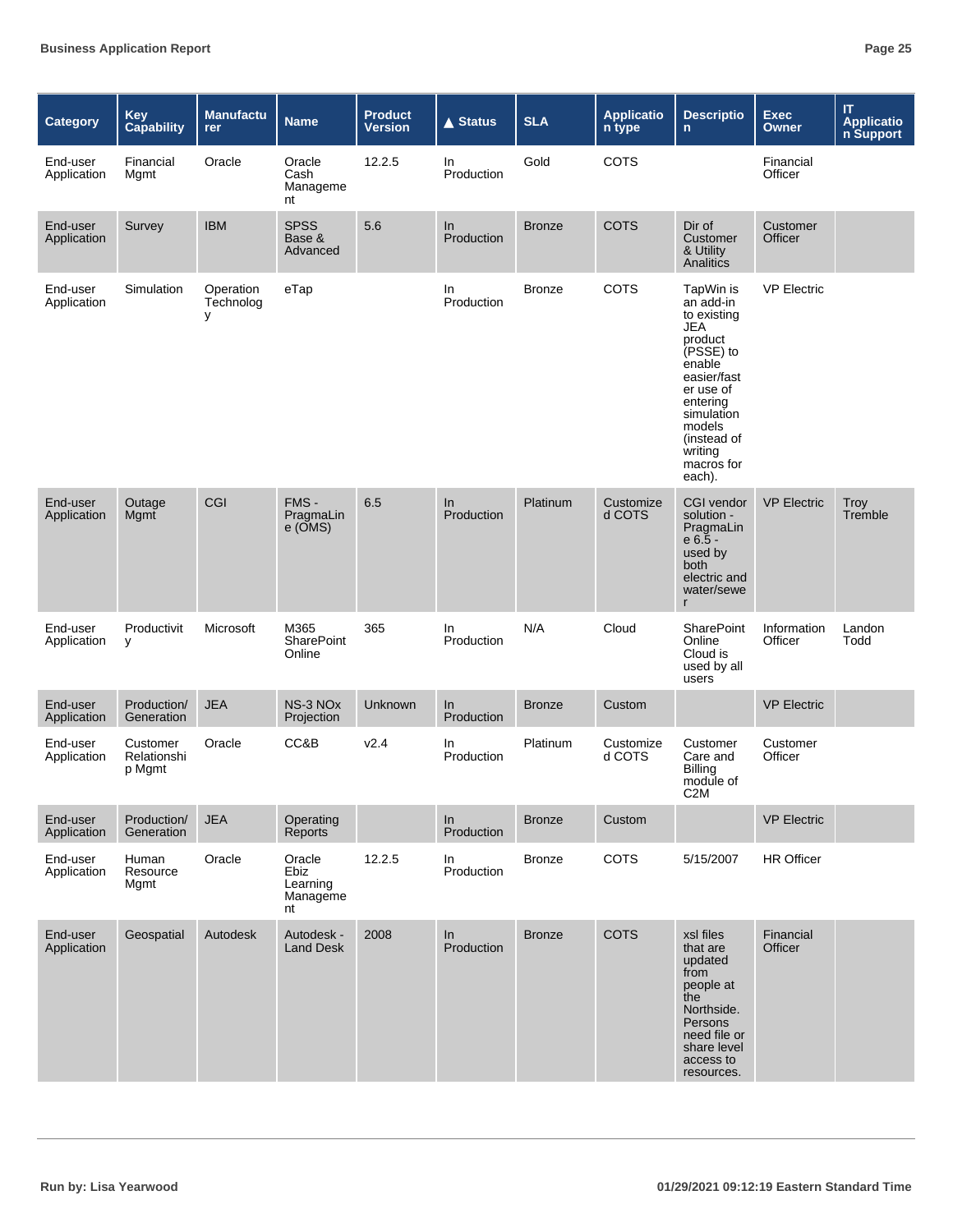| Category                | <b>Key</b><br><b>Capability</b>   | <b>Manufactu</b><br>rer                                      | <b>Name</b>                                                                                 | <b>Product</b><br><b>Version</b> | <b>▲ Status</b>     | <b>SLA</b>    | <b>Applicatio</b><br>n type | <b>Descriptio</b><br>n.                                                                                                                         | <b>Exec</b><br>Owner              | IT<br><b>Applicatio</b><br>n Support |
|-------------------------|-----------------------------------|--------------------------------------------------------------|---------------------------------------------------------------------------------------------|----------------------------------|---------------------|---------------|-----------------------------|-------------------------------------------------------------------------------------------------------------------------------------------------|-----------------------------------|--------------------------------------|
| End-user<br>Application | Geospatial                        | Autodesk                                                     | Autodesk -<br>Map                                                                           | 2008                             | In.<br>Production   | <b>Bronze</b> | <b>COTS</b>                 | xsl files<br>that are<br>updated<br>from<br>people at<br>the<br>Northside.<br>Persons<br>need file or<br>share level<br>access to<br>resources. | Financial<br>Officer              |                                      |
| End-user<br>Application | Geospatial                        | Autodesk                                                     | Autodesk -<br>Raster<br>Design                                                              | 2008                             | In<br>Production    | <b>Bronze</b> | <b>COTS</b>                 | xsl files<br>that are<br>updated<br>from<br>people at<br>the<br>Northside.<br>Persons<br>need file or<br>share level<br>access to<br>resources. | Financial<br>Officer              |                                      |
| End-user<br>Application | Simulation                        | Siemens<br>AG                                                | <b>PSSE</b><br>Siemens                                                                      |                                  | In.<br>Production   |               | <b>COTS</b>                 | <b>PSSE</b><br>Siemens                                                                                                                          |                                   | Troy<br>Tremble                      |
| End-user<br>Application | Simulation                        | DNV GL<br><b>ENERGY</b><br><b>INSIGHTS</b><br><b>USA INC</b> | Synergi<br>(formerly<br>Synergee)                                                           |                                  | In<br>Production    | <b>Bronze</b> | <b>COTS</b>                 | detailed<br>load<br>research/m<br>odeling                                                                                                       | <b>VP Electric</b>                |                                      |
| End-user<br>Application | Complianc<br>е                    | <b>JEA</b>                                                   | <b>Backflow</b><br>Test<br>Results                                                          |                                  | In<br>Production    | <b>Bronze</b> | Custom                      | (Cross<br>Connection<br>Control)                                                                                                                | <b>VP</b><br>Water/Was<br>teWater |                                      |
| End-user<br>Application | Customer<br>Relationshi<br>p Mgmt | <b>JEA</b>                                                   | <b>JEA Verify</b>                                                                           |                                  | $\ln$<br>Production | <b>Bronze</b> | Custom                      | Web portal<br>for<br>Governme<br>nt agencies<br>to verify<br>customers<br>information                                                           | Complianc<br>e Officer            |                                      |
| End-user<br>Application | Procureme<br>nt Mgmt              | <b>JEA</b>                                                   | Response<br>Time                                                                            |                                  | In.<br>Production   | <b>Bronze</b> | Custom                      |                                                                                                                                                 |                                   |                                      |
| End-user<br>Application | Asset<br>Mgmt                     | PowerPlan                                                    | PowerPlan                                                                                   | Custom                           | In<br>Production    | <b>Bronze</b> | Customize<br>d COTS         |                                                                                                                                                 | Financial<br>Officer              |                                      |
| End-user<br>Application | Analytics                         | DNV GL<br><b>ENERGY</b><br><b>INSIGHTS</b><br>USA INC        | <b>LOAD</b><br><b>ANALYSIS</b><br><b>SUBSCRIP</b><br><b>TION</b><br><b>SERVICE</b><br>(LAS) |                                  | In<br>Production    | <b>Bronze</b> | Cloud                       | Customer<br>& Utility<br>Analytics                                                                                                              | Customer<br>Officer               |                                      |
| End-user<br>Application |                                   | Verint<br>Americas<br><b>Inc</b>                             | Forecastin<br>g and<br>Scheduling                                                           | 11                               | ln<br>Production    | N/A           | <b>COTS</b>                 | Contact<br>Center                                                                                                                               | Customer<br>Officer               |                                      |
| End-user<br>Application | Production/<br>Generation         | <b>JEA</b>                                                   | Production<br>Operating<br>Orders                                                           |                                  | In<br>Production    | <b>Bronze</b> | Custom                      |                                                                                                                                                 | <b>VP Electric</b>                |                                      |
| End-user<br>Application | Integration                       | Oracle                                                       | Service<br><b>Bus</b>                                                                       |                                  | In<br>Production    | <b>Bronze</b> | <b>COTS</b>                 | Oracle<br>Service<br><b>Bus</b>                                                                                                                 | Information<br>Officer            | Michael<br>Eaton                     |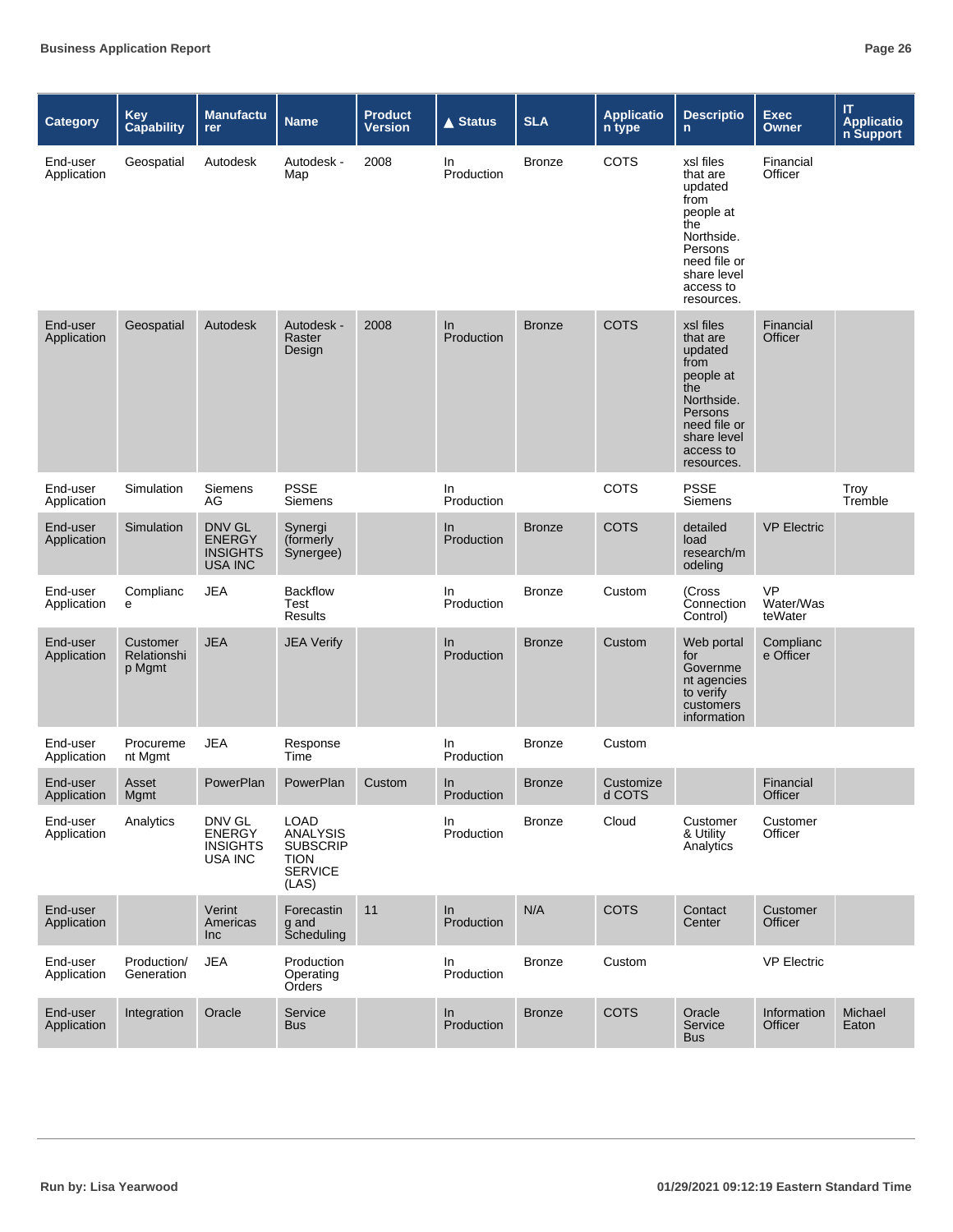| <b>Category</b>         | Key<br>Capability         | <b>Manufactu</b><br>rer          | <b>Name</b>                                    | <b>Product</b><br><b>Version</b> | <b>▲ Status</b>  | <b>SLA</b>    | <b>Applicatio</b><br>n type | <b>Descriptio</b><br>$\mathsf{n}$                                                                                                                                                                                                                                                                                                                   | <b>Exec</b><br>Owner   | $\mathsf{I}\mathsf{T}$<br><b>Applicatio</b><br>n Support |
|-------------------------|---------------------------|----------------------------------|------------------------------------------------|----------------------------------|------------------|---------------|-----------------------------|-----------------------------------------------------------------------------------------------------------------------------------------------------------------------------------------------------------------------------------------------------------------------------------------------------------------------------------------------------|------------------------|----------------------------------------------------------|
| End-user<br>Application | Control<br>System         | Honeywell                        | Loveland                                       | 2.01                             | In<br>Production | Gold          | COTS                        | Industrial<br>calibration<br>(for<br>Honeywell)<br>. Used at<br><b>SJRPP</b><br>and NGS;<br>there's an<br>.ini file on<br>the client<br>that<br>references<br>it.                                                                                                                                                                                   | <b>VP Electric</b>     |                                                          |
| End-user<br>Application |                           | Verint<br>Americas<br><b>Inc</b> | Desktop<br>and<br>Process<br>Analytics         | 11                               | In<br>Production | N/A           | <b>COTS</b>                 | Contact<br>Center                                                                                                                                                                                                                                                                                                                                   | Customer<br>Officer    |                                                          |
| End-user<br>Application | Production/<br>Generation | <b>JEA</b>                       | Production<br>Operator<br>Log                  |                                  | In<br>Production | <b>Bronze</b> | Custom                      | wWeb<br>version;<br>Not a data<br>entry<br>system.<br>Depends<br>on an<br>access<br>database<br>for<br>customer<br>use. The<br>database<br>builds the<br>file names<br>for the<br>OpProcedu<br>res and are<br>displayed<br>as links on<br>the<br>webpage<br>so when a<br>customer<br>clicks on<br>the link the<br>file opens.<br>These files<br>are | <b>VP Electric</b>     |                                                          |
| End-user<br>Application | <b>Brand</b><br>Mgmt      | <b>JEA</b>                       | PTI                                            |                                  | In<br>Production | <b>Bronze</b> | Custom                      | Inquiry-<br>only user<br>can log in<br>with a<br>userid/pass<br>word of<br><b>INQ/PASS</b><br><b>WORD</b>                                                                                                                                                                                                                                           | Customer<br>Officer    |                                                          |
| End-user<br>Application | IT Mgmt                   | Oracle                           | Oracle<br>Warehouse<br><b>Builder</b><br>(OWB) | 11.2.0.4                         | In<br>Production | <b>Bronze</b> | COTS                        | <b>ETL Tool</b>                                                                                                                                                                                                                                                                                                                                     | Information<br>Officer |                                                          |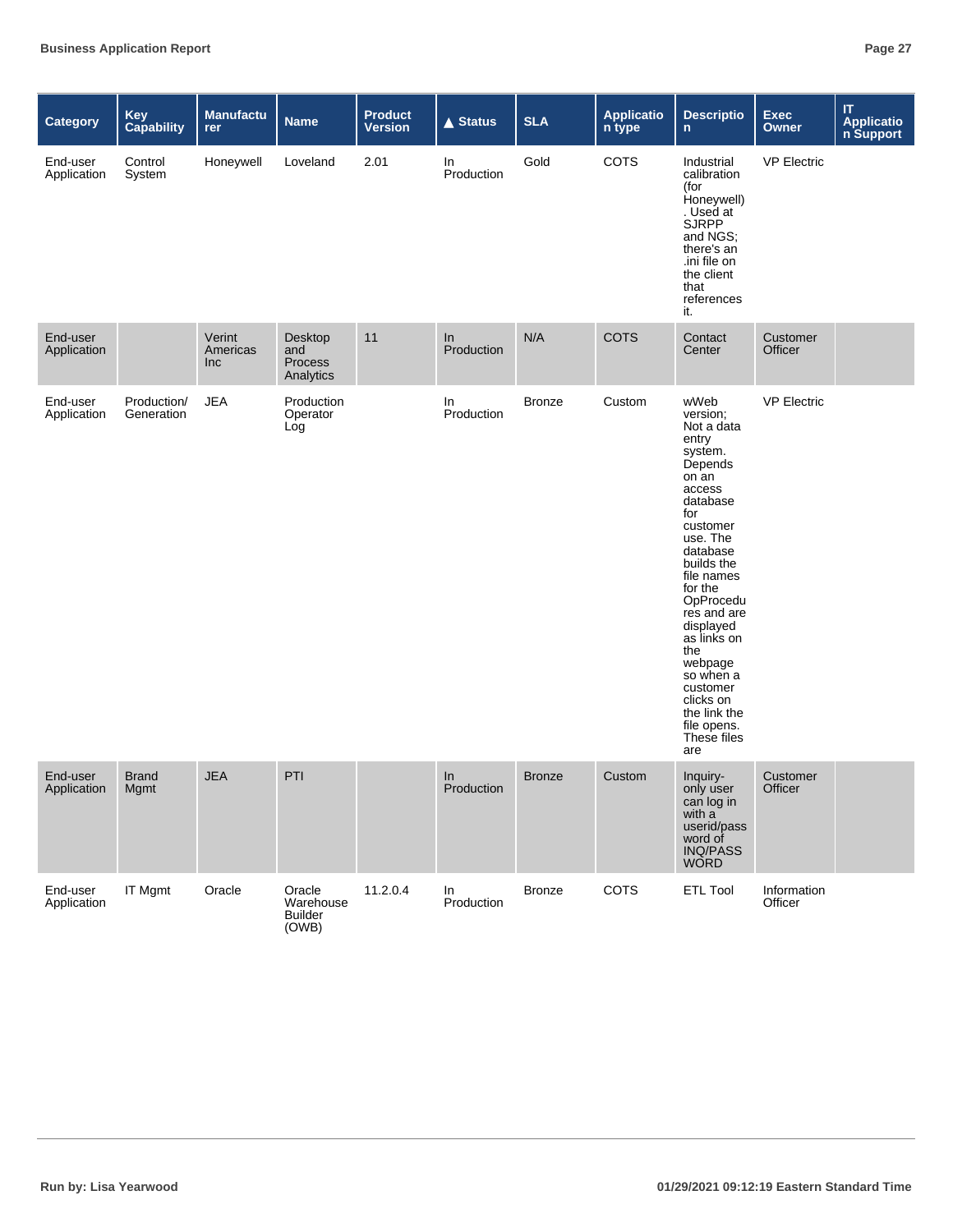| <b>Category</b>         | <b>Key</b><br><b>Capability</b> | <b>Manufactu</b><br>rer                       | <b>Name</b>                                     | <b>Product</b><br><b>Version</b> | $\triangle$ Status  | <b>SLA</b>    | <b>Applicatio</b><br>n type | <b>Descriptio</b><br>$\mathbf{n}$                                                                                                                                                                                                                                                                                                                                                                                                                                                                                            | <b>Exec</b><br><b>Owner</b> | $\mathsf{I}\mathsf{T}$<br>Applicatio<br>n Support |
|-------------------------|---------------------------------|-----------------------------------------------|-------------------------------------------------|----------------------------------|---------------------|---------------|-----------------------------|------------------------------------------------------------------------------------------------------------------------------------------------------------------------------------------------------------------------------------------------------------------------------------------------------------------------------------------------------------------------------------------------------------------------------------------------------------------------------------------------------------------------------|-----------------------------|---------------------------------------------------|
| End-user<br>Application | Drawing                         | <b>GSI Works</b>                              | <b>Distributed</b><br>Design<br>Studio<br>(DDS) |                                  | In<br>Production    | <b>Bronze</b> | Customize<br>d COTS         | A<br>comprehen<br>sive<br>solution<br>that<br>improves<br>the utility<br>design<br>process by<br>combining<br>robust<br>GIS/CAD<br>rendering<br>and editing<br>capabilities<br>with<br>intuitive<br>design and<br>efficiency<br>tools to<br>streamline<br>utility<br>workflows.<br>reduce<br>design<br>cycle times<br>and share<br>design<br>information<br>with<br>internal<br>and<br>external<br>systems.<br>Keywords:<br>DDS.<br>David<br>Little,<br>Geospatial<br>Innovations<br>geospatial,<br>Microstatio<br>n, design | Information<br>Officer      | Gregory<br>Turner                                 |
| End-user<br>Application | Production/<br>Generation       | <b>JEA</b>                                    | All<br>Outstandin<br>q 'One'<br><b>PWOs</b>     |                                  | In.<br>Production   | <b>Bronze</b> | Custom                      |                                                                                                                                                                                                                                                                                                                                                                                                                                                                                                                              | <b>VP Electric</b>          |                                                   |
| End-user<br>Application | <b>Help Desk</b>                | Serviceno<br>w Inc                            | ServiceNo<br>W                                  | Orlando                          | In<br>Production    | <b>Bronze</b> | Cloud                       | <b>ITSM</b><br>Cloud<br>application                                                                                                                                                                                                                                                                                                                                                                                                                                                                                          | Information<br>Officer      | J Peacock                                         |
| End-user<br>Application | Financial<br>Mgmt               | <b>JEA</b>                                    | Financials<br>(OBI-Apps)                        | 7.9.6.4                          | In<br>Production    | <b>Bronze</b> | Customize<br>d COTS         | <b>Business</b><br>Intelligence                                                                                                                                                                                                                                                                                                                                                                                                                                                                                              | Information<br>Officer      |                                                   |
| End-User<br>Application |                                 | Manitoba<br><b>HVDC</b><br>Research<br>Centre | <b>PSCAD</b>                                    |                                  | In<br>Production    |               | COTS                        |                                                                                                                                                                                                                                                                                                                                                                                                                                                                                                                              |                             |                                                   |
| End-user<br>Application | Financial<br>Mgmt               | <b>JEA</b>                                    | <b>Budget</b><br>Reports                        |                                  | In<br>Production    | <b>Bronze</b> | Custom                      |                                                                                                                                                                                                                                                                                                                                                                                                                                                                                                                              | Financial<br>Officer        |                                                   |
| End-user<br>Application | <b>Bulk Power</b>               | <b>JEA</b>                                    | SOE<br>(System<br><b>Operation</b><br>Events)   |                                  | $\ln$<br>Production | <b>Bronze</b> | Custom                      |                                                                                                                                                                                                                                                                                                                                                                                                                                                                                                                              | <b>VP Electric</b>          |                                                   |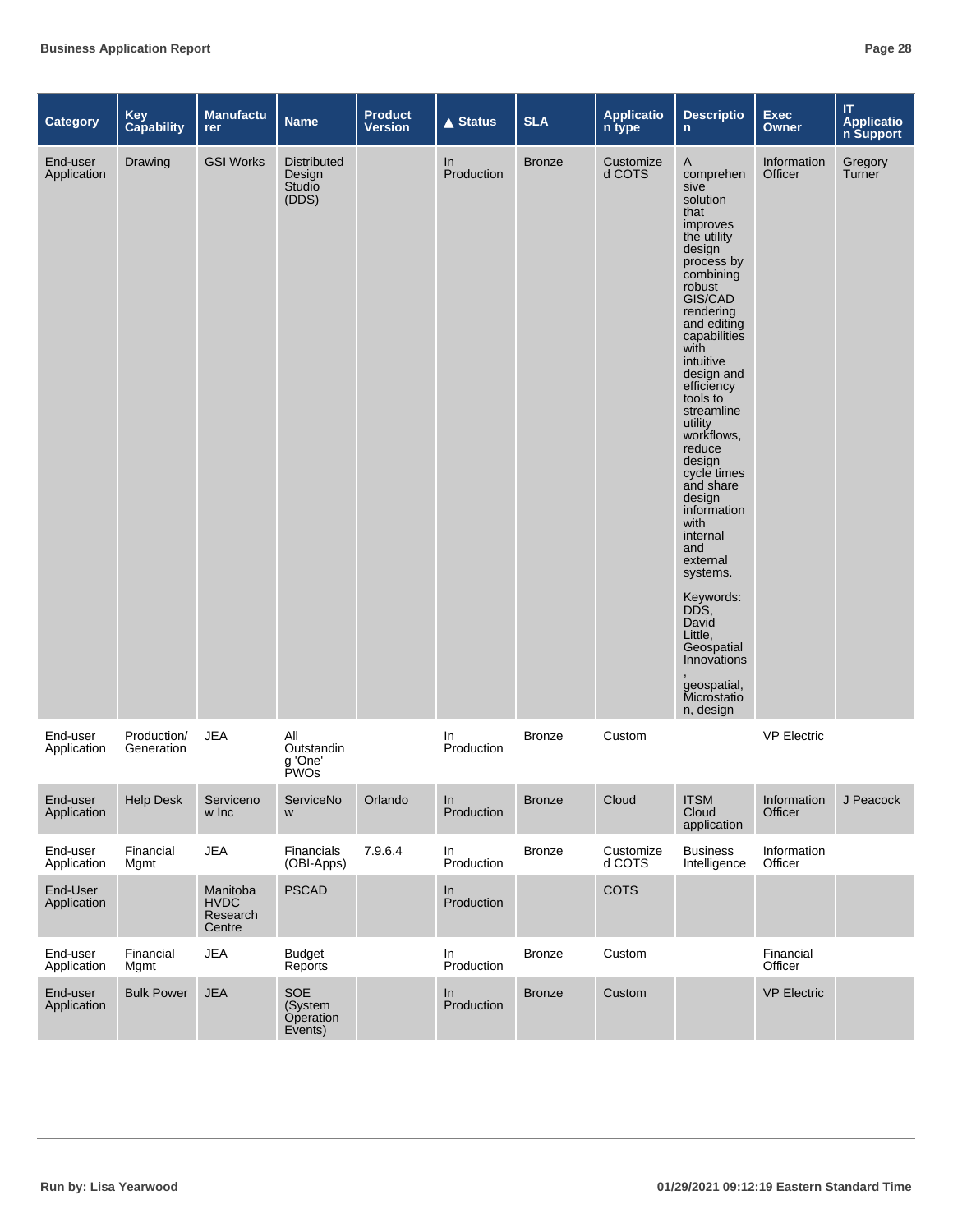| <b>Category</b>         | Key<br>Capability                 | <b>Manufactu</b><br>rer      | <b>Name</b>                                       | <b>Product</b><br><b>Version</b> | <b>▲ Status</b>  | <b>SLA</b>      | <b>Applicatio</b><br>n type | <b>Descriptio</b><br>$\mathsf{n}$                                                                                                                                                | <b>Exec</b><br><b>Owner</b> | IT.<br><b>Applicatio</b><br>n Support |
|-------------------------|-----------------------------------|------------------------------|---------------------------------------------------|----------------------------------|------------------|-----------------|-----------------------------|----------------------------------------------------------------------------------------------------------------------------------------------------------------------------------|-----------------------------|---------------------------------------|
| End-user<br>Application | Distribution                      | skm                          | <b>SKM</b><br>PowerTool<br>s                      |                                  | In<br>Production | <b>Bronze</b>   | COTS                        | This SKM<br>product is<br>a standard<br>in the<br>industry<br>and is used<br>by Square<br>D who is<br>JEA's<br>standard at<br>NS for<br>electrical<br>distribution<br>equipment. | <b>VP Electric</b>          |                                       |
| End-user<br>Application | Desktop                           | Adobe<br>Systems             | Adobe<br>Acrobat<br>Pro 2017                      | 2017                             | In<br>Production | N/A             | <b>COTS</b>                 | Adobe Pro<br>for editing<br>and<br>creating<br>PDF files.<br>End User<br>software.                                                                                               | Information<br>Officer      | J Peacock                             |
| End-User<br>Application |                                   | DigTix                       | DigTix                                            |                                  | In<br>Production | Researchin<br>g | Cloud                       | Replaces<br>DigTrak                                                                                                                                                              |                             |                                       |
| End-user<br>Application | Outage<br>Mgmt                    | <b>JEA</b>                   | Web<br>Callout/Log<br>Reporting                   |                                  | In<br>Production | <b>Bronze</b>   | Custom                      |                                                                                                                                                                                  | <b>VP Electric</b>          |                                       |
| End-user<br>Application | Human<br>Resource<br>Mgmt         | Oracle                       | Taleo<br>(Talent<br>Acquisition<br>Mgmt<br>Cloud) | R <sub>13</sub>                  | In<br>Production | Gold            | Cloud                       | Taleo,<br>Oracle<br>Cloud                                                                                                                                                        | <b>HR Officer</b>           |                                       |
| End-user<br>Application | Complianc<br>e                    | Linko Data<br><b>Systems</b> | <b>CTSPlus</b>                                    |                                  | In<br>Production | <b>Bronze</b>   | <b>COTS</b>                 | software<br>addresses<br>all the<br>regulatory<br>requiremen<br>ts for the<br>pretreatme<br>nt for water<br>compliance<br>(FOG).                                                 | Complianc<br>e Officer      |                                       |
| End-user<br>Application | Fiber<br>Manageme<br>nt           | Schneider<br>Electric        | Fiber<br>Manager                                  | 10.2.1 <sub>b</sub>              | In<br>Production |                 |                             |                                                                                                                                                                                  | Information<br>Officer      |                                       |
| End-user<br>Application | Transforme<br>r Testing           | <b>JEA</b>                   | <b>HiCATTS</b>                                    |                                  | In<br>Production | <b>Bronze</b>   | Custom                      | $C+app$<br>coupled<br>with PB6<br>app                                                                                                                                            | <b>VP Electric</b>          |                                       |
| End-user<br>Application | Messaging                         | Microsoft                    | Office<br>Communic<br>ation<br>Server<br>(OCS)    |                                  | In<br>Production | <b>Bronze</b>   | COTS                        |                                                                                                                                                                                  | Information<br>Officer      |                                       |
| End-user<br>Application | Customer<br>Relationshi<br>p Mgmt | <b>JEA</b>                   | JEA.com -<br>Pay Plan                             |                                  | In<br>Production | <b>Bronze</b>   | Custom                      | Movet to<br>Scripting<br>and<br>migrated to<br>all WEB<br>Self-<br>Service<br>offering<br>after IVR<br>moves<br>away                                                             | Customer<br>Officer         |                                       |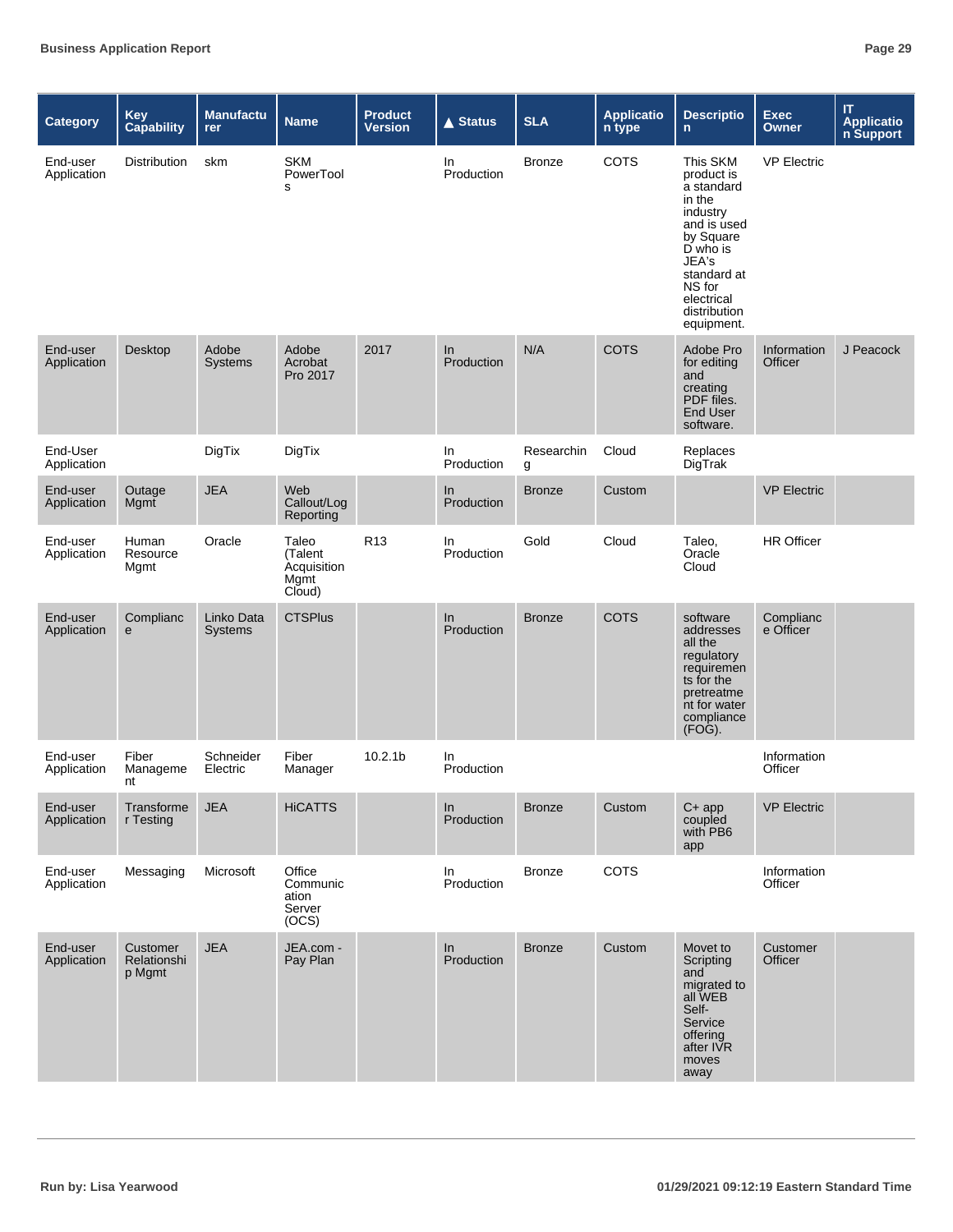| <b>Category</b>         | <b>Key</b><br><b>Capability</b>   | <b>Manufactu</b><br>rer    | <b>Name</b>                                     | <b>Product</b><br><b>Version</b> | <b>▲ Status</b>   | <b>SLA</b>    | <b>Applicatio</b><br>n type | <b>Descriptio</b><br>$\mathsf{n}$                                                                            | <b>Exec</b><br>Owner         | IT.<br><b>Applicatio</b><br>n Support |
|-------------------------|-----------------------------------|----------------------------|-------------------------------------------------|----------------------------------|-------------------|---------------|-----------------------------|--------------------------------------------------------------------------------------------------------------|------------------------------|---------------------------------------|
| End-user<br>Application | Production/<br>Generation         | <b>JEA</b>                 | Maximo<br>Reports                               |                                  | In.<br>Production | <b>Bronze</b> | Custom                      | Used to be<br>Afternoon<br><b>PWO</b><br>Report                                                              | <b>VP Electric</b>           |                                       |
| End-user<br>Application | Supply<br>Chain<br>Mgmt           | <b>JEA</b>                 | JEA.com -<br>PO Invoice<br>Look-up              | N/A                              | In<br>Production  | <b>Bronze</b> | Custom                      |                                                                                                              | Supply<br>Chain<br>Officer   |                                       |
| End-user<br>Application | Financial<br>Mgmt                 | Oracle                     | Oracle<br>Ebiz Labor<br><b>Distribution</b>     | 12.2.5                           | In<br>Production  | Gold          | COTS                        |                                                                                                              | <b>HR Officer</b>            |                                       |
| End-user<br>Application | Financial<br>Mgmt                 | Oracle                     | Oracle<br><b>Ebiz</b><br>Payroll                | 12.2.5                           | In<br>Production  | Gold          | <b>COTS</b>                 |                                                                                                              | <b>HR Officer</b>            |                                       |
| End-user<br>Application | Financial<br>Mgmt                 | Oracle                     | Oracle<br>Ebiz HR<br>Document<br>Repository     | 12.2.5                           | In<br>Production  | Gold          | COTS                        |                                                                                                              | <b>HR Officer</b>            |                                       |
| End-user<br>Application | Work Mgmt                         | Oracle                     | Oracle<br><b>APEX</b>                           | 12.2.5                           | In<br>Production  | Gold          | <b>COTS</b>                 |                                                                                                              | <b>VP Electric</b>           |                                       |
| End-user<br>Application | <b>Fleet Mgmt</b>                 | CGI                        | FMS-<br>PragmaCA<br>D                           | 6.5                              | In<br>Production  | Platinum      | Customize<br>d COTS         | CGI<br>PragmaCA<br>D 5.4                                                                                     | Customer<br>Officer          | Troy<br>Tremble                       |
| End-user<br>Application | Complianc<br>е                    | ChemWare                   | <b>LIMS</b><br>(Laboratory<br>Info Mgmt)        | 10.0.1                           | In<br>Production  | <b>Bronze</b> | <b>COTS</b>                 |                                                                                                              | Public<br>Affairs<br>Officer |                                       |
| End-user<br>Application | Customer<br>Relationshi<br>p Mgmt | <b>JEA</b>                 | JEA.com -<br>Report A<br>service<br>problem     |                                  | In<br>Production  | <b>Bronze</b> | Custom                      | Requires<br>JEA<br>customer<br>userid/pass<br>word                                                           | Customer<br>Officer          |                                       |
| End-user<br>Application | Production/<br>Generation         | <b>JEA</b>                 | Morning<br><b>PWO</b><br>Report                 |                                  | ln<br>Production  | <b>Bronze</b> | Custom                      |                                                                                                              | <b>VP Electric</b>           |                                       |
| End-user<br>Application | Human<br>Resource<br>Mgmt         | <b>JEA</b>                 | OrgWalker                                       | Custom                           | In<br>Production  | <b>Bronze</b> | Custom                      |                                                                                                              | <b>HR Officer</b>            |                                       |
| End-user<br>Application | <b>Work Mgmt</b>                  | Oracle                     | Oracle<br>Enterprise<br>Asset<br>Manageme<br>nt | 12.2.5                           | In<br>Production  | Gold          | <b>COTS</b>                 |                                                                                                              | <b>VP Electric</b>           |                                       |
| End-user<br>Application | <b>Help Desk</b>                  | Serviceno<br>w Inc         | Serviceno<br>W<br>Knowledge                     | Orlando                          | In<br>Production  | <b>Bronze</b> | COTS                        | Added by<br>researchin<br>g PO's<br>2015-<br>present                                                         | Information<br>Officer       | J Peacock                             |
| End-user<br>Application | Customer<br>Relationshi<br>p Mgmt | Pinnacle<br><b>Systems</b> | Customer<br>Communic<br>ation -<br>Pinnacle     |                                  | In<br>Production  | <b>Bronze</b> | Cloud                       | Portal<br>preference<br>for Alerts:<br>(Disconnec<br>t. Power<br>Outage,<br>Bill Ready,<br>and<br>Marketing) | Customer<br>Officer          |                                       |
| End-user<br>Application | Supply<br>Chain<br>Mgmt           | <b>JEA</b>                 | <b>Formal Bid</b><br>and Award<br>System        | N/A                              | In.<br>Production | <b>Bronze</b> | Custom                      |                                                                                                              | Supply<br>Chain<br>Officer   |                                       |
| End-user<br>Application | Human<br>Resource<br><b>Mgmt</b>  | Oracle                     | eBusiness<br>Suite                              | 12.2.5                           | In<br>Production  | Gold          | <b>COTS</b>                 |                                                                                                              | <b>HR Officer</b>            |                                       |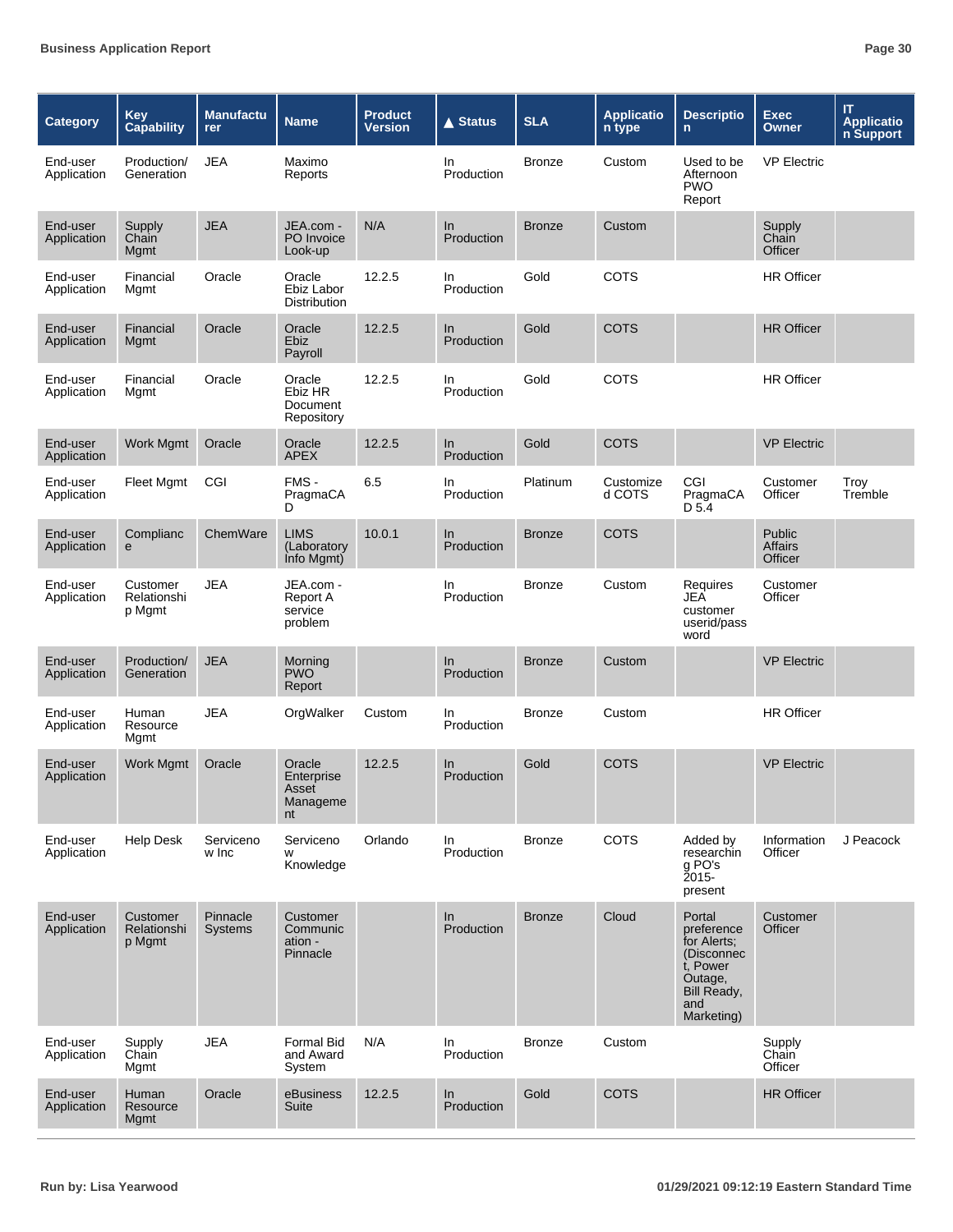| <b>Category</b>         | <b>Key</b><br><b>Capability</b>   | <b>Manufactu</b><br>rer                   | <b>Name</b>                                 | <b>Product</b><br><b>Version</b> | $\triangle$ Status  | <b>SLA</b>    | <b>Applicatio</b><br>n type | <b>Descriptio</b><br>$\mathsf{n}$                                                                                           | <b>Exec</b><br><b>Owner</b> | IT.<br><b>Applicatio</b><br>n Support |
|-------------------------|-----------------------------------|-------------------------------------------|---------------------------------------------|----------------------------------|---------------------|---------------|-----------------------------|-----------------------------------------------------------------------------------------------------------------------------|-----------------------------|---------------------------------------|
| End-user<br>Application | Supply<br>Chain<br>Mgmt           | Oracle                                    | Oracle<br>Ebiz Order<br>Manageme<br>nt      | 12.2.5                           | In<br>Production    | Gold          | COTS                        |                                                                                                                             | Financial<br>Officer        |                                       |
| End-user<br>Application | Supply<br>Chain<br>Mgmt           | Oracle                                    | Oracle<br><b>Ebiz</b><br>Purchasing         | 12.2.5                           | In<br>Production    | Gold          | <b>COTS</b>                 |                                                                                                                             | Supply<br>Chain<br>Officer  |                                       |
| End-user<br>Application | Simulation                        | Integral<br>Analytics                     | <b>DSMore</b>                               |                                  | In.<br>Production   | <b>Bronze</b> | COTS                        |                                                                                                                             | Customer<br>Officer         |                                       |
| End-user<br>Application | Metering<br><b>Services</b>       | Itron                                     | <b>Itron FCS</b>                            | 2.8                              | In<br>Production    | Gold          | <b>COTS</b>                 | Dir of<br>Customer<br>Field and<br>Meter<br><b>Services</b>                                                                 | Customer<br>Officer         |                                       |
| End-user<br>Application | Customer<br>Relationshi<br>p Mgmt | Pinnacle<br>Systems                       | Bills &<br>Letters<br>Viewer                |                                  | In.<br>Production   | <b>Bronze</b> | Custom                      | Dir<br>Customer<br>Revenue                                                                                                  | Customer<br>Officer         |                                       |
| End-user<br>Application | Metering<br>Services              | eMeter                                    | <b>MDMS</b>                                 | 4.x                              | In.<br>Production   | Platinum      | Customize<br>d COTS         | Will be<br>Migrated to<br>C <sub>2</sub> M on<br><b>FY20</b>                                                                | Customer<br>Officer         |                                       |
| End-user<br>Application |                                   | Verint<br>Americas<br>Inc                 | Quality<br>Manageme<br>nt                   | 11                               | In<br>Production    | N/A           | COTS                        | Contact<br>Center                                                                                                           | Customer<br>Officer         |                                       |
| End-user<br>Application | Production/<br>Generation         | <b>JEA</b>                                | <b>SCADA</b><br><b>EMS</b><br>Archive       |                                  | In<br>Production    | <b>Bronze</b> | Custom                      | Monitor,<br>control,<br>and<br>optimize<br>the<br>performanc<br>e of the<br>generation<br>and/or<br>transmissio<br>n system | <b>VP Electric</b>          |                                       |
| End-user<br>Application | Human<br>Resource<br>Mgmt         | Mtm<br>Recognitio<br>n<br>Corporatio<br>n | <b>MTM</b><br>(Pride)                       |                                  | In<br>Production    |               | Cloud                       |                                                                                                                             | <b>HR Officer</b>           |                                       |
| End-user<br>Application | Content<br>Mgmt                   | Ektron                                    | <b>CMS400</b>                               | 9.30 SP1                         | $\ln$<br>Production | Gold          | COTS                        | JEA.com<br>content<br>mgmt<br>system                                                                                        | Customer<br>Officer         |                                       |
| End-user<br>Application | Production/<br>Generation         | <b>JEA</b>                                | Availability<br>Reports                     |                                  | In<br>Production    | <b>Bronze</b> | Custom                      |                                                                                                                             | <b>VP Electric</b>          |                                       |
| End-user<br>Application |                                   | Verint<br>Americas<br>Inc                 | Voice<br>Recording,<br>Search and<br>Replay | 11                               | In.<br>Production   | N/A           | <b>COTS</b>                 | Contact<br>Center                                                                                                           | Customer<br>Officer         |                                       |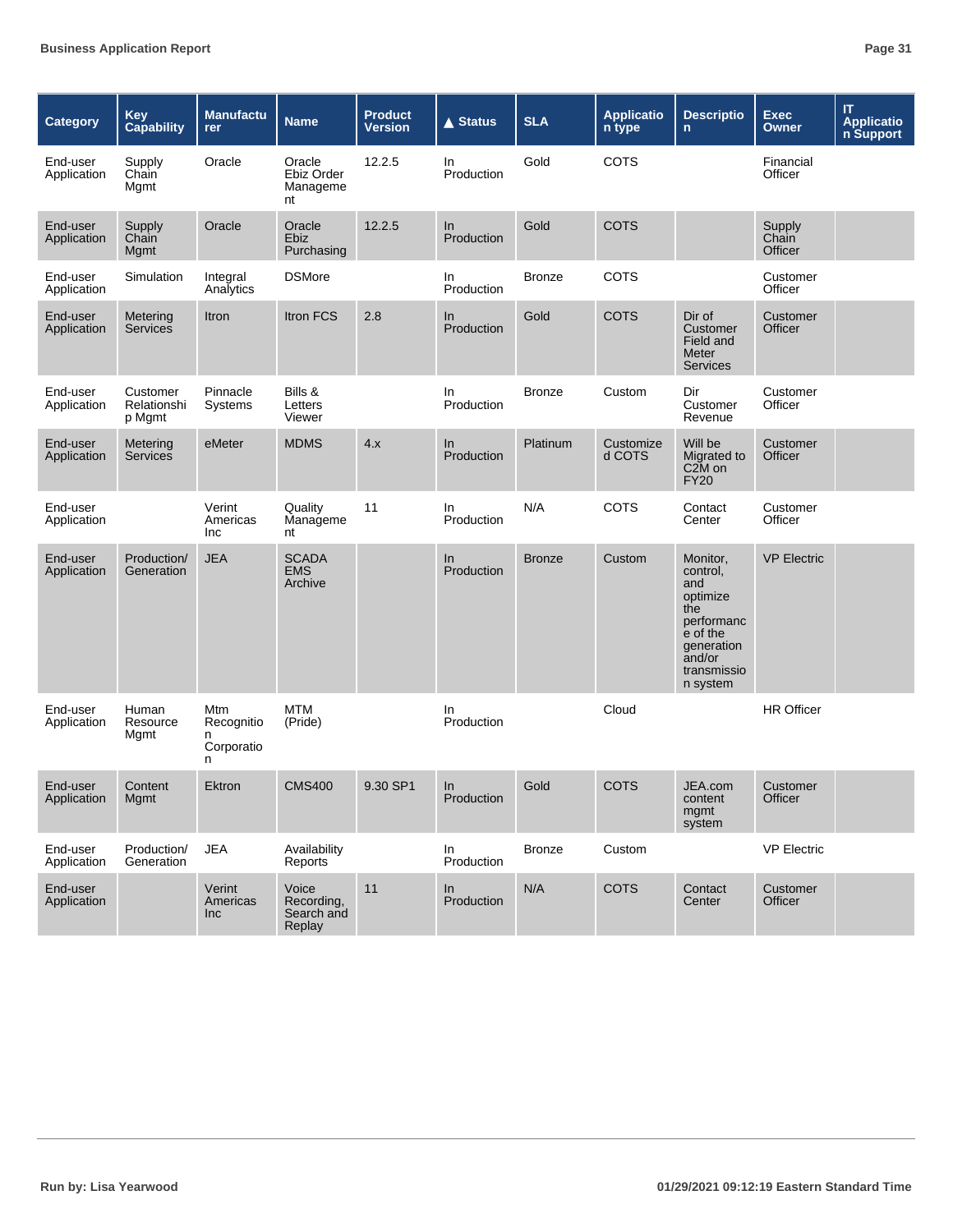| <b>Category</b>         | <b>Key</b><br>Capability          | <b>Manufactu</b><br>rer   | <b>Name</b>                                               | <b>Product</b><br><b>Version</b> | <b>▲ Status</b>   | <b>SLA</b>    | <b>Applicatio</b><br>n type | <b>Descriptio</b><br>$\mathsf{n}$                                                                                                                                                                                                                 | Exec<br><b>Owner</b> | $\boldsymbol{\Pi}$<br><b>Application</b><br><b>n Support</b> |
|-------------------------|-----------------------------------|---------------------------|-----------------------------------------------------------|----------------------------------|-------------------|---------------|-----------------------------|---------------------------------------------------------------------------------------------------------------------------------------------------------------------------------------------------------------------------------------------------|----------------------|--------------------------------------------------------------|
| End-user<br>Application | Customer<br>Relationshi<br>p Mgmt | <b>JEA</b>                | Self-<br>Permitting<br>System                             |                                  | In.<br>Production | <b>Bronze</b> | Custom                      | Oracle<br>Designer 6i<br>Application<br>. This<br>application<br>no longer<br>has the<br>initial<br>repository<br>and is an<br>AS IS<br>application.<br>Customer<br>needs to<br>seek a new<br><b>COTS</b><br>application<br>to place<br>this one. | Customer<br>Officer  |                                                              |
| End-user<br>Application | Asset<br>Mgmt                     | PowerPlan                 | PowerPlant<br><b>History</b>                              |                                  | In<br>Production  | <b>Bronze</b> | <b>COTS</b>                 |                                                                                                                                                                                                                                                   | Financial<br>Officer |                                                              |
| End-user<br>Application | ACD/CVP/I<br>VR.                  | Cisco                     | <b>IVR</b> - Self<br>Service<br>(ICM)                     | 11                               | In<br>Production  | Platinum      | Custom                      | <b>IVR</b><br>SelfService<br>functions:<br>* Account<br><b>Balance</b><br>* Payments<br>* Payment<br>Extension<br>* Outage<br>Reporting<br>* Account<br>identificatio<br>n                                                                        | Customer<br>Officer  |                                                              |
| End-user<br>Application | Geospatial                        | Schneider<br>Electric     | <b>ArcFM</b>                                              | 10.2.1 <sub>b</sub>              | In<br>Production  | <b>Bronze</b> | Customize<br>d COTS         |                                                                                                                                                                                                                                                   | Financial<br>Officer |                                                              |
| End-user<br>Application |                                   | Verint<br>Americas<br>Inc | Ad-hoc<br>Reporting<br>(Business<br>Objects)              | 11                               | In<br>Production  | N/A           | <b>COTS</b>                 | Contact<br>Center                                                                                                                                                                                                                                 | Customer<br>Officer  |                                                              |
| End-user<br>Application | Financial<br>Mgmt                 | Sungard                   | <b>ITMS</b><br>(Treasury<br>Mgmt)                         |                                  | In<br>Production  | <b>Bronze</b> | <b>COTS</b>                 |                                                                                                                                                                                                                                                   | Financial<br>Officer |                                                              |
| End-user<br>Application | Distribution                      | <b>JEA</b>                | Callout Log<br>Web Page                                   |                                  | In<br>Production  | <b>Bronze</b> | Custom                      | ASP app<br>for SOCC                                                                                                                                                                                                                               | <b>VP Electric</b>   |                                                              |
| End-user<br>Application | Customer<br>Relationshi<br>p Mgmt | <b>JEA</b>                | CORE -<br>Customer<br>Reaserch<br>&<br>Correpson<br>dance |                                  | In<br>Production  | <b>Bronze</b> | Custom                      | customer<br>to contact<br>JEA and<br>reps to<br>follow up.<br>should be<br>replaced<br>soon. if it<br>breaks,<br>then it<br>stays<br>broken.                                                                                                      | Customer<br>Officer  |                                                              |
| End-user<br>Application | Human<br>Resource<br>Mgmt         | <b>JEA</b>                | Tuition<br>Reimburse<br>ment                              | Custom                           | In<br>Production  | <b>Bronze</b> | Custom                      |                                                                                                                                                                                                                                                   | HR Officer           |                                                              |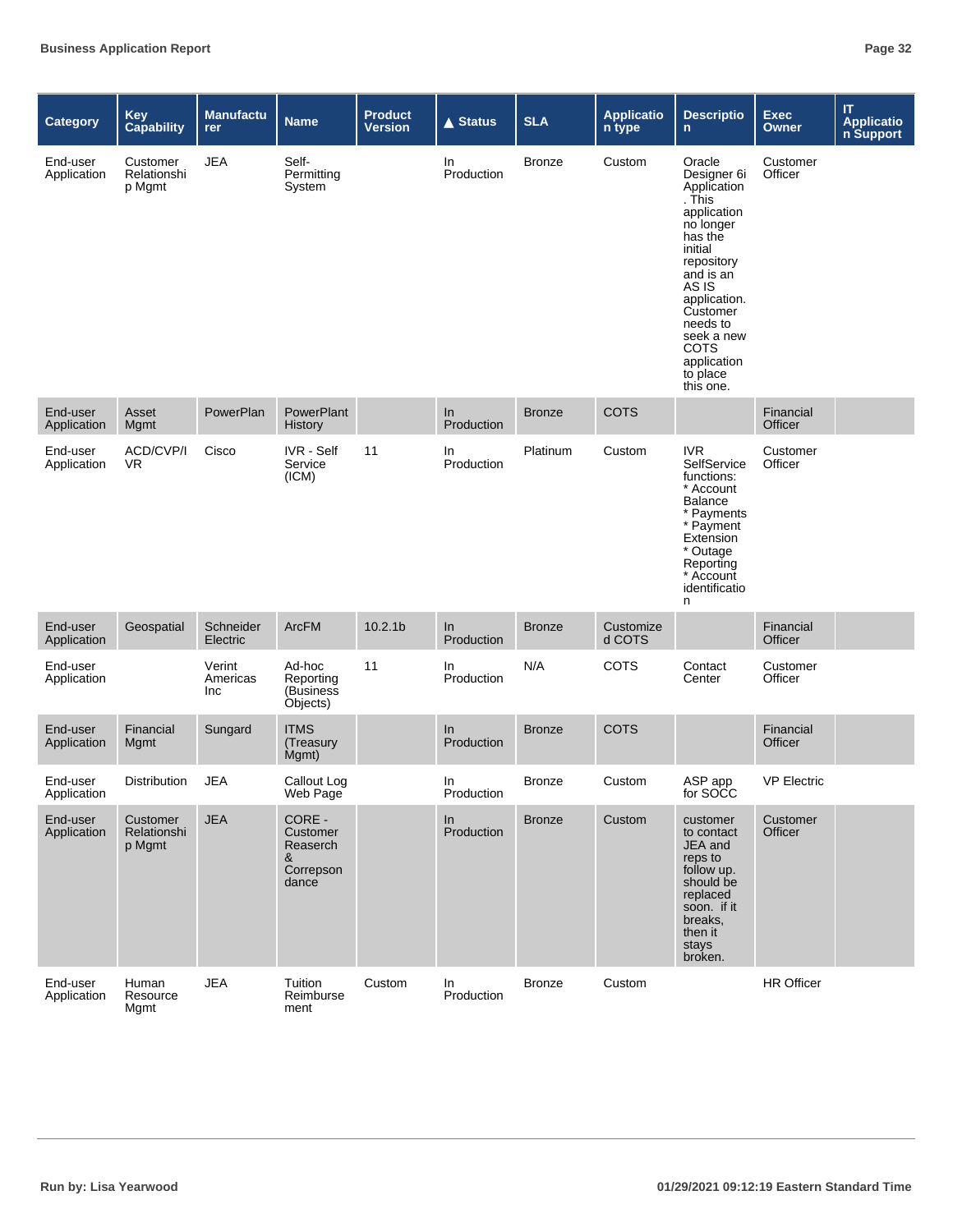| <b>Category</b>         | <b>Key</b><br><b>Capability</b>   | <b>Manufactu</b><br>rer | <b>Name</b>                                                   | <b>Product</b><br><b>Version</b> | <b>▲ Status</b>   | <b>SLA</b>    | <b>Applicatio</b><br>n type | <b>Descriptio</b><br>n.                                                                                                                                       | <b>Exec</b><br><b>Owner</b> | IT<br><b>Applicatio</b><br>n Support |
|-------------------------|-----------------------------------|-------------------------|---------------------------------------------------------------|----------------------------------|-------------------|---------------|-----------------------------|---------------------------------------------------------------------------------------------------------------------------------------------------------------|-----------------------------|--------------------------------------|
| End-user<br>Application | Content<br>Mgmt                   | Adobe<br><b>Systems</b> | Creative<br>Cloud All<br>Application<br>s (Saas)              | N/A                              | In<br>Production  | N/A           | SaaS                        | Added by<br>researchin<br>g PO's<br>2015-<br>present<br>This should<br>come<br>through<br>HE30902<br>but is not<br>always<br>purchased<br>through<br>process. | Information<br>Officer      | J Peacock                            |
| End-user<br>Application | Customer<br>Relationshi<br>p Mgmt | <b>JEA</b>              | CIC Call<br><b>Wait Time</b><br>JEA Vital<br><b>Stats</b>     | xi v1.0                          | In.<br>Production | <b>Bronze</b> | Custom                      | Dir<br>Customer<br>Experience<br>Strategy &<br>Support                                                                                                        | Customer<br>Officer         |                                      |
| End-user<br>Application | Asset<br>Mgmt                     | <b>JEA</b>              | EAM (OBI-<br>Apps)                                            | 7.9.6.4                          | In<br>Production  | <b>Bronze</b> | Custom                      | <b>Business</b><br>Intelligence                                                                                                                               | Information<br>Officer      |                                      |
| End-user<br>Application | <b>Distribution</b>               | <b>JEA</b>              | Vital<br>Statistic -<br>Electric<br>Outages                   |                                  | In<br>Production  | <b>Bronze</b> | Custom                      |                                                                                                                                                               | <b>VP Electric</b>          |                                      |
| End-user<br>Application | <b>Bulk Power</b>                 | <b>JEA</b>              | <b>SOCC</b><br>EMS - JEA<br>Vital<br><b>Statistic</b><br>Page | Custom                           | In<br>Production  | <b>Bronze</b> | Custom                      |                                                                                                                                                               | <b>VP Electric</b>          |                                      |
| End-user<br>Application | Supply<br>Chain<br>Mgmt           | <b>JEA</b>              | Supply<br>Chain<br>(OBI-Apps)                                 | 7.9.6.4                          | In<br>Production  | <b>Bronze</b> | Customize<br>d COTS         | <b>Business</b><br>Intelligence                                                                                                                               | Information<br>Officer      |                                      |
| End-user<br>Application | Customer<br>Relationshi<br>p Mgmt | <b>JEA</b>              | constructio<br>n.jea.com                                      |                                  | In<br>Production  | <b>Bronze</b> | Custom                      |                                                                                                                                                               | Customer<br>Officer         |                                      |
| End-user<br>Application |                                   | Marshall<br><b>GIS</b>  | Marshall<br>LIGO/AVL                                          |                                  | In<br>Production  |               | Cloud                       | AVL (GPS)                                                                                                                                                     |                             |                                      |
| End-user<br>Application | Simulation                        | Innovyze,<br>Inc        | Infoworks<br>Ws Pro.<br>Infoworks<br>Ws Pro &<br>Infocare     |                                  | In<br>Production  |               | <b>COTS</b>                 | Added by<br>researchin<br>g PO's<br><b>2015-</b><br>present                                                                                                   |                             |                                      |
| End-user<br>Application | Customer<br>Relationshi<br>p Mgmt | JEA                     | JEA.com -<br><b>Credit Card</b><br>Payment<br>(Bill2Pay)      |                                  | In<br>Production  | <b>Bronze</b> | Custom                      | Used on<br>JEA.com<br>and IVR.<br>Replaced<br>CheckFree                                                                                                       | Customer<br>Officer         |                                      |
| End-user<br>Application | Customer<br>Relationshi<br>p Mgmt | <b>JEA</b>              | JEA.com -<br><b>Ebill</b><br>Presentme<br>nt                  |                                  | In<br>Production  | <b>Bronze</b> | Custom                      |                                                                                                                                                               | Customer<br>Officer         |                                      |
| End-user<br>Application | Customer<br>Relationshi<br>p Mgmt | <b>JEA</b>              | JEA.com -<br>Meter<br>Information                             | N/A                              | In<br>Production  | <b>Bronze</b> | Custom                      |                                                                                                                                                               | Customer<br>Officer         |                                      |
| End-user<br>Application | Customer<br>Relationshi<br>p Mgmt | <b>JEA</b>              | JEA.com -<br>Auto Pay<br>Enrollment<br>(EzPay)                |                                  | In<br>Production  | <b>Bronze</b> | Custom                      |                                                                                                                                                               | Customer<br>Officer         |                                      |
| End-user<br>Application | Customer<br>Relationshi<br>p Mgmt | <b>JEA</b>              | JEA.com -<br>Online Bill<br>Pay                               |                                  | In<br>Production  | <b>Bronze</b> | Custom                      |                                                                                                                                                               | Customer<br>Officer         |                                      |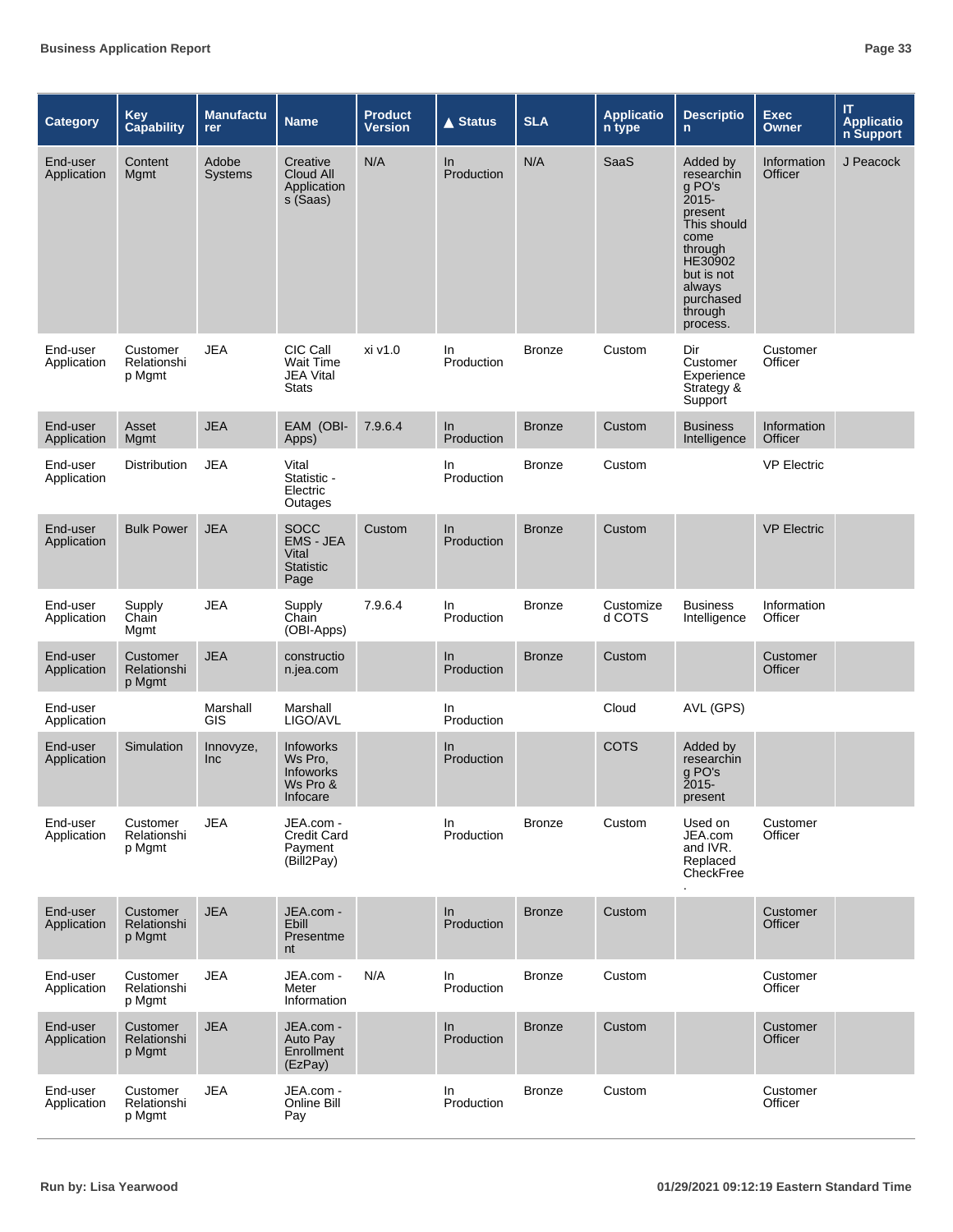| Category                | <b>Key</b><br><b>Capability</b> | <b>Manufactu</b><br>rer | <b>Name</b>                                         | <b>Product</b><br><b>Version</b> | $\triangle$ Status  | <b>SLA</b>    | <b>Applicatio</b><br>n type | <b>Descriptio</b><br>$\mathsf{n}$                                                                              | <b>Exec</b><br><b>Owner</b>         | $\mathsf{I} \mathsf{T}$<br><b>Applicatio</b><br>n Support |
|-------------------------|---------------------------------|-------------------------|-----------------------------------------------------|----------------------------------|---------------------|---------------|-----------------------------|----------------------------------------------------------------------------------------------------------------|-------------------------------------|-----------------------------------------------------------|
| End-user<br>Application | Complianc<br>e                  | ChemWare                | Water<br>Chemistry                                  |                                  | In<br>Production    | <b>Bronze</b> | <b>COTS</b>                 |                                                                                                                | Public<br><b>Affairs</b><br>Officer |                                                           |
| End-user<br>Application | Production/<br>Generation       | <b>JEA</b>              | $NS-2$<br>OpLog                                     | Unknown                          | In.<br>Production   | <b>Bronze</b> | Custom                      |                                                                                                                | <b>VP Electric</b>                  |                                                           |
| End-user<br>Application | Content<br>Mgmt                 | <b>Microsoft</b>        | SharePoint                                          | 2010, 2013                       | In<br>Production    | Gold          | COTS                        | Collaborati<br>on tool                                                                                         | Information<br>Officer              | Michael<br>Strozzo                                        |
| End-user<br>Application | Supply<br>Chain<br>Mgmt         | Oracle                  | Oracle<br>Ebiz<br>Inventory                         | 12.2.5                           | In.<br>Production   | Gold          | COTS                        |                                                                                                                | Financial<br>Officer                |                                                           |
| End-user<br>Application | Demand-<br>Side Mgmt            | <b>JEA</b>              | Load<br>Research<br>(BI)                            | 11.2.0.4                         | In<br>Production    | <b>Bronze</b> | Custom                      | <b>Business</b><br>Intelligence                                                                                | Information<br>Officer              |                                                           |
| End-user<br>Application | Production/<br>Generation       | <b>JEA</b>              | Oasis Daily<br>Reports                              |                                  | In.<br>Production   | <b>Bronze</b> | Custom                      | Vendor<br><b>SAFTEC</b><br>package. &<br>vendor<br>supported.                                                  | <b>VP Electric</b>                  |                                                           |
| End-user<br>Application | Financial<br>Mgmt               | Oracle/In<br>house      | Oracle<br><b>Ebiz</b><br>Project<br>Costing         | 12.2.5                           | In<br>Production    | Gold          | <b>COTS</b>                 |                                                                                                                | Financial<br>Officer                |                                                           |
| End-user<br>Application | Outage<br>Mgmt                  | iFactor                 | Outage<br>Reporting                                 |                                  | In.<br>Production   | Platinum      | Cloud                       | Outage<br>Reporting<br>and Status<br>updates<br>9iFactor<br>and<br>Pinnacle<br>interfaces<br>with CGI-<br>OMS) | Customer<br>Officer                 |                                                           |
| End-user<br>Application | Financial<br>Mgmt               | Oracle                  | <b>AME</b><br>(Approvals)<br>Manageme<br>nt Engine) |                                  | $\ln$<br>Production | <b>Bronze</b> | <b>COTS</b>                 |                                                                                                                | Financial<br>Officer                |                                                           |
| End-user<br>Application | Human<br>Resource<br>Mgmt       | Oracle                  | Oracle<br>Ebiz<br>Human<br>Resources<br>Core        | 12.2.5                           | In<br>Production    | Gold          | COTS                        |                                                                                                                | <b>HR Officer</b>                   |                                                           |
| End-user<br>Application | Financial<br>Mgmt               | Oracle                  | Oracle<br>Ebiz<br>Receivable<br>s                   | 12.2.5                           | ln<br>Production    | Gold          | <b>COTS</b>                 |                                                                                                                | Financial<br>Officer                |                                                           |
| End-user<br>Application | Human<br>Resource<br>Mgmt       | Oracle                  | Oracle<br>Ebiz Self-<br>Service HR                  | 12.2.5                           | In<br>Production    | Gold          | COTS                        |                                                                                                                | HR Officer                          |                                                           |
| End-user<br>Application | Human<br>Resource<br>Mgmt       | Oracle                  | Oracle<br>Ebiz<br>Performan<br>ce<br>Manageme<br>nt | 12.2.5                           | In<br>Production    | Gold          | <b>COTS</b>                 |                                                                                                                | <b>HR Officer</b>                   |                                                           |
| End-user<br>Application | Human<br>Resource<br>Mgmt       | Oracle                  | Oracle<br>Ebiz Time<br>& Leave<br>(OTL)             | 12.2.5                           | In<br>Production    | Gold          | COTS                        |                                                                                                                | <b>HR Officer</b>                   |                                                           |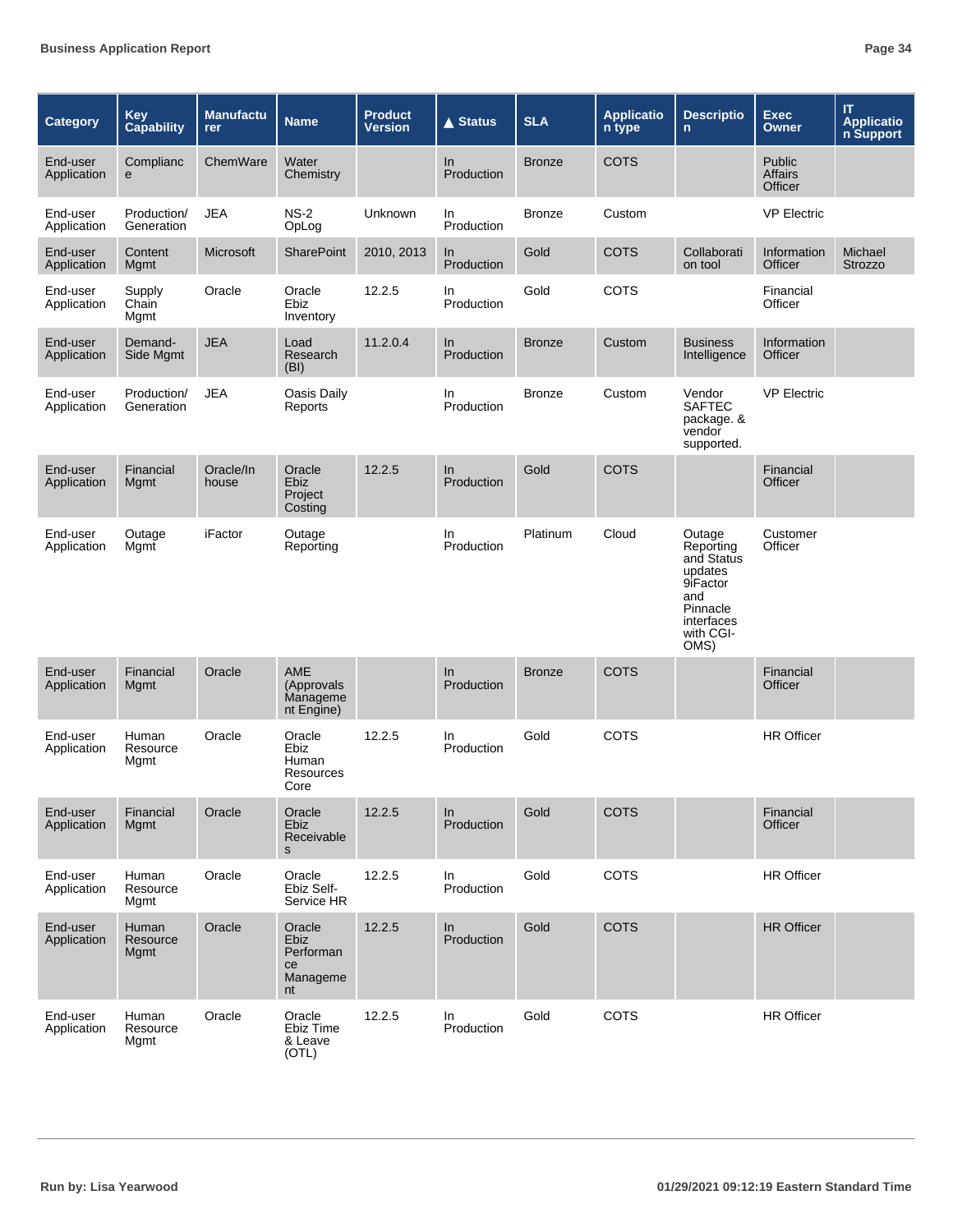| <b>Category</b>         | <b>Key</b><br>Capability          | <b>Manufactu</b><br>rer                               | <b>Name</b>                                   | Product<br><b>Version</b> | <b>▲ Status</b>  | <b>SLA</b>    | <b>Applicatio</b><br>n type | <b>Descriptio</b><br>n.                                                                                                                                                                                                                                                                        | <b>Exec</b><br>Owner       | IT<br><b>Applicatio</b><br>n Support |
|-------------------------|-----------------------------------|-------------------------------------------------------|-----------------------------------------------|---------------------------|------------------|---------------|-----------------------------|------------------------------------------------------------------------------------------------------------------------------------------------------------------------------------------------------------------------------------------------------------------------------------------------|----------------------------|--------------------------------------|
| End-user<br>Application | Supply<br>Chain<br>Mgmt           | Oracle                                                | Oracle<br>Ebiz<br>Warehouse<br>Manageme<br>nt | 12.2.5                    | In<br>Production | <b>Bronze</b> | <b>COTS</b>                 |                                                                                                                                                                                                                                                                                                | Supply<br>Chain<br>Officer |                                      |
| End-user<br>Application | Geospatial                        | Environme<br>ntal<br>Systems<br>Research<br>Institute | ArcGIS<br>Enterprise                          |                           | In<br>Production | <b>Bronze</b> | Customize<br>d COTS         | Dupe.                                                                                                                                                                                                                                                                                          | Financial<br>Officer       |                                      |
| End-user<br>Application | Project<br>Mgmt                   | Microsoft                                             | Project                                       | 2019                      | ln<br>Production | N/A           | <b>COTS</b>                 | Added by<br>researchin<br>g PO's<br>2010-2014<br><b>MS</b> Project<br>2016 and<br>2019                                                                                                                                                                                                         | Information<br>Officer     | J Peacock                            |
| End-user<br>Application | Production/<br>Generation         | <b>JEA</b>                                            | Production<br>Apps                            |                           | In<br>Production | <b>Bronze</b> | Custom                      |                                                                                                                                                                                                                                                                                                | <b>VP Electric</b>         |                                      |
| End-user<br>Application | Customer<br>Relationshi<br>p Mgmt | <b>JEA</b>                                            | RealTimeP<br>ricing                           |                           | In<br>Production | <b>Bronze</b> | Custom                      | Web<br>version<br>used by<br>managers<br>to set up<br>new<br>employees<br>with<br>needed<br>equipment<br>and<br>application<br>s. This is<br>an email<br>only app.                                                                                                                             | Customer<br>Officer        |                                      |
| End-user<br>Application | Customer<br>Relationshi<br>p Mgmt | <b>JEA</b>                                            | Septic<br>Tank<br>Phase Out                   |                           | In<br>Production | <b>Bronze</b> | Custom                      |                                                                                                                                                                                                                                                                                                | Customer<br>Officer        |                                      |
| End-user<br>Application | Human<br>Resource<br>Mgmt         | Oracle                                                | <b>UPK</b>                                    |                           | In<br>Production | <b>Bronze</b> | <b>COTS</b>                 | Produce<br>test scripts,<br>to job aids,<br>instructor<br>manuals,<br>and in-<br>application<br>performanc<br>e support.<br>UPK,<br>which uses<br>the On-<br>Demand<br>engine,<br>was<br>adopted<br>(and<br>useable)<br>only for<br>Oracle<br>branded<br>software<br>(ebiz, ccb,<br>hyperion). | <b>HR Officer</b>          |                                      |
| End-user<br>Application | Complianc<br>е                    | Navex<br>Global Inc                                   | PolicyTech                                    | 10.1                      | In<br>Production | <b>Bronze</b> | Cloud                       | Hosted on<br>Navex Site                                                                                                                                                                                                                                                                        | Complianc<br>e Officer     |                                      |
| End-user<br>Application | Metering<br><b>Services</b>       | Itron                                                 | Itron MV-<br>90                               | $\ensuremath{\mathsf{3}}$ | In<br>Production | <b>Bronze</b> | <b>COTS</b>                 | Dir of<br>Customer<br>Field and<br>Meter<br><b>Services</b>                                                                                                                                                                                                                                    | Customer<br>Officer        |                                      |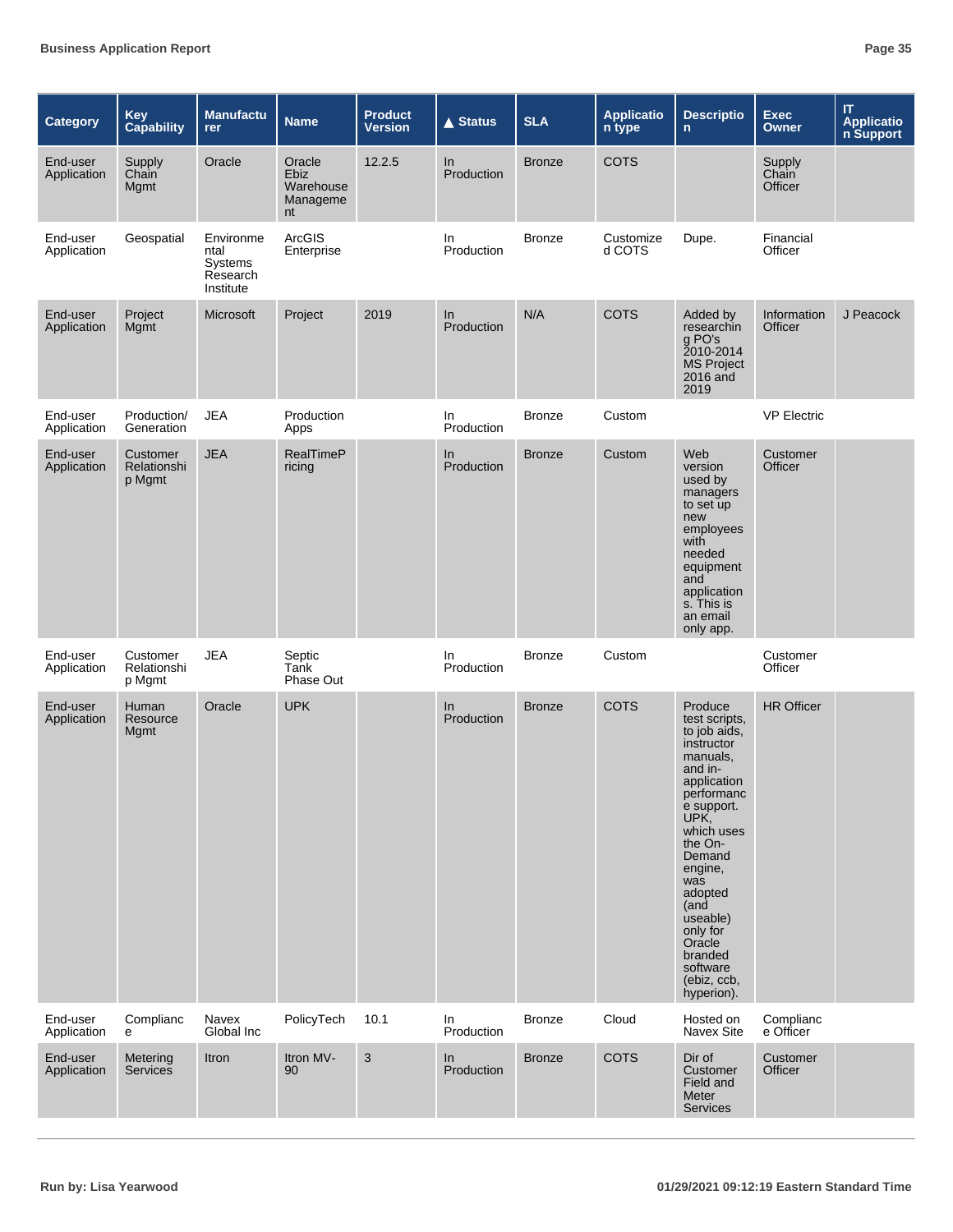| <b>Category</b>         | <b>Key</b><br><b>Capability</b> | <b>Manufactu</b><br><b>rer</b>                 | <b>Name</b>                                 | <b>Product</b><br><b>Version</b> | <b>▲ Status</b>  | <b>SLA</b>    | <b>Applicatio</b><br>n type | <b>Descriptio</b><br>n.                                                                                                                                                                                                                                                                                                                                    | <b>Exec</b><br><b>Owner</b> | $\boldsymbol{\Pi}$<br><b>Application</b><br><b>n Support</b> |
|-------------------------|---------------------------------|------------------------------------------------|---------------------------------------------|----------------------------------|------------------|---------------|-----------------------------|------------------------------------------------------------------------------------------------------------------------------------------------------------------------------------------------------------------------------------------------------------------------------------------------------------------------------------------------------------|-----------------------------|--------------------------------------------------------------|
| End-user<br>Application | Production/<br>Generation       | <b>JEA</b>                                     | AGC Log                                     |                                  | In<br>Production | <b>Bronze</b> | Custom                      | Web<br>version;<br>used for<br>review and<br>data input.<br>Primary for<br><b>SOCC</b>                                                                                                                                                                                                                                                                     | <b>VP Electric</b>          |                                                              |
| End-user<br>Application | Production/<br>Generation       | <b>JEA</b>                                     | Production<br>Operation<br>Procedures       |                                  | In<br>Production | <b>Bronze</b> | Custom                      | wWeb<br>version;<br>Not a data<br>entry<br>system.<br>Depends<br>on an<br>access<br>database<br>for<br>customer<br>use. The<br>database<br>builds the<br>file names<br>for the<br><b>OpOrders</b><br>and are<br>displayed<br>as links on<br>the<br>webpage<br>so when a<br>customer<br>clicks on<br>the link the<br>file opens.<br>These files<br>are loca | <b>VP Electric</b>          |                                                              |
| End-user<br>Application | Human<br>Resource<br>Mgmt       | <b>JEA</b>                                     | Resource<br>Allocation<br>Request           | Custom                           | In<br>Production | <b>Bronze</b> | Custom                      |                                                                                                                                                                                                                                                                                                                                                            | <b>HR Officer</b>           |                                                              |
| End-user<br>Application | Financial<br>Mgmt               | Oracle                                         | Oracle<br>Planning &<br><b>Budgeting</b>    |                                  | In<br>Production | Gold          | Cloud                       | Oracle<br>Planning<br>and<br><b>Budgeting</b><br>Cloud<br>Service is<br>a planning,<br>budgeting,<br>and<br>forecasting<br>solution                                                                                                                                                                                                                        | Financial<br>Officer        |                                                              |
| End-user<br>Application | Control<br>System               | General<br>Electric                            | Bailey -<br>System1                         |                                  | In<br>Production | <b>Bronze</b> | COTS                        |                                                                                                                                                                                                                                                                                                                                                            | <b>VP Electric</b>          |                                                              |
| End-user<br>Application | Drawing                         | <b>Bentley</b><br>Systems,<br>Incorporate<br>d | Microstatio<br>n                            |                                  | In<br>Production | <b>Bronze</b> | COTS                        |                                                                                                                                                                                                                                                                                                                                                            | Financial<br>Officer        |                                                              |
| End-user<br>Application | Production/<br>Generation       | <b>JEA</b>                                     | AIPs                                        |                                  | In<br>Production | <b>Bronze</b> | Custom                      |                                                                                                                                                                                                                                                                                                                                                            | <b>VP Electric</b>          |                                                              |
| End-user<br>Application |                                 | Verint<br>Americas<br><b>Inc</b>               | Lesson<br>Manageme<br>nt $(E-$<br>Learning) | 11                               | ln<br>Production | N/A           | <b>COTS</b>                 | Contact<br>Center                                                                                                                                                                                                                                                                                                                                          | Customer<br>Officer         |                                                              |
| End-user<br>Application | Project<br>Mgmt                 | <b>JEA</b>                                     | Project<br>Cost (OBI-<br>Apps)              | 7.9.6.4                          | In<br>Production | <b>Bronze</b> | Customize<br>d COTS         | <b>Business</b><br>Intelligence                                                                                                                                                                                                                                                                                                                            | Information<br>Officer      |                                                              |
| End-user<br>Application | Simulation                      | Scientech                                      | Scientech<br>Pmax<br>Modeler                |                                  | In<br>Production | <b>Bronze</b> | <b>COTS</b>                 | Plant<br>efficiency                                                                                                                                                                                                                                                                                                                                        | <b>VP Electric</b>          |                                                              |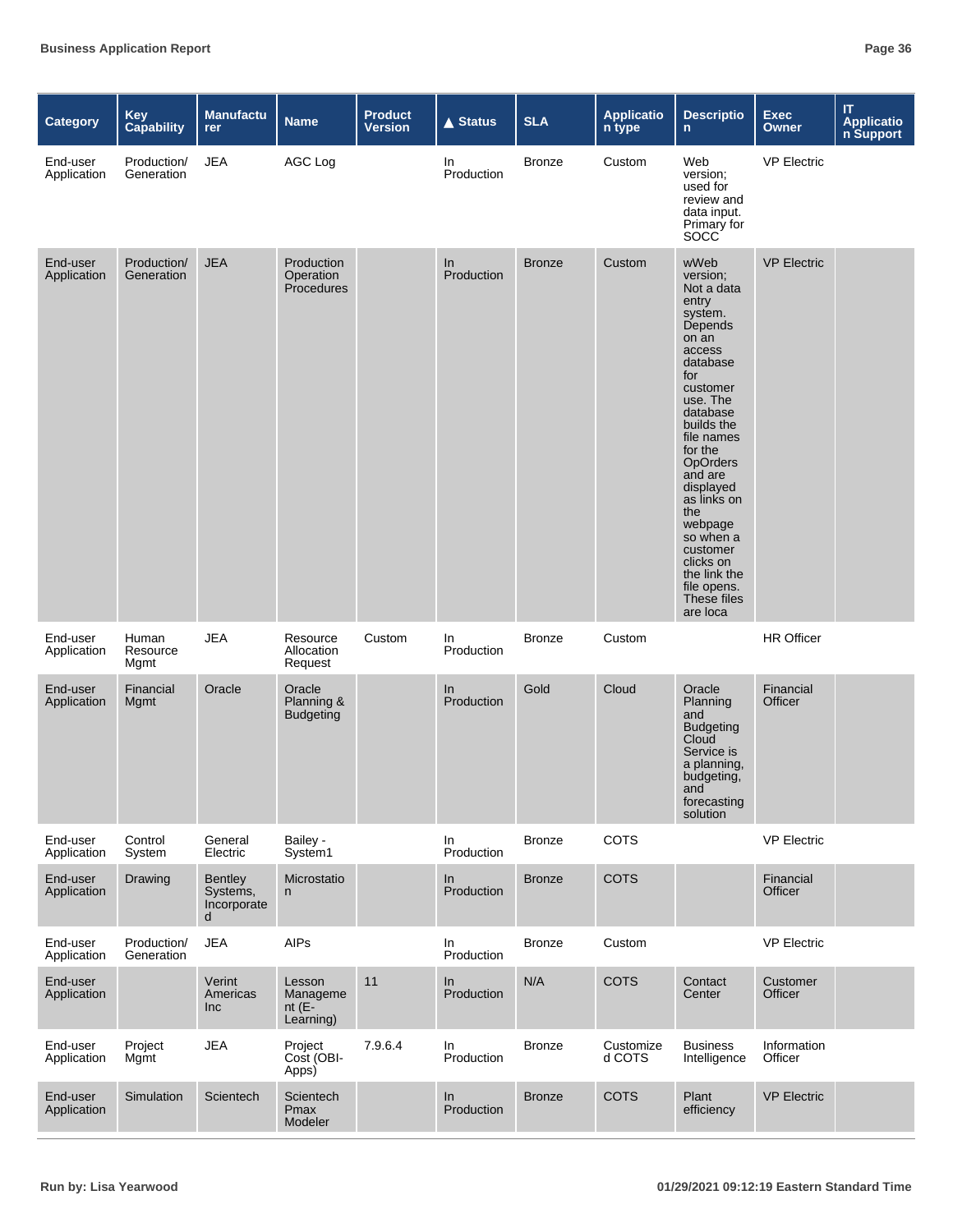| <b>Category</b>         | <b>Key</b><br><b>Capability</b> | <b>Manufactu</b><br>rer        | <b>Name</b>                               | <b>Product</b><br><b>Version</b> | <b>▲ Status</b>   | <b>SLA</b>    | <b>Applicatio</b><br>n type | <b>Descriptio</b><br>$\mathsf{n}$                                                                                                                                                                                                                                               | <b>Exec</b><br><b>Owner</b>       | $\boldsymbol{\Pi}$<br><b>Applicatio</b><br>n Support |
|-------------------------|---------------------------------|--------------------------------|-------------------------------------------|----------------------------------|-------------------|---------------|-----------------------------|---------------------------------------------------------------------------------------------------------------------------------------------------------------------------------------------------------------------------------------------------------------------------------|-----------------------------------|------------------------------------------------------|
| End-user<br>Application |                                 | Oracle/In<br>house             | AP<br>Documents                           |                                  | In<br>Production  | Unknown       |                             |                                                                                                                                                                                                                                                                                 | Financial<br>Officer              |                                                      |
| End-user<br>Application | Complianc<br>e                  | DeLome                         | <b>Topo USA</b>                           | 7.0                              | In<br>Production  | <b>Bronze</b> | <b>COTS</b>                 | confirmed<br>by Matt<br>McClure<br>and Mike<br>Eaton that<br>JEA's<br>current GIS<br>software<br>solution<br>can<br>provide the<br><b>USGS</b><br>reporting<br>capabilities<br>required by<br><b>JEA</b><br>Environme<br>ntal and<br>that<br>DeLorme is<br>no longer<br>needed. | Complianc<br>e Officer            |                                                      |
| End-user<br>Application | Production/<br>Generation       | <b>JEA</b>                     | All<br>Outstandin<br>g 'Zero'<br>PWOs     |                                  | In.<br>Production | <b>Bronze</b> | Custom                      |                                                                                                                                                                                                                                                                                 | <b>VP Electric</b>                |                                                      |
| End-user<br>Application | Fleet Mgmt                      | <b>JEA</b>                     | Fleet<br>Service                          |                                  | In<br>Production  | <b>Bronze</b> | Custom                      |                                                                                                                                                                                                                                                                                 | Financial<br>Officer              |                                                      |
| End-user<br>Application | Network<br>Manageme<br>nt       | NetMotion<br>Software          | Netmotion<br>Mobility                     | 11.71                            | In<br>Production  | Gold          | COTS                        | Added by<br>researchin<br>g PO's<br>2015-<br>present                                                                                                                                                                                                                            | Information<br>Officer            | <b>Bonnie</b><br>Anderson                            |
| End-User<br>Application |                                 | <b>JCMB</b>                    | Fusion (2.8<br>and $2.9$ )                | 2.8/2.9                          | In<br>Production  | <b>Bronze</b> | <b>COTS</b>                 | Transforma<br>tions for<br>Synergi<br>and OMS                                                                                                                                                                                                                                   |                                   |                                                      |
| End-user<br>Application | Production/<br>Generation       | <b>JEA</b>                     | Water &<br>Sewer<br>Availability<br>Admin |                                  | In<br>Production  | <b>Bronze</b> | Custom                      |                                                                                                                                                                                                                                                                                 | <b>VP</b><br>Water/Was<br>teWater |                                                      |
| End-user<br>Application | Productivit<br>y                | Microsoft                      | Office                                    | 2016                             | In<br>Production  | N/A           | COTS                        | Office<br>Suite for<br>use by all<br>users.                                                                                                                                                                                                                                     | Information<br>Officer            | J Peacock                                            |
| End-user<br>Application | Outage<br>Mgmt                  | <b>JEA</b>                     | Essential<br><b>Customers</b>             | 12.5/14.4.2                      | In<br>Production  | <b>Bronze</b> | Custom                      | PB6 app<br>(client-<br>server) G:<br>launched<br>via Citirx.<br>Used to<br>know who's<br>affected in<br>case of a<br>circuit<br>outage.                                                                                                                                         | <b>VP Electric</b>                |                                                      |
| End-user<br>Application | Safety                          | Instamatio<br>n Systems<br>Inc | Redtag Pro<br>And Data<br>Import          |                                  | In<br>Production  |               | <b>COTS</b>                 | Added by<br>researchin<br>g PO's<br>$2015 -$<br>present                                                                                                                                                                                                                         |                                   |                                                      |
| End-user<br>Application | Supply<br>Chain<br>Mgmt         | <b>JEA</b>                     | Formal Bid<br>and Award<br>System         | N/A                              | In<br>Production  | <b>Bronze</b> | Custom                      | N/A                                                                                                                                                                                                                                                                             | Financial<br>Officer              |                                                      |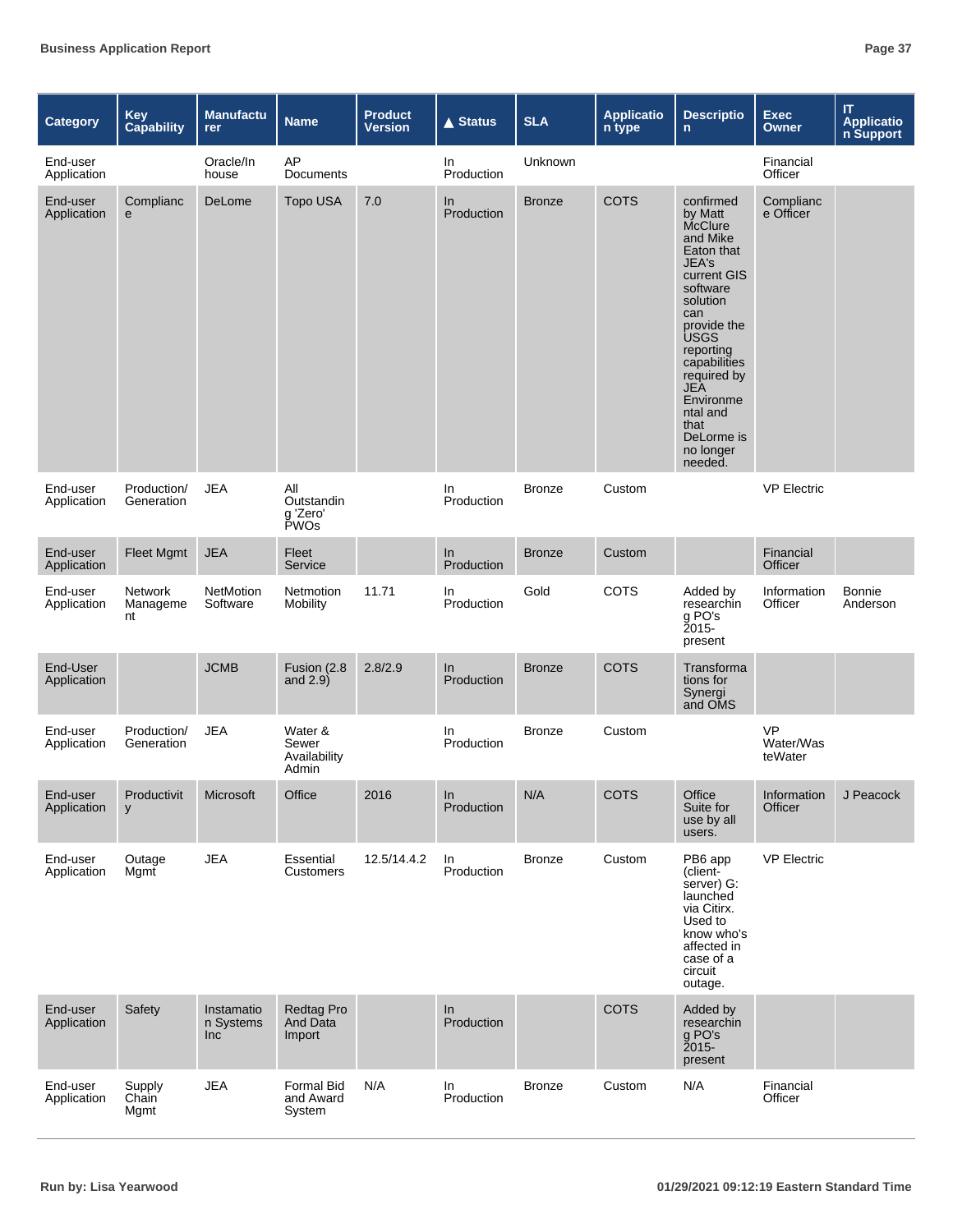| <b>Category</b>         | <b>Key</b><br><b>Capability</b>   | <b>Manufactu</b><br>rer                          | <b>Name</b>                         | <b>Product</b><br><b>Version</b> | <b>▲ Status</b>   | <b>SLA</b>    | <b>Applicatio</b><br>n type | <b>Descriptio</b><br>$\mathsf{n}$                                                                                                                                                                                     | <b>Exec</b><br><b>Owner</b>       | $\boldsymbol{\Pi}$<br>Applicatio<br>n Support |
|-------------------------|-----------------------------------|--------------------------------------------------|-------------------------------------|----------------------------------|-------------------|---------------|-----------------------------|-----------------------------------------------------------------------------------------------------------------------------------------------------------------------------------------------------------------------|-----------------------------------|-----------------------------------------------|
| End-user<br>Application | Human<br>Resource<br>Mgmt         | Emerson<br><b>Process</b><br>Manageme<br>nt LLLP | <b>RBMWare</b>                      |                                  | In<br>Production  | <b>Bronze</b> | <b>COTS</b>                 | Web<br>version;<br>used data<br>input by<br>managers<br>and<br>directors to<br>change the<br>reporting<br>relationship<br><b>of</b><br>individuals<br>and to<br>request a<br>cost center<br>change.                   | <b>HR Officer</b>                 |                                               |
| End-user<br>Application | Production/<br>Generation         | <b>JEA</b>                                       | <b>OSCAR</b>                        | 11.5.9                           | In.<br>Production | <b>Bronze</b> | Custom                      |                                                                                                                                                                                                                       | <b>VP</b><br>Water/Was<br>teWater |                                               |
| End-user<br>Application | Productivit<br><b>y</b>           | Adobe<br><b>Systems</b>                          | Adobe<br>Reader                     | 9.0                              | In<br>Production  | N/A           | <b>COTS</b>                 | All<br>desktops/la<br>ptops will<br>receive<br>Reader<br>through an<br><b>SMS</b><br>distribution<br>and it will<br>be part of<br>the new<br>image.                                                                   | Information<br>Officer            | J Peacock                                     |
| End-user<br>Application | Customer<br>Relationshi<br>p Mgmt | <b>JEA</b>                                       | JEA.com -<br>Online Self<br>Service | N/A                              | In.<br>Production | <b>Bronze</b> | Custom                      | Includes<br>automated<br>function on<br>JEA.com<br>such as:<br>* Account<br>prepferenc<br>е<br>* Balnce<br>* Bill Pay<br>* Payment<br>Extensions<br>* Start /<br>Stop /<br>Tranfer<br>* Alert<br>preference<br>* Etc. | Customer<br>Officer               |                                               |
| End-user<br>Application | Supply<br>Chain<br>Mgmt           | <b>JEA</b>                                       | JEA.com -<br>PO Invoice<br>Look-up  | N/A                              | ln<br>Production  | <b>Bronze</b> | Custom                      |                                                                                                                                                                                                                       | Financial<br>Officer              |                                               |
| End-user<br>Application | Production/<br>Generation         | <b>JEA</b>                                       | <b>MHO</b><br>OpLog                 | Unknown                          | In<br>Production  | <b>Bronze</b> | Custom                      |                                                                                                                                                                                                                       | <b>VP Electric</b>                |                                               |
| End-user<br>Application | Human<br>Resource<br>Mgmt         | <b>JEA</b>                                       | OrgManag<br>er (aka<br>Orgnet)      | Custom                           | In<br>Production  | <b>Bronze</b> | Custom                      |                                                                                                                                                                                                                       | <b>HR Officer</b>                 |                                               |
| End-user<br>Application | <b>Statistical</b><br>Analysis    | Minitab                                          | Minitab                             | 19                               | In<br>Production  | <b>Bronze</b> | <b>COTS</b>                 | Analytics<br>application.                                                                                                                                                                                             | <b>HR Officer</b>                 | J Peacock                                     |
| End-user<br>Application | Supply<br>Chain<br>Mgmt           | Oracle                                           | Oracle<br>Ebiz<br>iExpense          | 12.2.5                           | In<br>Production  | Gold          | COTS                        |                                                                                                                                                                                                                       | Supply<br>Chain<br>Officer        |                                               |
| End-user<br>Application | Supply<br>Chain<br>Mgmt           | Oracle                                           | Oracle<br>Ebiz<br>iProcureme<br>nt  | 12.2.5                           | In<br>Production  | Gold          | <b>COTS</b>                 |                                                                                                                                                                                                                       | Supply<br>Chain<br>Officer        |                                               |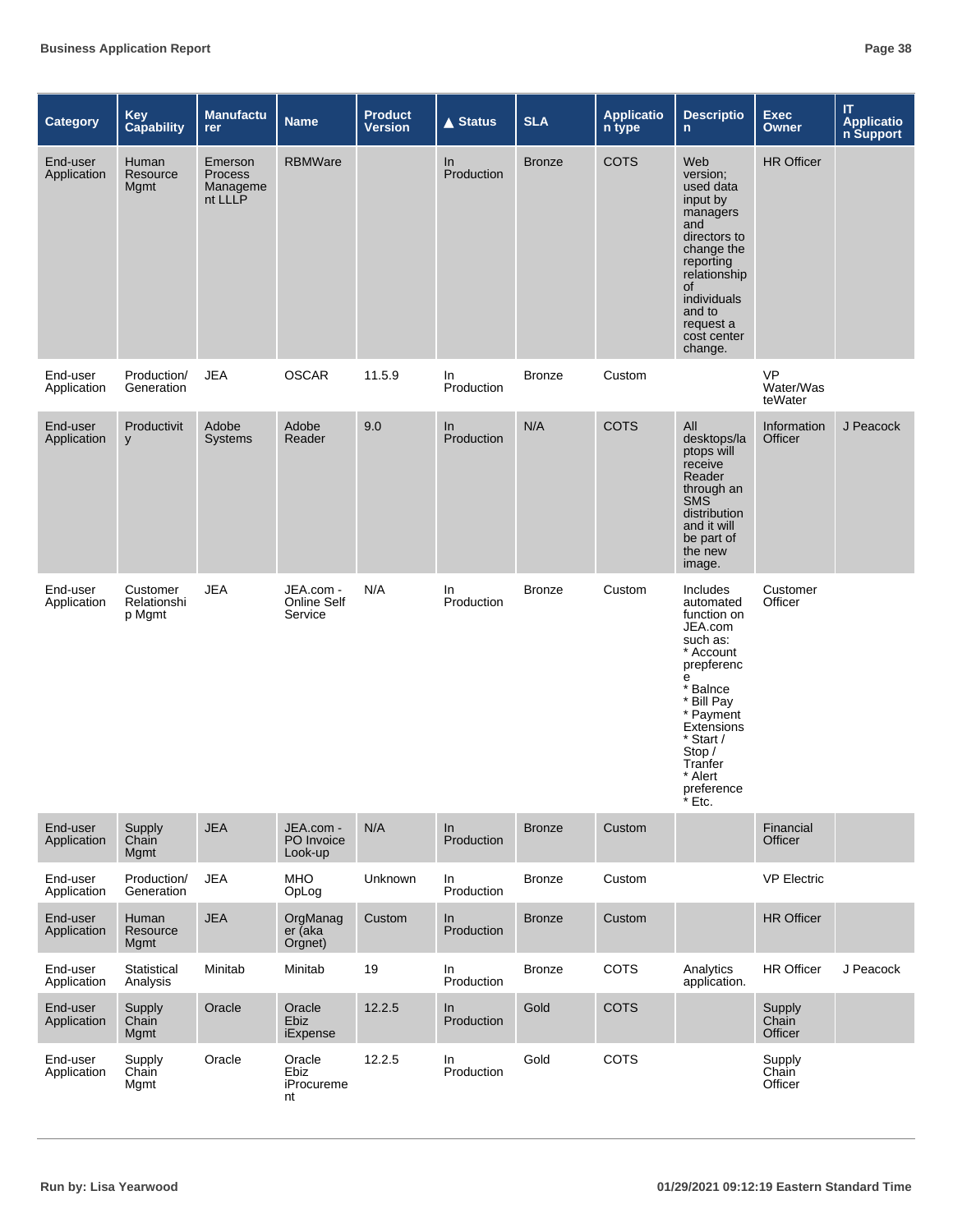| Category                | <b>Key</b><br><b>Capability</b>   | <b>Manufactu</b><br>rer          | <b>Name</b>                                            | <b>Product</b><br><b>Version</b> | $\triangle$ Status  | <b>SLA</b>    | <b>Applicatio</b><br>n type | <b>Descriptio</b><br>$\mathsf{n}$                                                                                                               | <b>Exec</b><br><b>Owner</b> | IT<br><b>Applicatio</b><br>n Support |
|-------------------------|-----------------------------------|----------------------------------|--------------------------------------------------------|----------------------------------|---------------------|---------------|-----------------------------|-------------------------------------------------------------------------------------------------------------------------------------------------|-----------------------------|--------------------------------------|
| End-user<br>Application | Customer<br>Relationshi<br>p Mgmt | <b>JEA</b>                       | JEA.com -<br>Service<br>Availability                   |                                  | In.<br>Production   | <b>Bronze</b> | Custom                      |                                                                                                                                                 | Customer<br>Officer         |                                      |
| End-user<br>Application | Customer<br>Relationshi<br>p Mgmt | Oracle                           | SOM                                                    | v2.7                             | In.<br>Production   | Platinum      | Customize<br>d COTS         | Service<br>Order<br>Manager<br>module of<br>C <sub>2</sub> M                                                                                    | Customer<br>Officer         |                                      |
| End-user<br>Application | Customer<br>Relationshi<br>p Mgmt | Oracle                           | <b>SGG</b>                                             | v2.7                             | In<br>Production    | Platinum      | Customize<br>d COTS         | <b>SmartGrid</b><br>Gateway<br>module of<br>C2M                                                                                                 | Customer<br>Officer         |                                      |
| End-user<br>Application | Customer<br>Relationshi<br>p Mgmt | Oracle                           | <b>MDM</b>                                             | V <sub>2.7</sub>                 | In<br>Production    | Platinum      | Customize<br>d COTS         | Meter Data<br>Manageme<br>nt Module<br>of C2M                                                                                                   | Customer<br>Officer         |                                      |
| End-user<br>Application | Customer<br>Relationshi<br>p Mgmt | <b>JEA</b>                       | Remote<br>Connect<br>and<br><b>Disconnect</b><br>(RCD) |                                  | In<br>Production    | Gold          | Custom                      | gateway<br>control for<br>remote<br>command<br>(On/Off/Pin<br>g/Power<br>stat/Etc.)                                                             | Customer<br>Officer         |                                      |
| End-user<br>Application | Financial<br>Mgmt                 | Oracle                           | Oracle<br>Ebiz<br>General<br>Ledger                    | 12.2.5                           | In.<br>Production   | Gold          | COTS                        |                                                                                                                                                 | Financial<br>Officer        |                                      |
| End-user<br>Application | Supply<br>Chain<br>Mgmt           | Zebra<br>Technologi<br><b>es</b> | Zebra<br>(Label/Barc<br>ode)                           |                                  | ln<br>Production    |               |                             |                                                                                                                                                 | Supply<br>Chain<br>Officer  |                                      |
| End-user<br>Application | <b>Fleet Mgmt</b>                 | <b>JEA</b>                       | FMS Web                                                | $\overline{2}$                   | In.<br>Production   | Platinum      | Custom<br>Web App           | Custom<br>Web App<br>for outage<br>ticket entry,<br>work order<br>review,<br>GIS Import,<br>Outage<br>Dashboard                                 | <b>VP Electric</b>          | Troy<br>Tremble                      |
| End-user<br>Application | Data<br>Transfer                  | Ipswitch                         | <b>SFTP</b>                                            | 8.6.1                            | $\ln$<br>Production | Various       | <b>COTS</b>                 | <b>Secure File</b><br><b>Transfers</b><br>(external)<br>Premium)                                                                                | Information<br>Officer      | Michael<br><b>Strozzo</b>            |
| End-user<br>Application | Customer<br>Relationshi<br>p Mgmt | Oracle                           | Docucorp<br><b>Bill Viewer</b>                         |                                  | In<br>Production    | Gold          | COTS                        |                                                                                                                                                 | Customer<br>Officer         |                                      |
| End-user<br>Application | Geospatial                        | Autodesk                         | Autodesk -<br>Architectur<br>al                        | 2008                             | In<br>Production    | <b>Bronze</b> | COTS                        | xsl files<br>that are<br>updated<br>from<br>people at<br>the<br>Northside.<br>Persons<br>need file or<br>share level<br>access to<br>resources. | Financial<br>Officer        |                                      |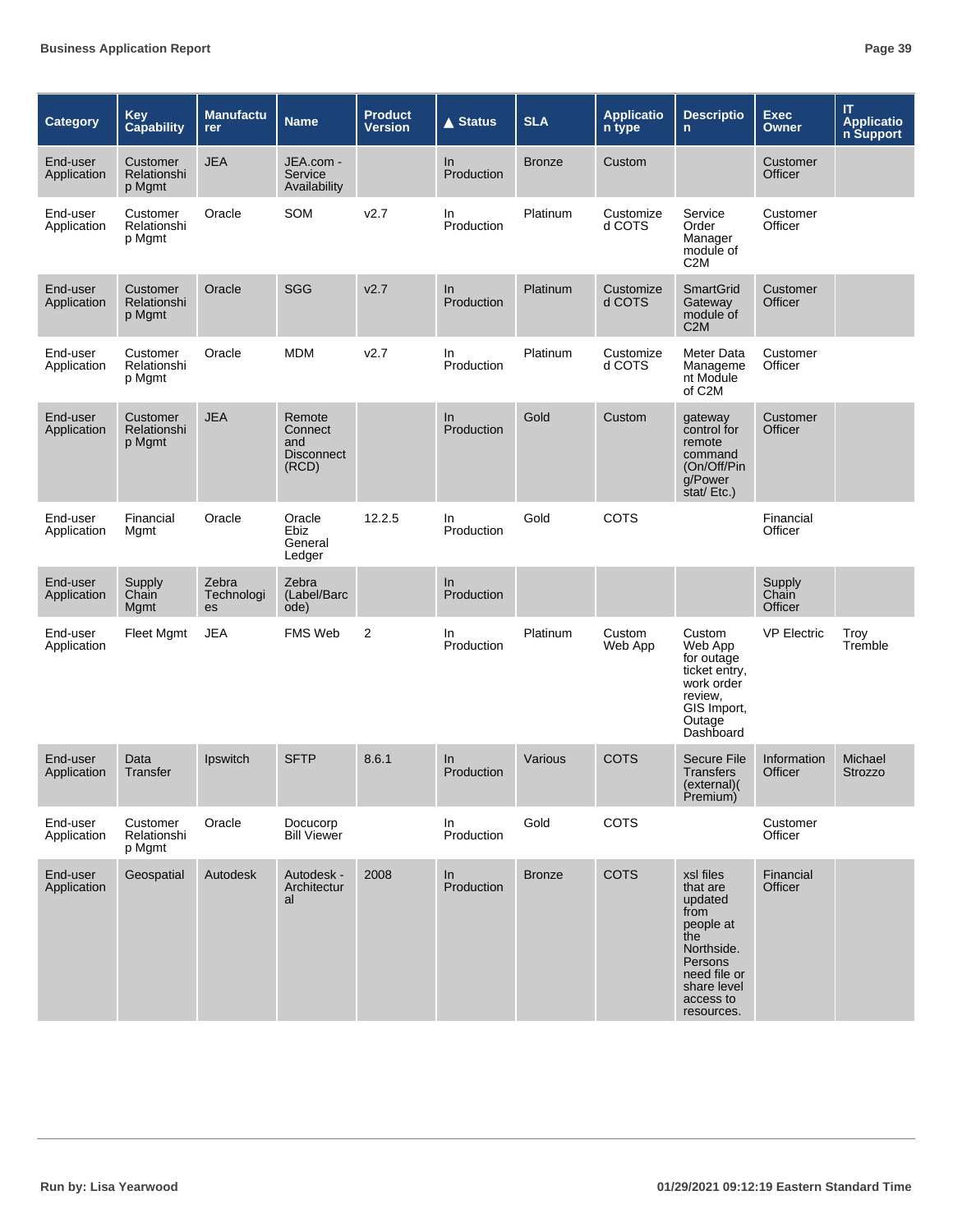| <b>Category</b>         | Key<br><b>Capability</b>         | <b>Manufactu</b><br>rer                      | <b>Name</b>                                               | <b>Product</b><br><b>Version</b> | <b>▲ Status</b>  | <b>SLA</b>    | <b>Applicatio</b><br>n type | <b>Descriptio</b><br>$\mathsf{n}$                                                                                                               | <b>Exec</b><br>Owner | $\mathsf{I} \mathsf{T}$<br><b>Application</b><br><b>n Support</b> |
|-------------------------|----------------------------------|----------------------------------------------|-----------------------------------------------------------|----------------------------------|------------------|---------------|-----------------------------|-------------------------------------------------------------------------------------------------------------------------------------------------|----------------------|-------------------------------------------------------------------|
| End-user<br>Application | Geospatial                       | Autodesk                                     | Autodesk -<br>Autocad                                     | 2008                             | In<br>Production | <b>Bronze</b> | COTS                        | xsl files<br>that are<br>updated<br>from<br>people at<br>the<br>Northside.<br>Persons<br>need file or<br>share level<br>access to<br>resources. | Financial<br>Officer |                                                                   |
| End-user<br>Application | Geospatial                       | Autodesk                                     | Autodesk -<br>Civil 3D                                    | 2008                             | ln<br>Production | <b>Bronze</b> | <b>COTS</b>                 | xsl files<br>that are<br>updated<br>from<br>people at<br>the<br>Northside.<br>Persons<br>need file or<br>share level<br>access to<br>resources. | Financial<br>Officer |                                                                   |
| End-user<br>Application | Geospatial                       | Autodesk                                     | Autodesk -<br>Inventor                                    | 2008                             | In<br>Production | <b>Bronze</b> | <b>COTS</b>                 | xsl files<br>that are<br>updated<br>from<br>people at<br>the<br>Northside.<br>Persons<br>need file or<br>share level<br>access to<br>resources. | Financial<br>Officer |                                                                   |
| End-user<br>Application | Complianc<br>e                   | Babcock &<br>Wilcox<br>Enterprises<br>, Inc. | <b>CEMS</b>                                               |                                  | In<br>Production | Gold          | <b>COTS</b>                 | Locally<br>installed on<br>servers at<br>generating<br>stations                                                                                 | <b>VP Electric</b>   |                                                                   |
| End-user<br>Application | Human<br>Resource<br>Mgmt        | Oracle                                       | Oracle<br>Ebiz<br>Advanced<br><b>Benefits</b>             | 12.2.5                           | In<br>Production | <b>Bronze</b> | <b>COTS</b>                 |                                                                                                                                                 | <b>HR Officer</b>    |                                                                   |
| End-user<br>Application | Financial<br>Mgmt                | <b>JEA</b>                                   | Use Tax                                                   |                                  | In<br>Production | Unknown       | Custom                      |                                                                                                                                                 | Financial<br>Officer |                                                                   |
| End-user<br>Application | Supply<br>Chain<br>Mgmt          | Oracle                                       | Oracle<br>Ebiz<br>Payables                                | 12.2.5                           | In<br>Production | Gold          | COTS                        |                                                                                                                                                 | Financial<br>Officer |                                                                   |
| End-user<br>Application | <b>Human</b><br>Resource<br>Mgmt | Oracle                                       | Oracle<br>Ebiz<br>Compensat<br>ion<br>Workbench           | 12.2.5                           | In<br>Production | Gold          | <b>COTS</b>                 |                                                                                                                                                 | <b>HR Officer</b>    |                                                                   |
| End-user<br>Application |                                  | Verint<br>Americas<br>Inc                    | Performan<br>ce<br>Manageme<br>nt<br>(Scorecard<br>s)     | 11                               | In<br>Production | N/A           | COTS                        | Contact<br>Center                                                                                                                               | Customer<br>Officer  |                                                                   |
| End-user<br>Application | Production/<br>Generation        | <b>JEA</b>                                   | <b>PWO</b><br>Reports                                     |                                  | In<br>Production | <b>Bronze</b> | Custom                      |                                                                                                                                                 | <b>VP Electric</b>   |                                                                   |
| End-user<br>Application | Production/<br>Generation        | <b>JEA</b>                                   | <b>RW</b><br>Thermal<br>Discharge<br>Monitor <sup>1</sup> |                                  | In<br>Production | <b>Bronze</b> | Custom                      | Customer<br>purchased                                                                                                                           | <b>VP Electric</b>   |                                                                   |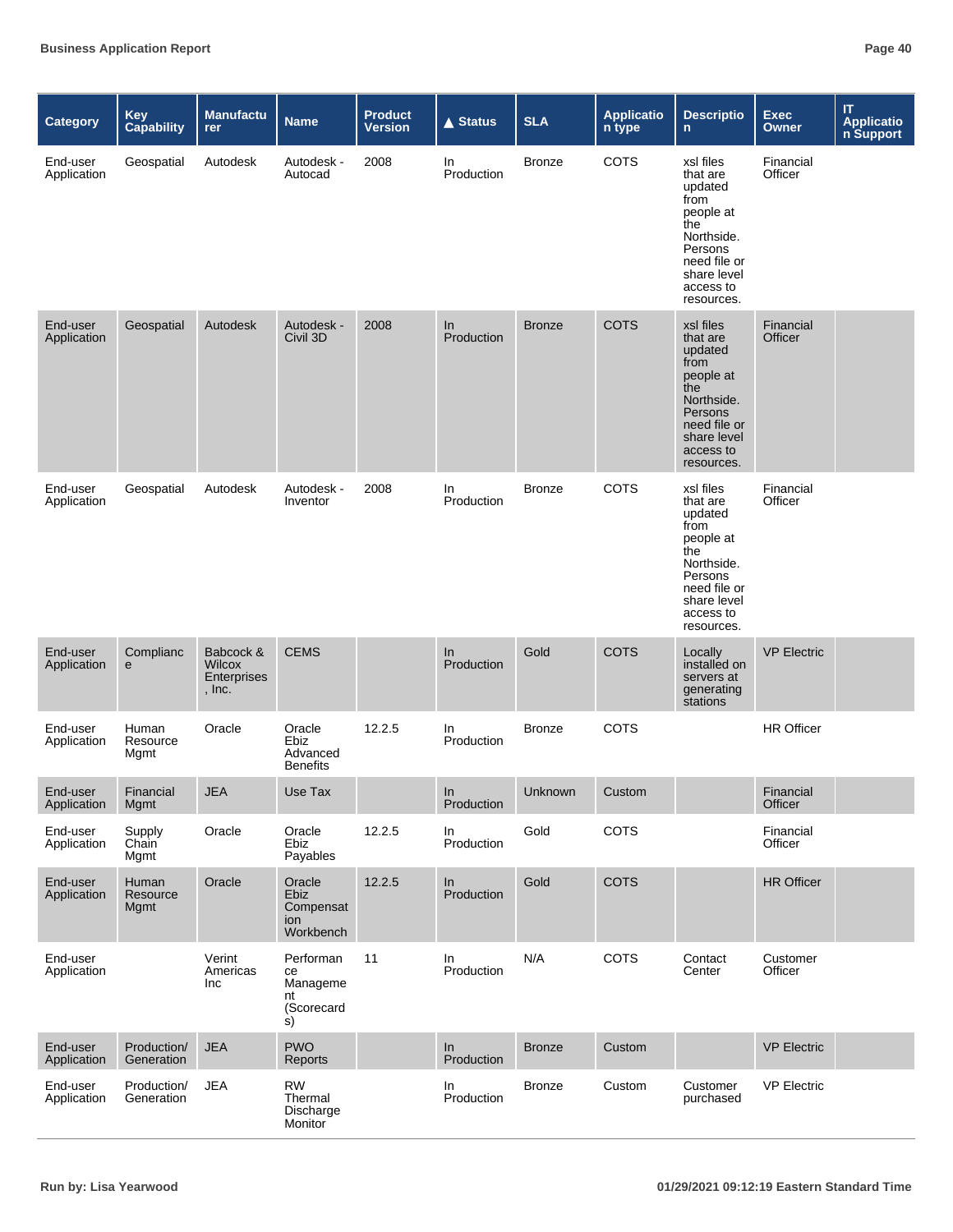| <b>Category</b>         | <b>Key</b><br><b>Capability</b>   | <b>Manufactu</b><br><b>rer</b> | <b>Name</b>                                           | <b>Product</b><br><b>Version</b> | <b>▲ Status</b>     | <b>SLA</b>    | <b>Applicatio</b><br>n type | <b>Descriptio</b><br>n.                                                                                                                                                       | <b>Exec</b><br><b>Owner</b>       | IT<br><b>Applicatio</b><br>n Support |
|-------------------------|-----------------------------------|--------------------------------|-------------------------------------------------------|----------------------------------|---------------------|---------------|-----------------------------|-------------------------------------------------------------------------------------------------------------------------------------------------------------------------------|-----------------------------------|--------------------------------------|
| End-user<br>Application | Customer<br>Relationshi<br>p Mgmt | eGain                          | eGain<br>Cloud                                        |                                  | In<br>Production    | Platinum      | Cloud                       | eGain will<br>provide<br>Customer<br>Contact<br>centers,<br>with<br>funcitionalit<br>y to<br>centrally<br>manage<br>customer<br>emails,<br>mail, faxes,<br>chats and<br>calls | Customer<br>Officer               |                                      |
| End-user<br>Application |                                   | Verint<br>Americas<br>Inc      | Speech<br>Analytics                                   | 11                               | In<br>Production    | N/A           | COTS                        | Contact<br>Center                                                                                                                                                             | Customer<br>Officer               |                                      |
| End-user<br>Application | Application<br>Developme<br>nt    | Intel                          | Visual<br>Fortran<br>Compiler<br>Pro                  | Profession<br>al Edition         | In<br>Production    | <b>Bronze</b> | <b>COTS</b>                 | Used by J.<br>Coarsey's<br>area.<br>Vendor no<br>longer<br>ships<br>compiler<br>with PSSE<br>product.                                                                         | <b>VP Electric</b>                |                                      |
| End-user<br>Application | Public<br>Affairs                 | <b>JEA</b>                     | <b>Blount</b><br><b>Island Met</b><br>Station<br>Data |                                  | In<br>Production    | <b>Bronze</b> | Custom                      |                                                                                                                                                                               | Public<br>Affairs<br>Officer      |                                      |
| End-user<br>Application |                                   | Verint<br>Americas<br>Inc.     | Ad-hoc<br>Reporting<br>(Cognos)                       | 11                               | $\ln$<br>Production | N/A           | <b>COTS</b>                 | Contact<br>Center                                                                                                                                                             | Customer<br>Officer               |                                      |
| End-user<br>Application | Project<br>Mgmt                   | Oracle                         | Primavera<br>P <sub>6</sub>                           | 15.1                             | In<br>Production    | <b>Bronze</b> | COTS                        |                                                                                                                                                                               | <b>VP</b><br>Water/Was<br>teWater |                                      |
| Integration             | Data<br>Access                    | <b>Microsoft</b>               | <b>MDAC</b>                                           |                                  | In<br>Production    |               |                             |                                                                                                                                                                               | Information<br>Officer            |                                      |
| Integration             | Financial<br>Mgmt                 | Oracle                         | Application<br>Desktop<br>Integrator<br>(ADI)         | 12.2.5                           | In<br>Production    | <b>Bronze</b> | COTS                        | Interfaces<br>with Ebiz                                                                                                                                                       | Financial<br>Officer              |                                      |
| Integration             | Integration                       | Oracle                         | API<br>Catalog                                        |                                  | In.<br>Production   |               |                             |                                                                                                                                                                               | Information<br>Officer            |                                      |
| Integration             | <b>XML</b><br>Transforma<br>tion  | Altova                         | <b>XMLSpy</b>                                         | 2016 R2                          | In<br>Production    |               |                             |                                                                                                                                                                               | Information<br>Officer            |                                      |
| Integration             | XML<br>Transforma<br>tion         | Oracle                         | Jdeveloper                                            | 12.2.1.2                         | In<br>Production    |               |                             |                                                                                                                                                                               | Information<br>Officer            |                                      |
| Integration             | Data<br>Access                    | Oracle                         | <b>ODAC</b><br>Oracle<br>Client                       | Various                          | In<br>Production    | <b>Bronze</b> | COTS                        | Client<br>software                                                                                                                                                            | Information<br>Officer            | Michael<br>Strozzo                   |
| Integration             | Messaging                         | Message<br><b>Broadcast</b>    | <b>Broadcast</b><br>Application                       |                                  | In<br>Production    | <b>Bronze</b> | Cloud                       |                                                                                                                                                                               | Customer<br>Officer               |                                      |
| Integration             | Human<br>Resource<br>Mgmt         | <b>JEA</b>                     | Toolbook<br>Oracle Link                               |                                  | In<br>Production    | <b>Bronze</b> | Custom                      |                                                                                                                                                                               | <b>HR Officer</b>                 |                                      |
| Integration             | <b>XML</b><br>Transforma<br>tion  | <b>Stylus</b><br>Studio        | <b>Stylus</b><br>Studio                               | 2012                             | In<br>Production    |               |                             |                                                                                                                                                                               | Information<br>Officer            |                                      |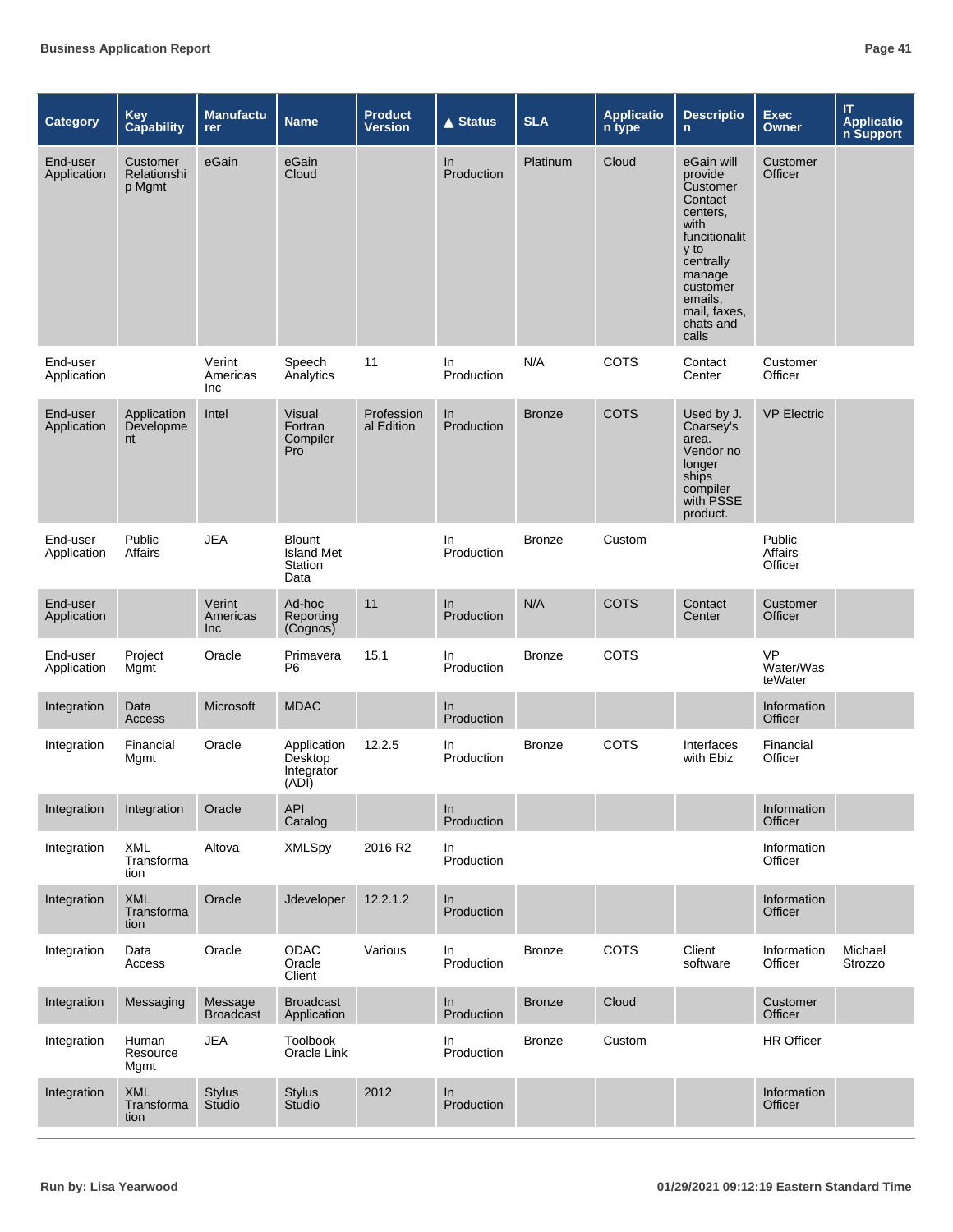| Category                         | <b>Key</b><br><b>Capability</b>           | <b>Manufactu</b><br>rer    | <b>Name</b>                                        | <b>Product</b><br><b>Version</b> | <b>▲ Status</b>   | <b>SLA</b>    | <b>Applicatio</b><br>n type | <b>Descriptio</b><br>$\mathsf{n}$                            | <b>Exec</b><br>Owner   | $\mathsf{I} \mathsf{T}$<br><b>Applicatio</b><br>n Support |
|----------------------------------|-------------------------------------------|----------------------------|----------------------------------------------------|----------------------------------|-------------------|---------------|-----------------------------|--------------------------------------------------------------|------------------------|-----------------------------------------------------------|
| Integration                      | Integration                               | Oracle                     | <b>BPEL PM</b>                                     |                                  | In.<br>Production |               |                             |                                                              | Information<br>Officer |                                                           |
| Integration                      | <b>XML</b><br>Transforma<br>tion          | Altova                     | Map Force                                          | 22016                            | In.<br>Production |               |                             |                                                              | Information<br>Officer |                                                           |
| Integration                      | <b>Business</b><br>Activity<br>Monitoring | Oracle                     | <b>BAM</b>                                         |                                  | In<br>Production  |               |                             |                                                              | Information<br>Officer |                                                           |
| Integration                      | Data<br>Access                            | Oracle                     | Oracle<br>Client<br>Software                       | 11g                              | In<br>Production  | Various       | <b>COTS</b>                 | Client<br>software                                           | Information<br>Officer | Michael<br><b>Strozzo</b>                                 |
| Integration                      | XML<br>Transforma<br>tion                 | Oracle                     | <b>SOA Suite</b>                                   |                                  | In.<br>Production | Various       | <b>COTS</b>                 | Service<br>Oriented<br>Arch.                                 | Information<br>Officer | Michael<br>Strozzo                                        |
| Integration                      | Data<br>Access                            | Oracle                     | <b>JDBC</b>                                        |                                  | In.<br>Production |               |                             |                                                              | Information<br>Officer |                                                           |
| Integration                      | Data<br>Transfer                          | Oracle                     | Oracle ISG<br>(Internet)<br><b>SOA</b><br>Gateway) | 12.2.5                           | In<br>Production  | Gold          | <b>COTS</b>                 |                                                              | <b>VP Electric</b>     |                                                           |
| Mobile                           | App Store                                 | Citrix<br>Systems,<br>Inc. | Storefront                                         |                                  | In<br>Production  | Various       | <b>COTS</b>                 |                                                              | Information<br>Officer |                                                           |
| Mobile                           | <b>Browser</b>                            | W3C                        | HTML5-<br>compatible                               |                                  | In<br>Production  |               |                             |                                                              | Information<br>Officer |                                                           |
| Mobile                           | <b>BYOD</b>                               | Citrix<br>Systems,<br>Inc. | Citrix<br>Receiver                                 | 19.12.0.11<br>9(1912)            | In<br>Production  | Various       | <b>COTS</b>                 | <b>Citrix Client</b><br>on end<br>devices                    | Information<br>Officer | J Peacock                                                 |
| Mobile                           | Mobility<br>Mgmt                          | VMware                     | Workspace<br>One                                   |                                  | In.<br>Production |               |                             |                                                              | Information<br>Officer |                                                           |
| Mobile                           | <b>Mobility</b><br>Mgmt                   | VMware,<br>Inc.            | Workspace<br><b>ONE</b>                            | 20.08<br>(2008)                  | In<br>Production  | <b>Bronze</b> | <b>COTS</b>                 | <b>Mobile</b><br>Device and<br>Application<br>Manageme<br>nt | Information<br>Officer | Wesley<br>Roden                                           |
| Mobile                           | Operating<br>System                       | Apple                      | iOS                                                |                                  | In.<br>Production | Various       | <b>COTS</b>                 |                                                              | Information<br>Officer |                                                           |
| Mobile                           | Operating<br><b>System</b>                | Google                     | Android                                            |                                  | In<br>Production  |               |                             |                                                              | Information<br>Officer |                                                           |
| Network,<br>Wireless, &<br>Fiber | Switches                                  | Ciena                      | OC-48 / T1                                         | 6110                             | In<br>Production  |               |                             |                                                              | Information<br>Officer |                                                           |
|                                  |                                           |                            |                                                    |                                  |                   |               |                             |                                                              |                        |                                                           |
| Network,<br>Wireless, &<br>Fiber | Name<br>Resolution<br><b>Services</b>     | Microsoft                  | <b>DNS</b>                                         |                                  | In<br>Production  |               |                             |                                                              | Information<br>Officer |                                                           |
| Network,<br>Wireless, &<br>Fiber | Switches                                  | Nortel                     | SONET                                              |                                  | In<br>Production  |               |                             |                                                              | Information<br>Officer |                                                           |
| Network,<br>Wireless, &<br>Fiber | Protocols                                 | Public<br>Domain           | <b>HTTPS</b>                                       |                                  | In<br>Production  |               |                             |                                                              | Information<br>Officer |                                                           |
|                                  |                                           |                            |                                                    |                                  |                   |               |                             |                                                              |                        |                                                           |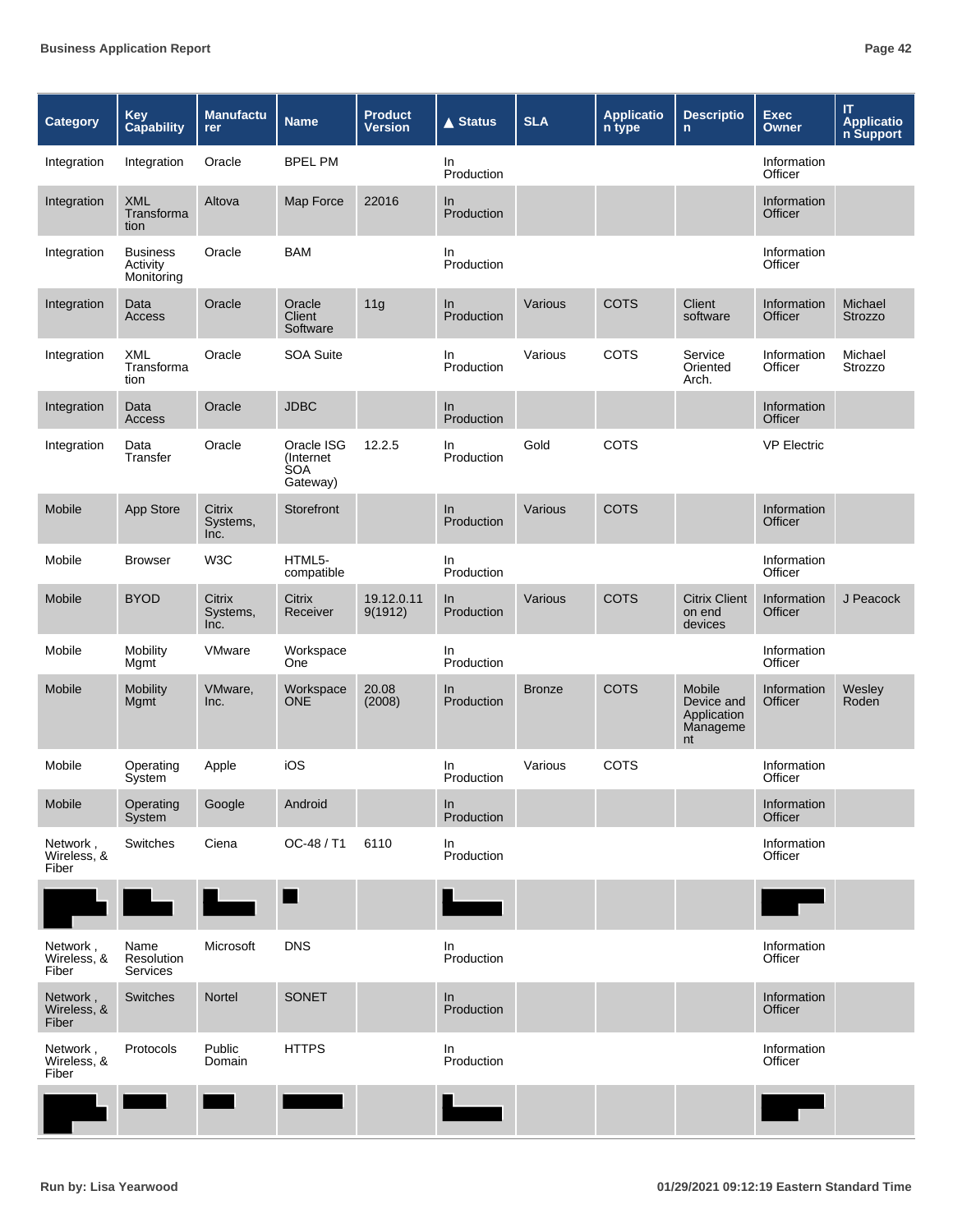| Category                         | <b>Key</b><br><b>Capability</b> | <b>Manufactu</b><br>rer             | <b>Name</b>                                | <b>Product</b><br><b>Version</b> | <b>▲ Status</b>   | <b>SLA</b> | <b>Applicatio</b><br>n type | <b>Descriptio</b><br>$\mathsf{n}$                                                            | <b>Exec</b><br><b>Owner</b> | IT<br><b>Application</b><br><b>n</b> Support |
|----------------------------------|---------------------------------|-------------------------------------|--------------------------------------------|----------------------------------|-------------------|------------|-----------------------------|----------------------------------------------------------------------------------------------|-----------------------------|----------------------------------------------|
| Network,<br>Wireless, &<br>Fiber | Switches                        | Cisco                               | Cisco<br>Nexus<br>(Data<br>Center)         |                                  | In<br>Production  |            |                             |                                                                                              | Information<br>Officer      |                                              |
| Network,<br>Wireless, &<br>Fiber | Switches                        | Cisco                               | Cisco<br>(Generic<br>Any HW<br>Version)    |                                  | In.<br>Production |            |                             | <b>HW</b><br>models are<br>use case<br>specific<br>and vary                                  | Information<br>Officer      |                                              |
| Network,<br>Wireless, &<br>Fiber | Switches                        | <b>RFL</b>                          | iMux 2000<br>/DACS                         |                                  | In<br>Production  |            |                             |                                                                                              | Information<br>Officer      |                                              |
| Network,<br>Wireless, &<br>Fiber | Switches                        | <b>RFL</b>                          | DACS -<br>DS0 / T1                         |                                  | In<br>Production  |            |                             |                                                                                              | Information<br>Officer      |                                              |
| Network,<br>Wireless, &<br>Fiber | Switches                        | <b>RFL</b>                          | <b>EXMux</b>                               |                                  | In<br>Production  |            |                             |                                                                                              | Information<br>Officer      |                                              |
| Network,<br>Wireless, &<br>Fiber | Protocols                       | <specificati<br>on</specificati<br> | <b>TDM</b> (Fiber<br>BES)                  |                                  | In<br>Production  |            |                             | Time-<br>division<br>multiplexin<br>$\boldsymbol{g}$                                         | Information<br>Officer      |                                              |
| Network,<br>Wireless, &<br>Fiber | <b>DDoS</b>                     | AT&T                                | AT&T                                       |                                  | In<br>Production  |            |                             |                                                                                              | Information<br>Officer      |                                              |
| Network,<br>Wireless, &<br>Fiber | <b>Switches</b>                 | Eltek                               | FlatPak 2 -<br>Power<br>System -<br>48v DC |                                  | In<br>Production  |            |                             |                                                                                              | Information<br>Officer      |                                              |
| Network,<br>Wireless, &<br>Fiber | Protocols                       | Public<br>Domain                    | <b>BGP</b>                                 |                                  | In<br>Production  |            |                             |                                                                                              | Information<br>Officer      |                                              |
| Network,<br>Wireless, &<br>Fiber | Access<br>Control               | Cisco                               | Cisco ISE                                  |                                  | In<br>Production  |            |                             | Authenicati<br>on Control<br>and<br>integration<br>with MSAD<br>for Cisco<br><b>Wireless</b> | Information<br>Officer      |                                              |
| Network,<br>Wireless, &<br>Fiber | Mobility<br>Mgmt                | Cisco                               | Cisco<br>Wireless<br>Controllers           |                                  | In<br>Production  |            |                             | Supports<br>all Cisco<br>AP's                                                                | Information<br>Officer      |                                              |
| Network,<br>Wireless, &<br>Fiber | Protocols                       | Public<br>Domain                    | SQL*Net                                    |                                  | In<br>Production  |            |                             |                                                                                              | Information<br>Officer      |                                              |
| Network,<br>Wireless, &<br>Fiber | Protocols                       | Public<br>Domain                    | TCP/IP(v4)                                 |                                  | In<br>Production  |            |                             |                                                                                              | Information<br>Officer      |                                              |
| Network,<br>Wireless, &<br>Fiber | Surge<br>Suppressio<br>n.       | <b>APC</b>                          | In-line APC<br>Cat6/5e                     |                                  | In<br>Production  |            | Hardware                    | Inline<br>Cat6/5e<br>Supression                                                              | Information<br>Officer      |                                              |
| Network,<br>Wireless, &<br>Fiber | Protocols                       | Public<br>Domain                    | <b>HTTP</b>                                |                                  | In<br>Production  |            |                             |                                                                                              | Information<br>Officer      |                                              |
| Network,<br>Wireless, &<br>Fiber | Remote<br>Access<br>Gateways    | Citrix<br>Systems,<br>Inc.          | Citrix<br><b>NetScaler</b>                 |                                  | In<br>Production  |            |                             |                                                                                              | Information<br>Officer      |                                              |
| Network,<br>Wireless, &<br>Fiber | Name<br>Resolution<br>Services  | Microsoft                           | <b>DHCP</b>                                |                                  | In<br>Production  |            |                             |                                                                                              | Information<br>Officer      |                                              |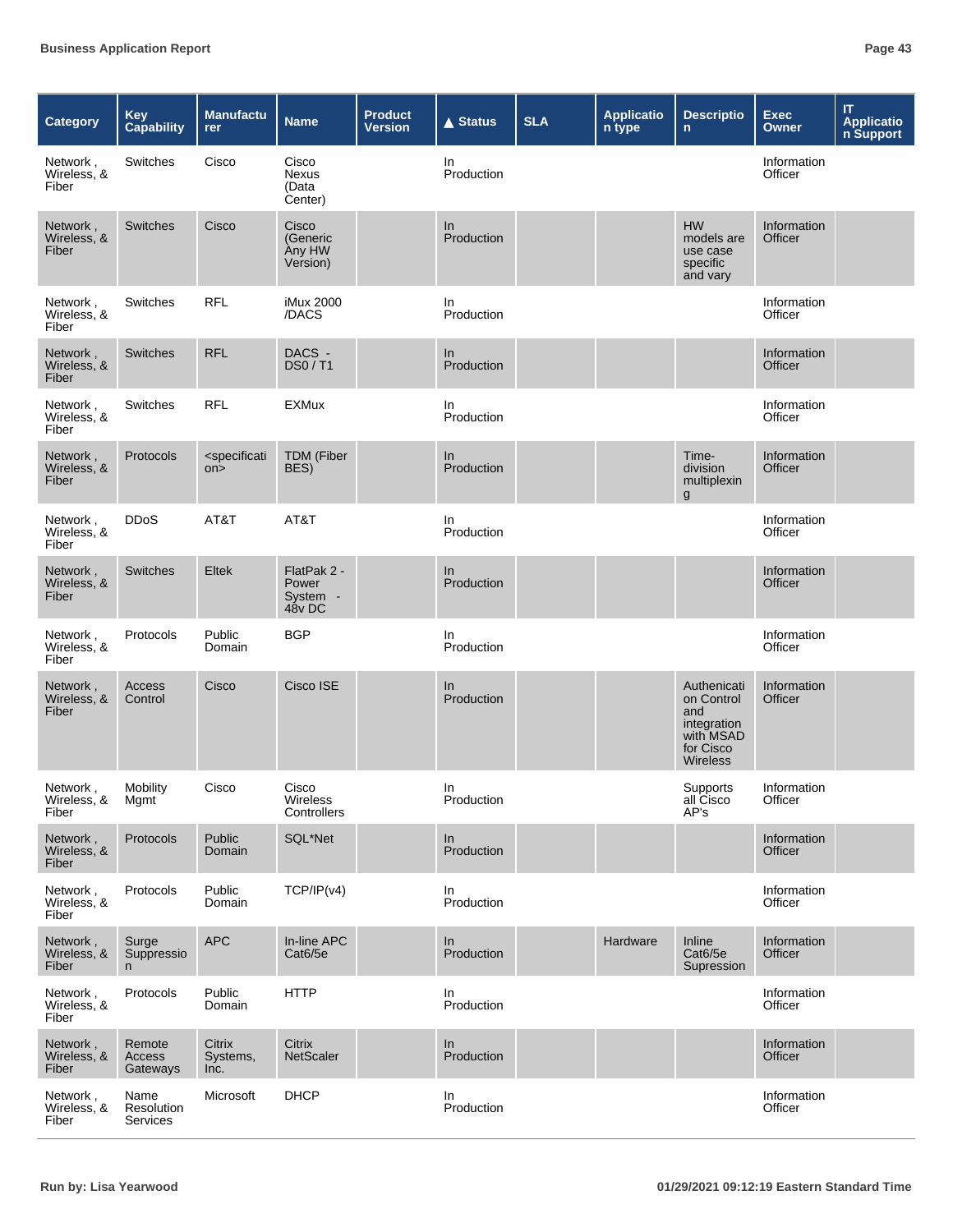| <b>Category</b>                  | Key<br><b>Capability</b> | <b>Manufactu</b><br>rer             | <b>Name</b>                                                | <b>Product</b><br><b>Version</b>        | $\triangle$ Status | <b>SLA</b> | <b>Applicatio</b><br>n type | <b>Descriptio</b><br>$\mathbf{n}$                       | <b>Exec</b><br><b>Owner</b>   | IT.<br><b>Applicatio</b><br>n Support |
|----------------------------------|--------------------------|-------------------------------------|------------------------------------------------------------|-----------------------------------------|--------------------|------------|-----------------------------|---------------------------------------------------------|-------------------------------|---------------------------------------|
| Network,<br>Wireless, &<br>Fiber | Protocols                | Public<br>Domain                    | FTP/sFTP                                                   |                                         | In.<br>Production  |            |                             |                                                         | Information<br><b>Officer</b> |                                       |
| Network,<br>Wireless, &<br>Fiber | Switches                 | <b>RFL</b>                          | <b>iMUX2000</b><br>$-$ T1                                  |                                         | In<br>Production   |            |                             |                                                         | Information<br>Officer        |                                       |
| Network,<br>Wireless, &<br>Fiber | Protocols                | Cisco<br>Specific                   | <b>EIGRP</b>                                               |                                         | In<br>Production   |            |                             |                                                         | Information<br>Officer        |                                       |
| Network,<br>Wireless, &<br>Fiber | Firewall                 | CradlePoin<br>t                     | Cradlepoint<br>Router/Fire<br>wall                         |                                         | In.<br>Production  |            |                             | 4G<br>router/firew<br>all, Remote<br>WP VPN's           | Information<br>Officer        |                                       |
| Network,<br>Wireless, &<br>Fiber | Control<br>System        | CradlePoin<br>t                     | Cradlepoint<br>Cloud<br><b>MGMT</b><br>Suite               |                                         | In<br>Production   |            |                             | 4G<br>router/firew<br>all mgmt                          | Information<br>Officer        |                                       |
| Network,<br>Wireless, &<br>Fiber | Switches                 | <b>RFL</b>                          | EXMUX -<br>DS0/<br><b>T1/1GB</b><br><b>ETHERNE</b><br>т    | 3500                                    | In<br>Production   |            |                             |                                                         | Information<br>Officer        |                                       |
| Network,<br>Wireless, &<br>Fiber | Carriers                 | Verizon                             | Verizon<br>Cellular                                        | Smart<br>Phones,<br>Mi-Fis,<br>M2M, IoT | In<br>Production   |            |                             | Cellular &<br>Wireless                                  | Information<br>Officer        |                                       |
| Network,<br>Wireless, &<br>Fiber | Protocols                | <specificati<br>on</specificati<br> | G.8032<br>(Fiber)                                          |                                         | In<br>Production   |            |                             | Ethernet<br>Ring<br>Protection<br>Switching             | Information<br>Officer        |                                       |
| Network,<br>Wireless, &<br>Fiber | Switches                 | Ciena                               | 1GB<br>Ethernet /<br>$OC-3$ –<br>OC-48 / T1                | 6500                                    | In<br>Production   |            |                             |                                                         | Information<br>Officer        |                                       |
| Network,<br>Wireless, &<br>Fiber | Carriers                 | AT&T                                | AT&T                                                       |                                         | In<br>Production   |            |                             | <b>ISP</b>                                              | Information<br>Officer        |                                       |
|                                  |                          |                                     |                                                            |                                         |                    |            |                             |                                                         |                               |                                       |
| Network,<br>Wireless, &<br>Fiber | Switches                 | <b>TDM</b>                          | Mux/DACS                                                   |                                         | In<br>Production   |            |                             |                                                         | Information<br>Officer        |                                       |
| Network,<br>Wireless, &<br>Fiber | Protocols                | Public<br>Domain                    | <b>OSPF</b>                                                |                                         | In<br>Production   |            |                             |                                                         | Information<br>Officer        |                                       |
| Network,<br>Wireless, &<br>Fiber | Protocols                | <specificati<br>on</specificati<br> | FCoE                                                       |                                         | In<br>Production   |            |                             | Fiber<br>Channel<br>over<br>Ethernet                    | Information<br>Officer        |                                       |
| Performan<br>ce Tuning           | Testing<br>Tools         | Oracle                              | Oracle 11g<br><b>OEM</b><br>Performan<br>ce Tuning<br>Pack | 11g                                     | ln<br>Production   | Various    | <b>COTS</b>                 | Oracle<br>Enterprise<br>Manageme<br>nt/Monitori<br>$ng$ | Information<br>Officer        | Michael<br><b>Strozzo</b>             |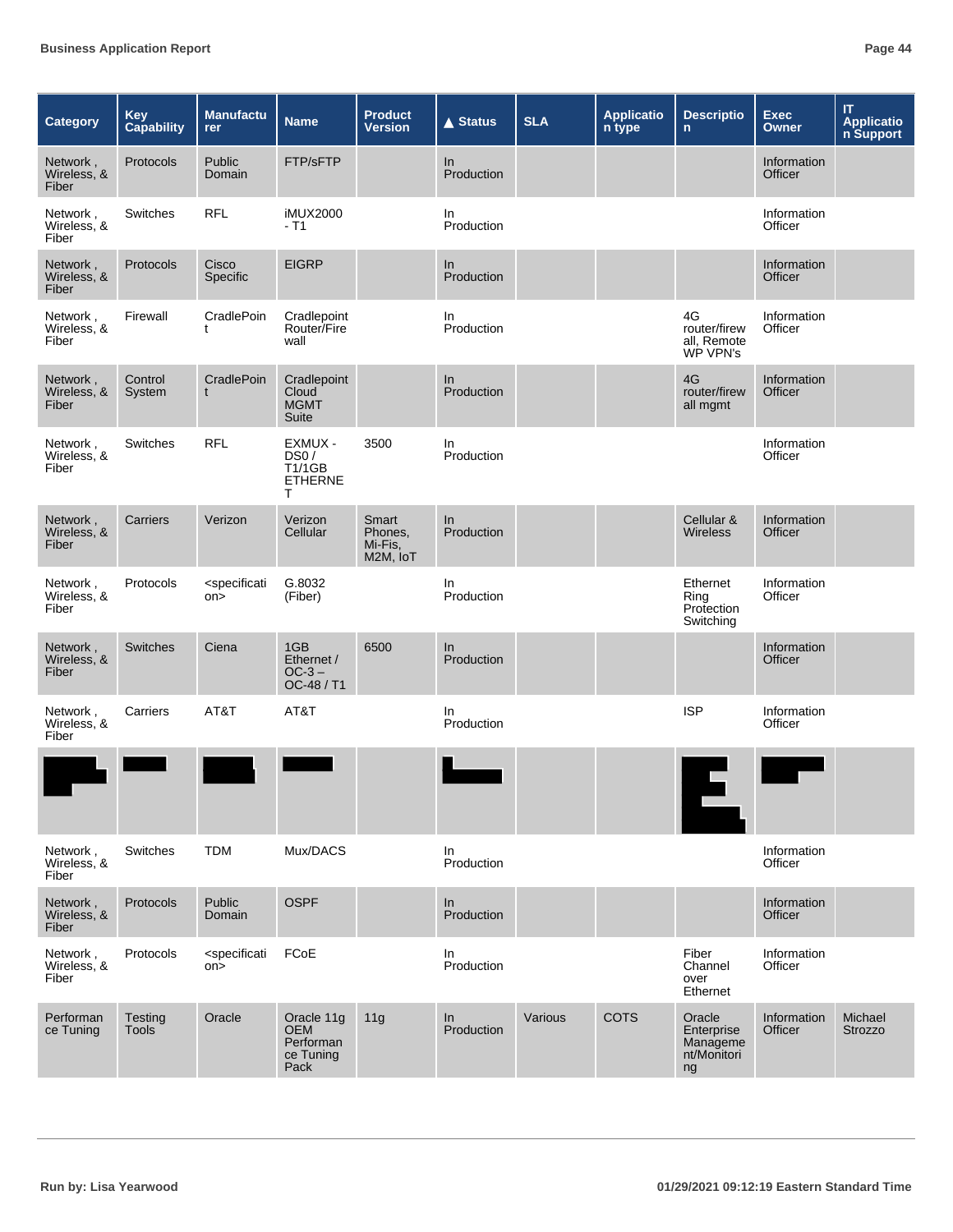| Category                                 | Key<br><b>Capability</b> | <b>Manufactu</b><br>rer      | <b>Name</b>                      | <b>Product</b><br><b>Version</b> | $\triangle$ Status | <b>SLA</b>     | <b>Applicatio</b><br>n type | <b>Descriptio</b><br>n.                                                                                                                         | <b>Exec</b><br><b>Owner</b> | IT<br><b>Applicatio</b><br>n Support |
|------------------------------------------|--------------------------|------------------------------|----------------------------------|----------------------------------|--------------------|----------------|-----------------------------|-------------------------------------------------------------------------------------------------------------------------------------------------|-----------------------------|--------------------------------------|
| Performan<br>ce Tuning                   | Testing<br>Tools         | SmartBear<br>Software        | Test<br>Complete                 | 14.40.1658<br>.7                 | In<br>Production   | Unknown        | COTS                        | This<br>product is<br>used to<br>create<br>automated<br>test scripts<br>for testing<br>web and<br>windows<br>application<br>S.                  | Information<br>Officer      | Jose<br>Garcia                       |
| Performan<br>ce Tuning                   | Testing<br><b>Tools</b>  | <b>SmartBear</b><br>Software | LoadNinja                        | 3.3.0                            | In<br>Production   | Unknown        | <b>COTS</b>                 | <b>This</b><br>product is<br>used to<br>load test<br>windows<br>and web<br>application<br>s. Included<br>in the<br><b>Ready API</b><br>bundled. | Information<br>Officer      | Jose<br>Garcia                       |
| Performan<br>ce Tuning                   | Testing<br><b>Tools</b>  | SmartBear<br>Software        | SOAPUI<br>Pro                    | 3.3.0                            | In<br>Production   | Unknown        | <b>COTS</b>                 | This<br>product is<br>used to<br>create<br>functional<br>web<br>service<br>tests.<br><b>Bundled</b><br>package<br>with Ready<br>API.            | Information<br>Officer      | Jose<br>Garcia                       |
| Performan<br>ce Tuning                   | Testing<br><b>Tools</b>  | <b>SmartBear</b><br>Software | LoadUI Pro                       | 3.3.0                            | In.<br>Production  | <b>Unknown</b> | <b>COTS</b>                 | <b>Load Test</b><br>Web<br>Service.<br><b>AKA</b><br>Ready API.<br>Its bundle<br>package.                                                       | Information<br>Officer      | Jose<br>Garcia                       |
| Printers,<br>Scanners,<br>Copiers        | Video                    | Panasonic                    | Ceiling-<br>mounted<br>Projector | N/A                              | In<br>Production   | N/A            | Hardware                    | AV<br>equipment<br>for<br>standard<br>Conferenc<br>e room set<br>up.                                                                            | Information<br>Officer      | J Peacock                            |
| Printers,<br>Scanners,<br><b>Copiers</b> | Printer                  | HP                           | T796                             |                                  | In<br>Production   |                |                             | Plotter<br>Hardware                                                                                                                             | Information<br>Officer      |                                      |
| Printers,<br>Scanners,<br>Copiers        | Printer                  | HP                           | <b>Plotters</b>                  | N/A                              | In<br>Production   | Gold           | Hardware                    | Hard<br>devices<br>large<br>format<br>printers                                                                                                  | Information<br>Officer      | J Peacock                            |
| Printers,<br>Scanners,<br>Copiers        | Printer                  | HP                           | T1100                            | $0.0\,$                          | In<br>Production   | N/A            | Hardware                    | Plotter<br>Hardware                                                                                                                             | Information<br>Officer      | J Peacock                            |
| Printers,<br>Scanners,<br>Copiers        | Printer                  | <b>HP</b>                    | T2300                            |                                  | In<br>Production   |                |                             | Plotter<br>Hardware                                                                                                                             | Information<br>Officer      |                                      |
| Printers,<br>Scanners,<br>Copiers        | Printer                  | <b>KIP</b>                   | <b>KIP 7170</b>                  | 7170                             | In<br>Production   | N/A            | Hardware                    | Plotter<br>Large<br>Format<br><b>Printers</b>                                                                                                   | Information<br>Officer      | J Peacock                            |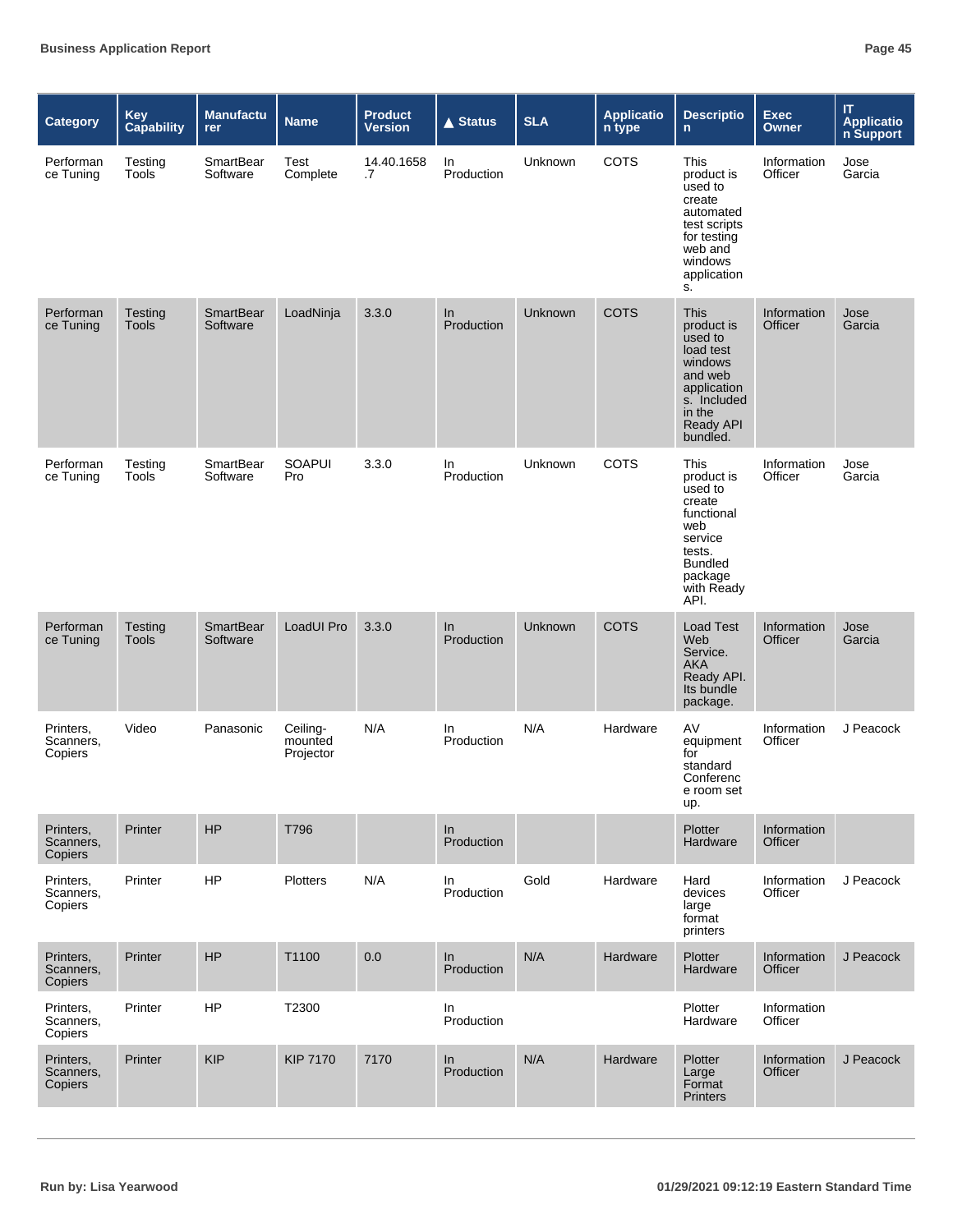| <b>Category</b>                                 | Key<br><b>Capability</b> | <b>Manufactu</b><br>rer                         | <b>Name</b>                                    | <b>Product</b><br><b>Version</b> | <b>▲ Status</b>     | <b>SLA</b>    | <b>Applicatio</b><br>n type | <b>Descriptio</b><br>$\mathsf{n}$                       | <b>Exec</b><br><b>Owner</b> | IT<br><b>Applicatio</b><br>n Support |
|-------------------------------------------------|--------------------------|-------------------------------------------------|------------------------------------------------|----------------------------------|---------------------|---------------|-----------------------------|---------------------------------------------------------|-----------------------------|--------------------------------------|
| Printers,<br>Scanners,<br>Copiers               | Printer                  | <b>KIP</b>                                      | <b>KIP 7000</b>                                | 7000                             | In.<br>Production   | N/A           | Hardware                    | Plotter<br>Large<br>Format<br><b>Printers</b>           | Information<br>Officer      | J Peacock                            |
| Printers,<br>Scanners,<br>Copiers               | Printer                  | HP                                              | M600                                           | N/A                              | In<br>Production    | N/A           | Hardware                    | Printer<br>Hardware                                     | Information<br>Officer      | J Peacock                            |
| Printers,<br>Scanners,<br>Copiers               | Printer                  | <b>KONICA</b><br><b>MINOLTA</b>                 | <b>OCE 602</b>                                 | 602                              | In<br>Production    | N/A           | Hardware                    | Large<br>Format<br><b>Printers</b>                      | Information<br>Officer      | J Peacock                            |
| Server,<br>Storage, &<br>System<br><b>Tools</b> | Operating<br>System      | <b>Red Hat</b>                                  | <b>RHEL</b>                                    | 6                                | In<br>Production    | Various       | <b>COTS</b>                 |                                                         | Information<br>Officer      |                                      |
| Server,<br>Storage, &<br>System<br>Tools        | <b>Help Desk</b>         | Carahsoft<br>Technolog<br>у<br>Corproratio<br>n | Serviceno<br>w<br>Performan<br>ce<br>Analytics | Orlando                          | In.<br>Production   | <b>Bronze</b> | <b>COTS</b>                 | Added by<br>researchin<br>g PO's<br>Ž015-<br>present    | Information<br>Officer      | J Peacock                            |
| Server,<br>Storage, &<br>System<br><b>Tools</b> | <b>Access</b><br>Control | <b>NetMotion</b><br>Software                    | Netmotion<br>Premium                           | 12                               | $\ln$<br>Production | N/A           | COTS                        | Added by<br>researchin<br>g PO's<br>$2015 -$<br>present | Information<br>Officer      | J Peacock                            |
| Server,<br>Storage, &<br>System<br>Tools        | Synchroniz<br>ation      | Microsoft                                       | ActiveSync                                     |                                  | In.<br>Production   | <b>Bronze</b> | <b>COTS</b>                 | ActiveSync<br>used for<br>Exchange                      | Information<br>Officer      | Clint<br>Williams                    |
| Server,<br>Storage, &<br>System<br><b>Tools</b> | Storage<br>Arrays        | <b>HP</b>                                       | Simplivity<br>(HyperCon<br>verged)             |                                  | In<br>Production    |               |                             | BES/EMS,<br>AMAG                                        | Information<br>Officer      |                                      |
| Server,<br>Storage, &<br>System<br>Tools        | Password<br>Vault        | OpenSourc<br>e                                  | <b>KeePass</b>                                 |                                  | In.<br>Production   |               |                             |                                                         | Information<br>Officer      |                                      |
| Server,<br>Storage, &<br>System<br>Tools        | Productivit<br>y Tool    | Softmotive                                      | WinAutom<br>ation                              | 8.0.1                            | In.<br>Production   | Various       | COTS                        | Automation<br>tool                                      | Information<br>Officer      | Michael<br>Strozzo                   |
| Server,<br>Storage, &<br>System<br>Tools        | Server<br>Access         | OpenSourc<br>e                                  | Putty                                          |                                  | In<br>Production    | Unknown       | COTS                        |                                                         | Information<br>Officer      |                                      |
| Server,<br>Storage, &<br>System<br>Tools        | Server<br>Access         | OpenSourc<br>$\mathbf{e}$                       | Putty SCP                                      |                                  | In<br>Production    | Unknown       | <b>COTS</b>                 |                                                         | Information<br>Officer      |                                      |
| Server,<br>Storage, &<br>System<br>Tools        | Data<br>Transfer         | WinSCP                                          | WinSCP                                         |                                  | In<br>Production    |               |                             |                                                         | Information<br>Officer      |                                      |
| Server,<br>Storage, &<br>System<br>Tools        | <b>Blade</b>             | Cisco                                           | Cisco UCS<br>Chassis                           |                                  | In<br>Production    |               |                             |                                                         | Information<br>Officer      |                                      |
| Server,<br>Storage, &<br>System<br>Tools        | Switches                 | Cisco                                           | Cisco MDS                                      |                                  | In<br>Production    |               |                             |                                                         | Information<br>Officer      |                                      |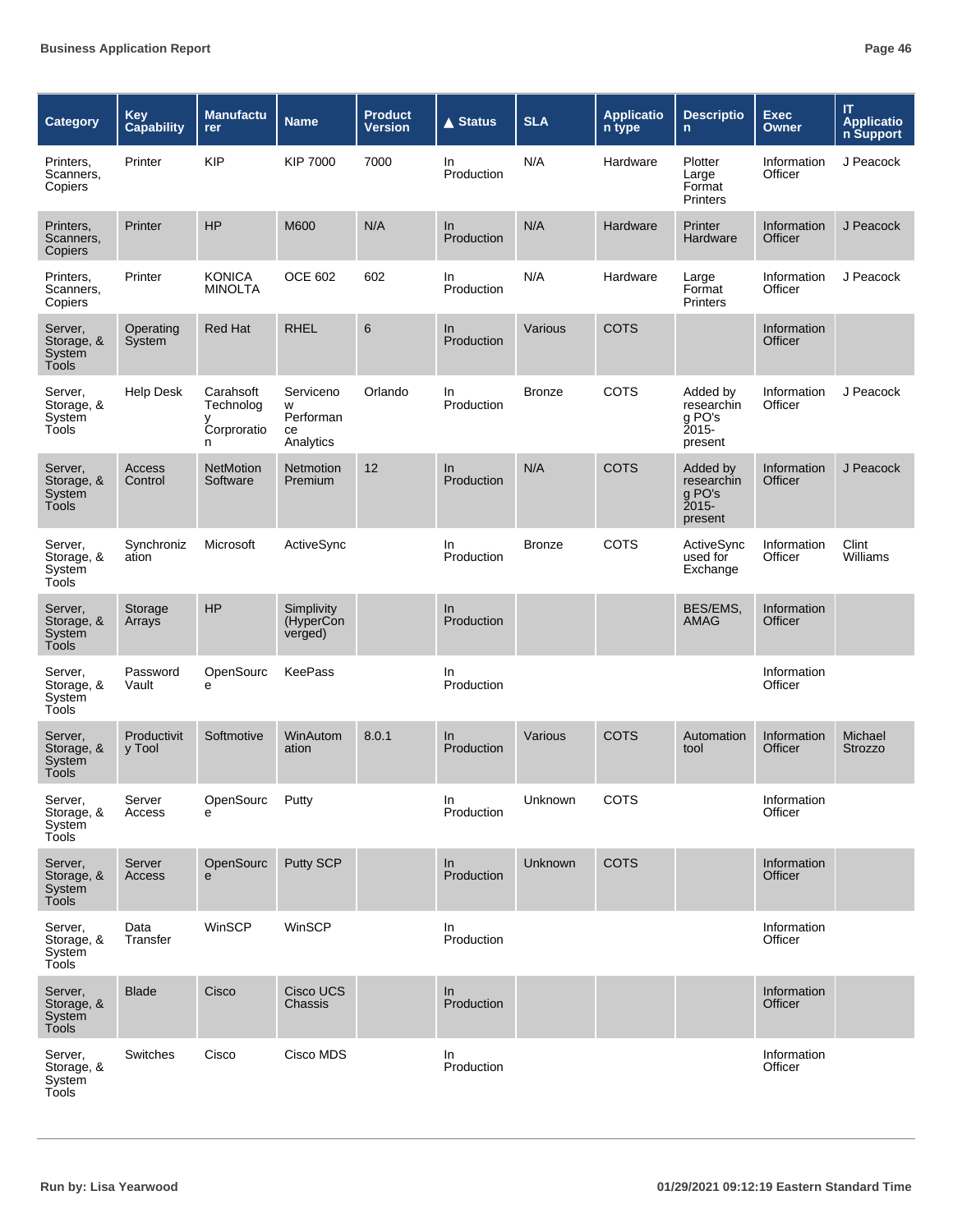| Category                                        | <b>Key</b><br><b>Capability</b>     | <b>Manufactu</b><br>rer                    | <b>Name</b>                                | <b>Product</b><br><b>Version</b> | <b>▲ Status</b>   | <b>SLA</b>    | <b>Applicatio</b><br>n type | <b>Descriptio</b><br>n.                                   | <b>Exec</b><br>Owner   | IT<br><b>Applicatio</b><br>n Support |
|-------------------------------------------------|-------------------------------------|--------------------------------------------|--------------------------------------------|----------------------------------|-------------------|---------------|-----------------------------|-----------------------------------------------------------|------------------------|--------------------------------------|
| Server,<br>Storage, &<br>System<br>Tools        | Server<br>Virtualizati<br><b>on</b> | HP                                         | Simplivity<br>(HyperCon<br>verged)         |                                  | In<br>Production  |               |                             | BES/EMS,<br><b>AMAG</b>                                   | Information<br>Officer |                                      |
| Server,<br>Storage, &<br>System<br>Tools        | Operating<br>System                 | Microsoft                                  | Windows<br>Server                          | 2012                             | In.<br>Production | Various       | COTS                        |                                                           | Information<br>Officer |                                      |
| Server,<br>Storage, &<br>System<br>Tools        | <b>Blade</b>                        | <b>HP</b>                                  | Proliant                                   | BL c-class                       | In<br>Production  | Various       | Hardware                    |                                                           | Information<br>Officer |                                      |
| Server,<br>Storage, &<br>System<br>Tools        | Operating<br>System                 | Microsoft                                  | Windows<br>Server                          | 2008 SP2                         | In<br>Production  | Various       | <b>COTS</b>                 | Successor<br>to Windos<br>Server<br>2003                  | Information<br>Officer |                                      |
| Server,<br>Storage, &<br>System<br><b>Tools</b> | Operating<br>System                 | <b>Microsoft</b>                           | <b>Windows</b><br>Server                   | 2012                             | ln<br>Production  | Various       | <b>COTS</b>                 |                                                           | Information<br>Officer |                                      |
| Server,<br>Storage, &<br>System<br>Tools        | Configurati<br>on<br>Manageme<br>nt | Carahsoft<br>Technolog<br>Corproratio<br>n | Serviceno<br>w Itsm<br>Discovery -<br>Node | Orlando                          | In<br>Production  | <b>Bronze</b> | <b>COTS</b>                 | Added by<br>researchin<br>g PO's<br>2015-<br>present      | Information<br>Officer | J Peacock                            |
| Server,<br>Storage, &<br>System<br><b>Tools</b> | File<br><b>Services</b>             | <b>JAM</b><br>Software                     | <b>TreeSize</b><br>Pro                     |                                  | In.<br>Production | Unknown       | <b>COTS</b>                 | File/Folder<br>Manageme<br>nt                             | Information<br>Officer |                                      |
| Server,<br>Storage, &<br>System<br>Tools        | Operating<br>System                 | Oracle                                     | Unbreakabl<br>e Linux                      |                                  | In.<br>Production | Various       | COTS                        |                                                           | Information<br>Officer |                                      |
| Server,<br>Storage, &<br>System<br>Tools        | Data<br>Transfer                    | Ipswitch                                   | WS_FTP<br>Pro                              | 8.6.1                            | In<br>Production  | Various       | <b>COTS</b>                 | Internal<br>File<br><b>Transfer</b><br>tool/schedu<br>ler | Information<br>Officer | Michael<br><b>Strozzo</b>            |
| Server,<br>Storage, &<br>System<br>Tools        | Server<br>Access                    | MobaXter<br>m                              | MobaXter<br>m                              |                                  | In<br>Production  |               |                             |                                                           | Information<br>Officer |                                      |
| Server,<br>Storage, &<br>System<br>Tools        | Advance<br><b>Text Editor</b>       | Notepad-<br>plus-<br>plus.org              | Notepad++                                  |                                  | In<br>Production  |               |                             |                                                           | Information<br>Officer |                                      |
| Server,<br>Storage, &<br>System<br>Tools        | Data<br>Synchroniz<br>ation         | Syncovery                                  | Syncovery                                  | 7.99e                            | In<br>Production  | Unknown       | <b>COTS</b>                 | File<br>Synchroniz<br>ation<br>Application                | Information<br>Officer | Michael<br>Strozzo                   |
| Server,<br>Storage, &<br>System<br>Tools        | Racks                               | <b>HP</b>                                  | c-series                                   | c7000                            | In<br>Production  | Various       | Hardware                    |                                                           | Information<br>Officer |                                      |
| Server,<br>Storage, &<br>System<br>Tools        | IT Mgmt                             | Microsoft                                  | System<br>Center                           | 10.2                             | In<br>Production  | N/A           | COTS                        | Added by<br>researchin<br>g PO's<br>Ž015-<br>present      | Information<br>Officer | J Peacock                            |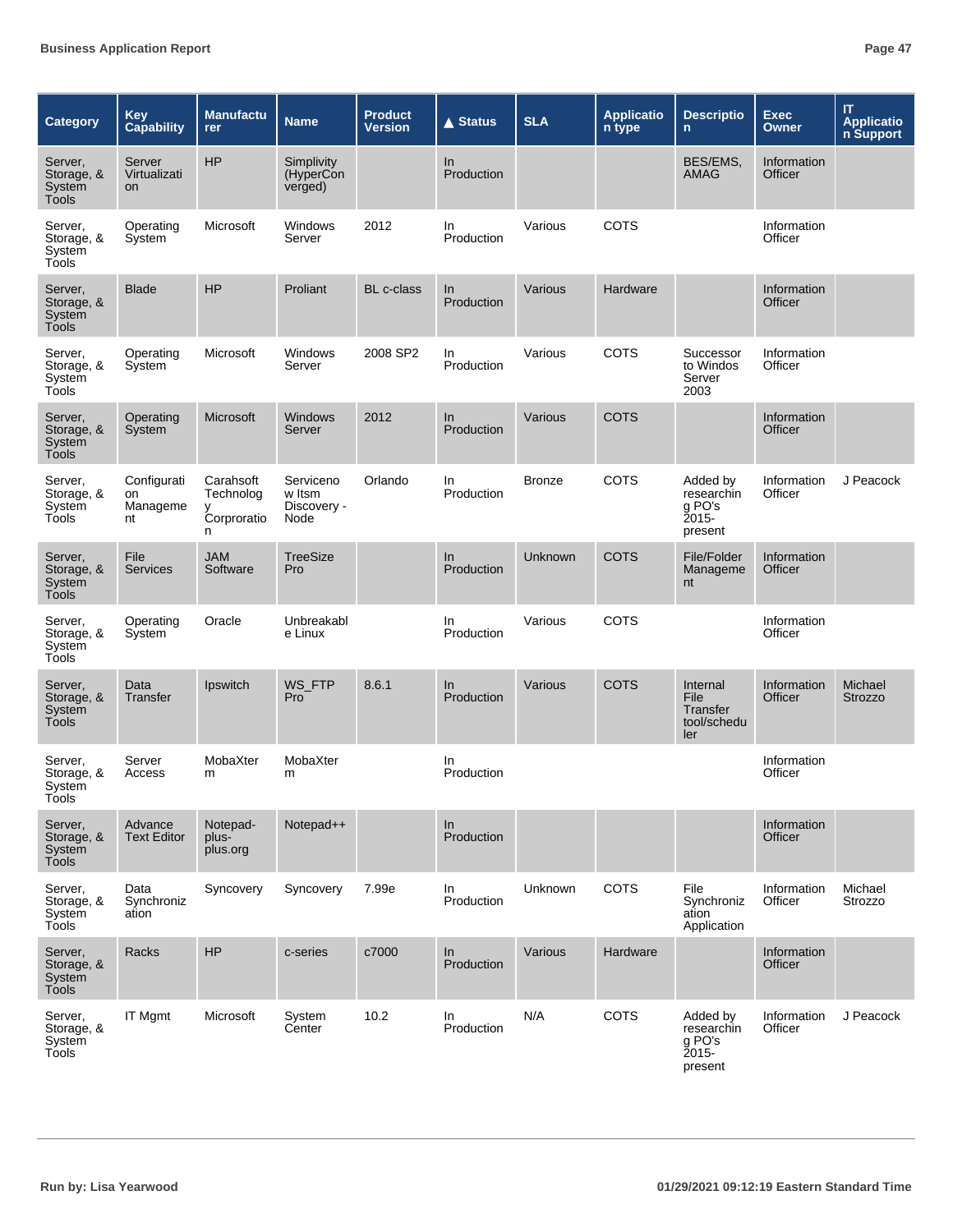| Category                                        | <b>Key</b><br><b>Capability</b>     | <b>Manufactu</b><br>rer      | <b>Name</b>              | <b>Product</b><br><b>Version</b> | ▲ Status          | <b>SLA</b>    | <b>Applicatio</b><br>n type | <b>Descriptio</b><br>$\mathsf{n}$                                                                                                          | <b>Exec</b><br>Owner          | $\mathsf{I}\mathsf{T}$<br><b>Applicatio</b><br>n Support |
|-------------------------------------------------|-------------------------------------|------------------------------|--------------------------|----------------------------------|-------------------|---------------|-----------------------------|--------------------------------------------------------------------------------------------------------------------------------------------|-------------------------------|----------------------------------------------------------|
| Server,<br>Storage, &<br>System<br><b>Tools</b> | Engineered                          | Oracle                       | Exadata                  | X <sub>5</sub>                   | In<br>Production  | Various       | Hardware                    |                                                                                                                                            | Information<br>Officer        |                                                          |
| Server,<br>Storage, &<br>System<br>Tools        | Storage<br>Arrays                   | <b>HP</b>                    | 3PAR                     |                                  | In.<br>Production | Various       | Hardware                    |                                                                                                                                            | Information<br>Officer        |                                                          |
| Server,<br>Storage, &<br>System<br><b>Tools</b> | <b>Disk</b><br>Manageme<br>nt       | Condusiv<br>Technologi<br>es | <b>Diskeeper</b>         |                                  | In.<br>Production | Unknown       | <b>COTS</b>                 |                                                                                                                                            | Information<br><b>Officer</b> |                                                          |
| Server,<br>Storage, &<br>System<br>Tools        | Engineered                          | Oracle                       | Exalogic                 | X <sub>5</sub>                   | In<br>Production  | Various       | Hardware                    |                                                                                                                                            | Information<br>Officer        |                                                          |
| Server,<br>Storage, &<br>System<br>Tools        | File<br><b>Services</b>             | RARLab                       | <b>WinRAR</b>            |                                  | In<br>Production  | N/A           | <b>COTS</b>                 | File/Folder<br>Manageme<br>nt                                                                                                              | Information<br>Officer        | Michael<br><b>Strozzo</b>                                |
| Server,<br>Storage, &<br>System<br>Tools        | Server<br>Access                    | RealVNC                      | <b>VNC</b>               |                                  | In.<br>Production | Various       | <b>COTS</b>                 | System<br>tool Linux                                                                                                                       | Information<br>Officer        | Clint<br>Williams                                        |
| Server,<br>Storage, &<br>System<br><b>Tools</b> | Advance<br><b>Text Editor</b>       | <b>UltraEdit</b>             | <b>UltraEdit</b>         |                                  | In<br>Production  |               |                             |                                                                                                                                            | Information<br>Officer        |                                                          |
| Server,<br>Storage, &<br>System<br>Tools        | Productivit<br>y Tool               | CA                           | dSeries                  | 11.3.3.0                         | In.<br>Production | Various       | <b>COTS</b>                 | Scheduling<br>Tool                                                                                                                         | Information<br>Officer        | Michael<br>Strozzo                                       |
| Server,<br>Storage, &<br>System<br><b>Tools</b> | <b>Blade</b>                        | <b>HP</b>                    | Proliant                 | <b>ML</b>                        | In.<br>Production | Various       | Hardware                    |                                                                                                                                            | Information<br>Officer        |                                                          |
| Server,<br>Storage, &<br>System<br>Tools        | <b>Blade</b>                        | HP                           | Proliant                 | DL                               | In<br>Production  | Various       | Hardware                    |                                                                                                                                            | Information<br>Officer        |                                                          |
| Server,<br>Storage, &<br>System<br>Tools        | Racks                               | HP                           | 10000-<br>series         | 10000                            | In<br>Production  | Various       | Hardware                    |                                                                                                                                            | Information<br>Officer        |                                                          |
| System<br>Monitoring                            | <b>Operations</b><br>Manageme<br>nt | ExtraHop                     | ExtraHop                 | 8.3                              | In<br>Production  | N/A           | Hardware                    | Extrahop is<br>used to<br>see over<br>the wire<br>network<br>traffic.<br>Used for<br>monitoring<br>of devices.<br>traffic and<br>services. | Information<br>Officer        | J Peacock                                                |
| System<br>Monitoring                            | <b>Network</b><br>Manageme<br>nt    | SolarWinds                   | Solar<br>Winds ALX       |                                  | In<br>Production  |               | <b>COTS</b>                 | Network/sy<br>stem<br>monitoring                                                                                                           | Information<br>Officer        |                                                          |
| System<br>Monitoring                            | Patch<br>Mgmt                       | Shavlik<br>Technologi<br>es  | <b>NetChk</b><br>Protect | 7.0                              | In<br>Production  | <b>Bronze</b> | COTS                        | Patch<br>Mgmt.                                                                                                                             | Information<br>Officer        |                                                          |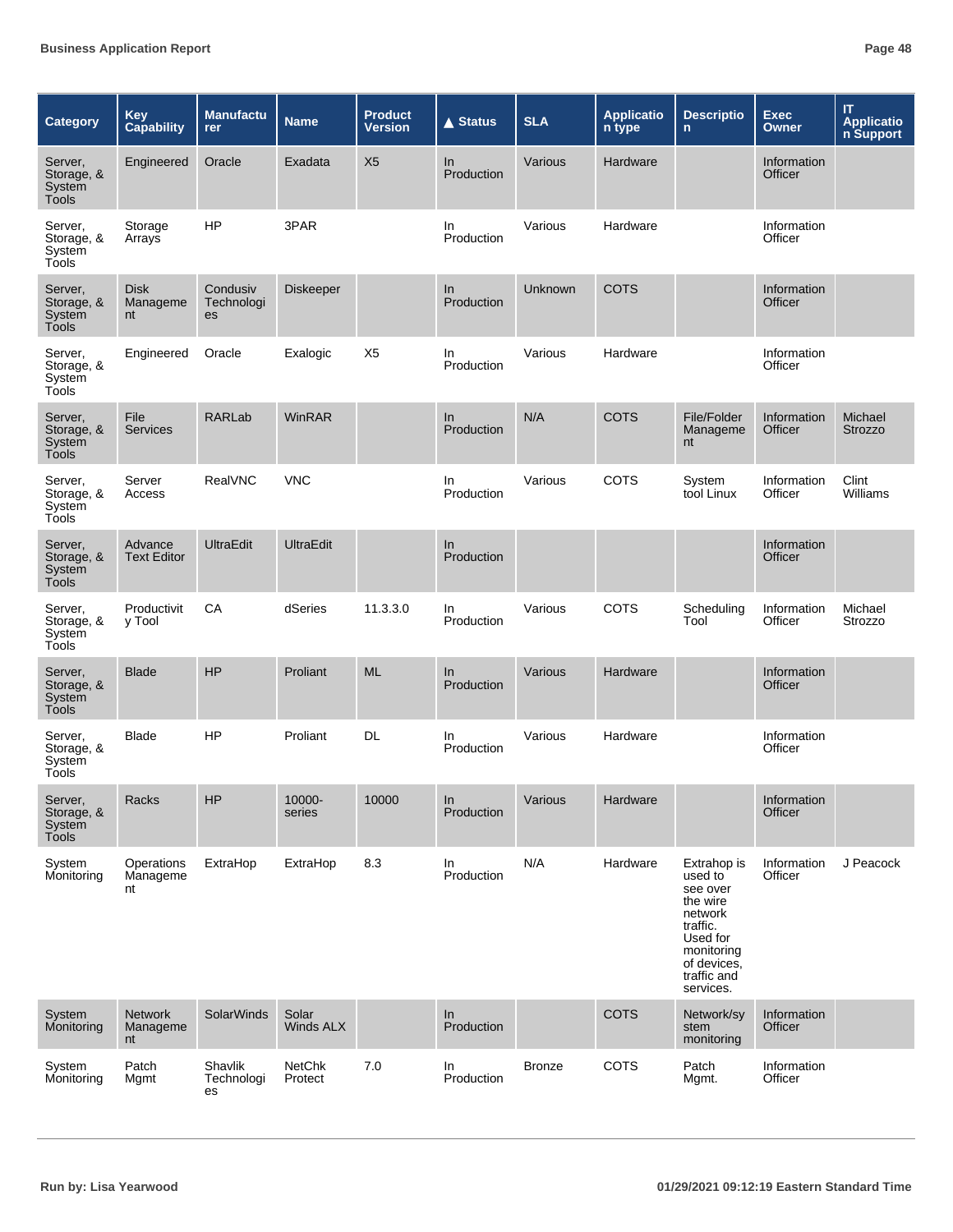| <b>Category</b>      | Key<br><b>Capability</b>                 | <b>Manufactu</b><br><b>rer</b>    | <b>Name</b>                            | <b>Product</b><br><b>Version</b> | <b>▲ Status</b>   | <b>SLA</b>    | <b>Applicatio</b><br>n type | <b>Descriptio</b><br>$\mathsf{n}$                                                                                                             | <b>Exec</b><br>Owner   | IT<br>Applicatio<br>n Support |
|----------------------|------------------------------------------|-----------------------------------|----------------------------------------|----------------------------------|-------------------|---------------|-----------------------------|-----------------------------------------------------------------------------------------------------------------------------------------------|------------------------|-------------------------------|
|                      |                                          |                                   |                                        |                                  |                   |               |                             |                                                                                                                                               |                        |                               |
| System<br>Monitoring | Systems<br>Monitoring/<br>Manageme<br>nt | CA                                | Wily                                   | 10.5                             | In.<br>Production | Various       | COTS                        | Weblogic<br>Monitoring<br>Tool                                                                                                                | Information<br>Officer | Michael<br>Strozzo            |
| System<br>Monitoring | Virtualizati<br>on                       | <b>Citrix</b><br>Systems,<br>Inc. | XenDeskto<br>p                         |                                  | In<br>Production  | <b>Bronze</b> | <b>COTS</b>                 |                                                                                                                                               | Information<br>Officer |                               |
| System<br>Monitoring | Virtualizati<br>on                       | Citrix<br>Systems,<br>Inc.        | XenApp                                 | 5 FP2                            | In<br>Production  | <b>Bronze</b> | COTS                        | <b>Windows</b><br>session<br>virtualizatio<br>n                                                                                               | Information<br>Officer |                               |
| System<br>Monitoring | Server<br>Manageme<br>nt                 | HP                                | Insight<br>Manager                     |                                  | In<br>Production  | Various       | <b>COTS</b>                 |                                                                                                                                               | Information<br>Officer |                               |
| System<br>Monitoring | Operations<br>Manageme<br>nt             | <b>HP</b>                         | MeasureW<br>are                        |                                  | In<br>Production  |               |                             |                                                                                                                                               | Information<br>Officer |                               |
| System<br>Monitoring | Virtual<br><b>Disaster</b><br>Recovery   | VMware                            | <b>SRM</b>                             |                                  | In<br>Production  | Various       | <b>COTS</b>                 |                                                                                                                                               | Information<br>Officer |                               |
| System<br>Monitoring | Network<br>Manageme<br>nt                | <b>SolarWinds</b>                 | Solar<br>Winds<br><b>NPM Suite</b>     |                                  | In<br>Production  |               | COTS                        | Network/sy<br>stem<br>monitoring                                                                                                              | Information<br>Officer |                               |
|                      |                                          |                                   |                                        |                                  |                   |               |                             |                                                                                                                                               |                        |                               |
| System<br>Monitoring | Data Mgmt                                | Microsoft                         | SQL<br>Server<br>Manageme<br>nt Studio | Various                          | In<br>Production  | Various       | COTS                        | SQL<br>Server<br>Manageme<br>nt Tool                                                                                                          | Information<br>Officer | Michael<br>Strozzo            |
| System<br>Monitoring | Systems<br>Monitoring/<br>Manageme<br>nt | Oracle                            | Oracle<br>Cloud<br>Control             | 12c                              | In<br>Production  | Various       | <b>COTS</b>                 | Oracle<br>Monitoring<br>Software                                                                                                              | Information<br>Officer | Michael<br><b>Strozzo</b>     |
| System<br>Monitoring | Virtualizati<br>on                       | VMware                            | ESX                                    |                                  | In<br>Production  | Various       | COTS                        |                                                                                                                                               | Information<br>Officer |                               |
| System<br>Monitoring | Virtualizati<br>on                       | <b>VMware</b>                     | Site<br>Recovery<br>Mgr                |                                  | In<br>Production  | Various       | COTS                        |                                                                                                                                               | Information<br>Officer |                               |
| System<br>Monitoring | Backup &<br>Restore                      | Symantec                          | OPSCenter                              | 0.0                              | In<br>Production  | <b>Bronze</b> | Custom                      | OPSCenter<br>is a<br>product<br>(additional<br>component<br>of the Net<br>Backup<br>product)<br>that allows<br>us to<br>monitor<br>and report | Information<br>Officer | Clint<br>Williams             |
| System<br>Monitoring | Virtualizati<br>on                       | Turbonomi<br>$\mathbf{C}$         | VMTurbo<br>(Workload<br>Edition)       |                                  | ln<br>Production  |               | COTS                        | Virtural<br>Manageme<br>nt                                                                                                                    | Information<br>Officer |                               |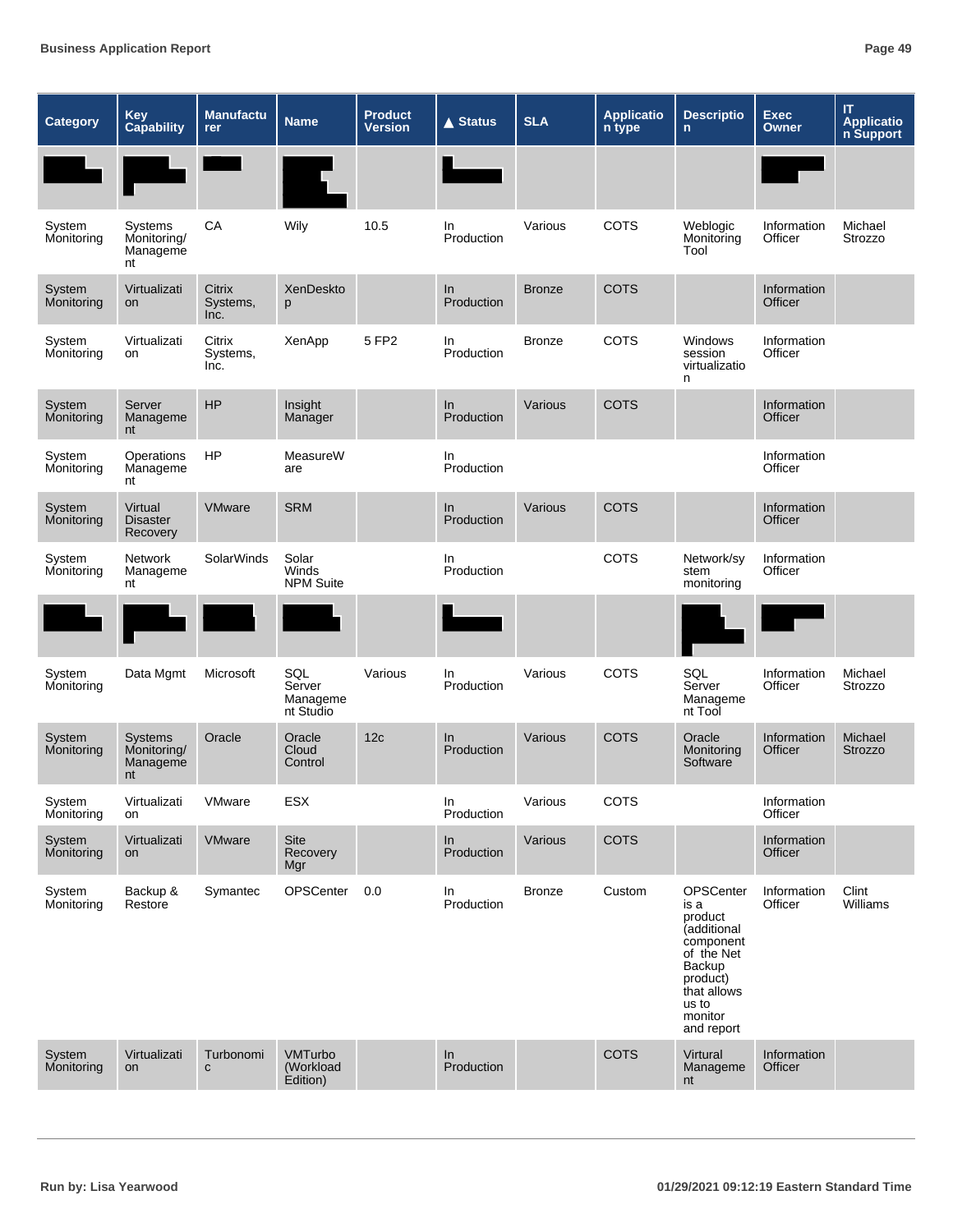| Category                      | <b>Key</b><br><b>Capability</b> | <b>Manufactu</b><br><b>rer</b> | <b>Name</b>                                               | <b>Product</b><br>Version | <b>▲ Status</b>  | <b>SLA</b>    | <b>Applicatio</b><br>n type | <b>Descriptio</b><br>$\mathsf{n}$                                                                                                                                                                                          | <b>Exec</b><br><b>Owner</b> | IT<br><b>Applicatio</b><br>n Support |
|-------------------------------|---------------------------------|--------------------------------|-----------------------------------------------------------|---------------------------|------------------|---------------|-----------------------------|----------------------------------------------------------------------------------------------------------------------------------------------------------------------------------------------------------------------------|-----------------------------|--------------------------------------|
| System<br>Monitoring          | Server<br>Manageme<br>nt        | VMware                         | Virtual<br>Center                                         |                           | In<br>Production | Various       | COTS                        |                                                                                                                                                                                                                            | Information<br>Officer      |                                      |
| System<br>Monitoring          | Server<br>Virtualizati<br>on    | <b>VMware</b>                  | <b>ESX</b>                                                | 5                         | In<br>Production | Various       | <b>COTS</b>                 |                                                                                                                                                                                                                            | Information<br>Officer      |                                      |
| System<br>Monitoring          | Network<br>Manageme<br>nt       | <b>SolarWinds</b>              | Solar<br>Winds<br>Database<br>Performan<br>ce<br>Analyzer |                           | In<br>Production |               |                             | Network/sy<br>stem<br>monitoring                                                                                                                                                                                           | Information<br>Officer      |                                      |
| System<br>Monitoring          | <b>JVM</b><br>Performan<br>ce   | CA                             | Wily<br>Introscope                                        | 10.0                      | In<br>Production | N/A           | N/A                         | <b>Process</b><br>level<br>monitoring.<br>J2EE or<br>.NET,<br>though<br>Supported<br>app<br>servers<br>purley<br>Java-<br>based.                                                                                           | Information<br>Officer      | J Peacock                            |
| ♦ Status: SunSetting (14)     |                                 |                                |                                                           |                           |                  |               |                             |                                                                                                                                                                                                                            |                             |                                      |
| <b>Big Data</b>               | Analytics                       | Oracle                         | Hyperion                                                  | 9.3.1                     | SunSetting       | <b>Bronze</b> | COTS                        | Reporting<br>& Analytics                                                                                                                                                                                                   | Financial<br>Officer        |                                      |
| Data & File<br>Manageme<br>nt | Data Mgmt                       | Oracle                         | Oracle<br>Database                                        | 10 <sub>g</sub>           | SunSetting       | Various       | <b>COTS</b>                 | Oracle<br>Database                                                                                                                                                                                                         | Information<br>Officer      | Michael<br><b>Strozzo</b>            |
| Data & File<br>Manageme<br>nt | Data Mgmt                       | Oracle                         | Oracle<br>Database                                        | 10 <sub>g</sub>           | SunSetting       | Various       | COTS                        | Oracle<br>Database                                                                                                                                                                                                         | Information<br>Officer      | Michael<br>Strozzo                   |
| Desktop/La<br>ptop            | Desktop                         | <b>HP</b>                      | <b>EliteDesk</b>                                          | N/A                       | SunSetting       | N/A           | Hardware                    | Desktop<br>Model                                                                                                                                                                                                           | Information<br>Officer      | J Peacock                            |
| Desktop/La<br>ptop            | Laptop                          | <b>HP</b>                      | Probook                                                   | 640-series                | SunSetting       | N/A           | Hardware                    | Desktops<br>and<br>Laptops.                                                                                                                                                                                                | Information<br>Officer      | J Peacock                            |
| End-user<br>Application       | Human<br>Resource<br>Mgmt       | Oracle                         | Oracle<br>Ebiz<br>iRecruitme<br>nt                        | 12.2.5                    | SunSetting       | Gold          | <b>COTS</b>                 | Received/t<br>his<br>application<br>has an<br>external<br>entry point<br>that allows<br>the public<br>to browse<br>and/or<br>apply for<br>jobs that is<br>availavle<br>24/7 or<br>down when<br>ever<br>JEA.com is<br>down. | <b>HR Officer</b>           |                                      |
| End-user<br>Application       | Financial<br>Mgmt               | Oracle                         | Hyperion                                                  | 6.5                       | SunSetting       | <b>Bronze</b> | COTS                        |                                                                                                                                                                                                                            | Financial<br>Officer        |                                      |
| End-user<br>Application       |                                 | Oracle                         | Oracle<br>Ebiz 11.5.9                                     | 11.5.9                    | SunSetting       | Gold          | COTS                        |                                                                                                                                                                                                                            | Information<br>Officer      |                                      |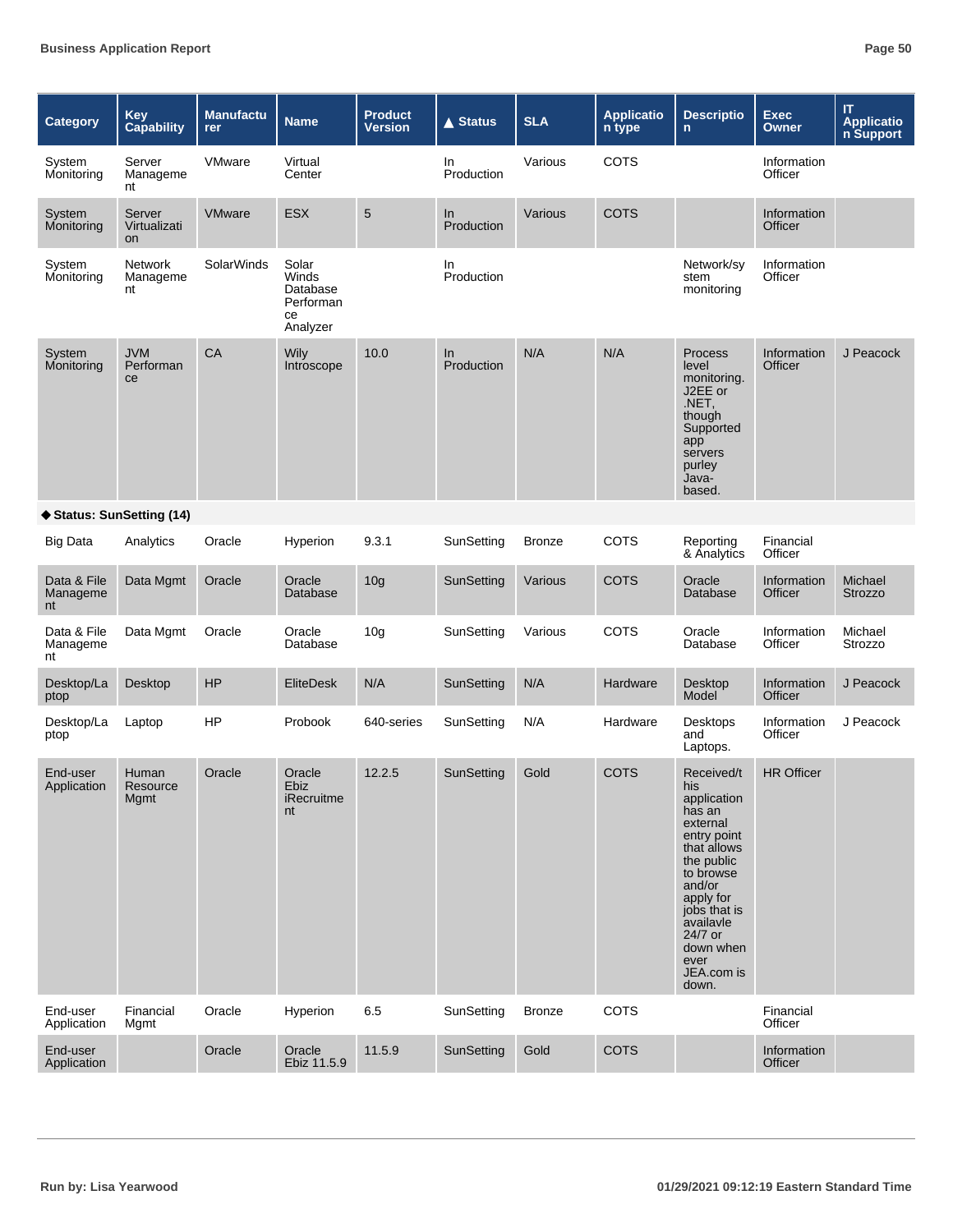| <b>Category</b>                          | <b>Key</b><br><b>Capability</b> | <b>Manufactu</b><br>rer                   | <b>Name</b>                          | <b>Product</b><br><b>Version</b> | <b>▲ Status</b> | <b>SLA</b>    | <b>Applicatio</b><br>n type | <b>Descriptio</b><br>$\mathsf{n}$                                                       | <b>Exec</b><br><b>Owner</b>  | IT.<br><b>Applicatio</b><br>n Support |
|------------------------------------------|---------------------------------|-------------------------------------------|--------------------------------------|----------------------------------|-----------------|---------------|-----------------------------|-----------------------------------------------------------------------------------------|------------------------------|---------------------------------------|
| End-user<br>Application                  | Imaging                         | Kofax                                     | Ascent<br>Capture                    | V7.5                             | SunSetting      | <b>Bronze</b> | <b>COTS</b>                 | Used with<br>eB and<br>possibly<br>with<br><b>SharePoint</b>                            | Public<br>Affairs<br>Officer |                                       |
| End-user<br>Application                  |                                 | ACL<br>ServicesLT<br>D                    | <b>ACL</b><br>Auditing               |                                  | SunSetting      |               | <b>COTS</b>                 | Marked as<br>Retired via<br>Manul fix<br>from<br>conversion<br>- PAS                    |                              |                                       |
| Integration                              | Data<br>Access                  | Oracle                                    | Oracle<br>Client<br>Software         | 10 <sub>q</sub>                  | SunSetting      | Various       | COTS                        | Client<br>software                                                                      | Information<br>Officer       | Michael<br>Strozzo                    |
| Server,<br>Storage, &<br>System<br>Tools | Operating<br>System             | Red Hat                                   | <b>RHEL</b>                          | $\sqrt{5}$                       | SunSetting      | Various       | <b>COTS</b>                 |                                                                                         |                              |                                       |
| Server,<br>Storage, &<br>System<br>Tools | Operating<br>System             | Microsoft                                 | <b>Windows</b><br>Server             | 2008                             | SunSetting      | Various       | COTS                        |                                                                                         |                              |                                       |
| System<br>Monitoring                     | Availability<br>Mgmt            | CA                                        | Spectrum                             | 10.2                             | SunSetting      | <b>Bronze</b> | <b>COTS</b>                 | System<br>Monitoring                                                                    | Information<br>Officer       | J Peacock                             |
| ♦ Status: Researching (13)               |                                 |                                           |                                      |                                  |                 |               |                             |                                                                                         |                              |                                       |
| Application<br>Developme<br>nt           | Analytics                       | <b>TIBCO</b><br>Software                  | TIBCO<br>Data<br>Virutualizat<br>ion | 8.2                              | Researchin<br>g |               | <b>COTS</b>                 | Platform.<br>POC. Not<br>in prod                                                        | Information<br>Officer       |                                       |
| Application<br>Developme<br>nt           | Analytics                       | Snowflake<br>Computing                    | Snowflake<br>Cloud                   | 3.43.3                           | Researchin<br>g |               | Cloud                       | <b>AWS</b><br>platform.<br>POC. Not<br>in prod                                          | Information<br>Officer       |                                       |
| <b>Big Data</b>                          | Analytics                       | Apache<br>Software<br>Foundation<br>, The | ZooKeeper                            | 3.5.5                            | Researchin<br>g |               | Cloud                       | AWS<br>platform.<br>POC. Not<br>in prod                                                 | Information<br>Officer       |                                       |
| <b>Big Data</b>                          | Analytics                       | Apache<br>Software<br>Foundation<br>, The | <b>NIFI</b>                          | 1.9.2                            | Researchin<br>g |               | Cloud                       | <b>AWS</b><br>platform.<br>POC. Not<br>in prod                                          | Information<br>Officer       |                                       |
| <b>Big Data</b>                          | Analytics                       | Apache<br>Software<br>Foundation<br>, The | Kafka                                | 2.12-2.3.0                       | Researchin<br>g |               | Cloud                       | AWS<br>platform.<br>POC. Not<br>in prod                                                 | Information<br>Officer       |                                       |
| Communic<br>ations                       | <b>ACD/CVP/I</b><br>VR.         | Cisco                                     | WebEx                                | N/A                              | Researchin<br>g | <b>Bronze</b> | Cloud                       | <b>Business</b>                                                                         | Information<br>Officer       |                                       |
| Data & File<br>Manageme<br>nt            | Data<br>Deduplicati<br>on       | <b>HP</b>                                 | <b>StoreOnce</b>                     | 6600                             | Researchin<br>g | Platinum      | Hardware                    | Disk-based<br>deduplicati<br>on solution<br>designed<br>to lower<br>backup<br>footprint | Information<br>Officer       | Clint<br>Williams                     |
| End-user<br>Application                  | Drawing                         | Autodesk                                  | Autodesk -<br><b>ADLM</b>            |                                  | Researchin<br>g | <b>Bronze</b> | <b>COTS</b>                 | Autodesk<br><b>Network</b><br>License<br>Manager                                        | Financial<br><b>Officer</b>  |                                       |